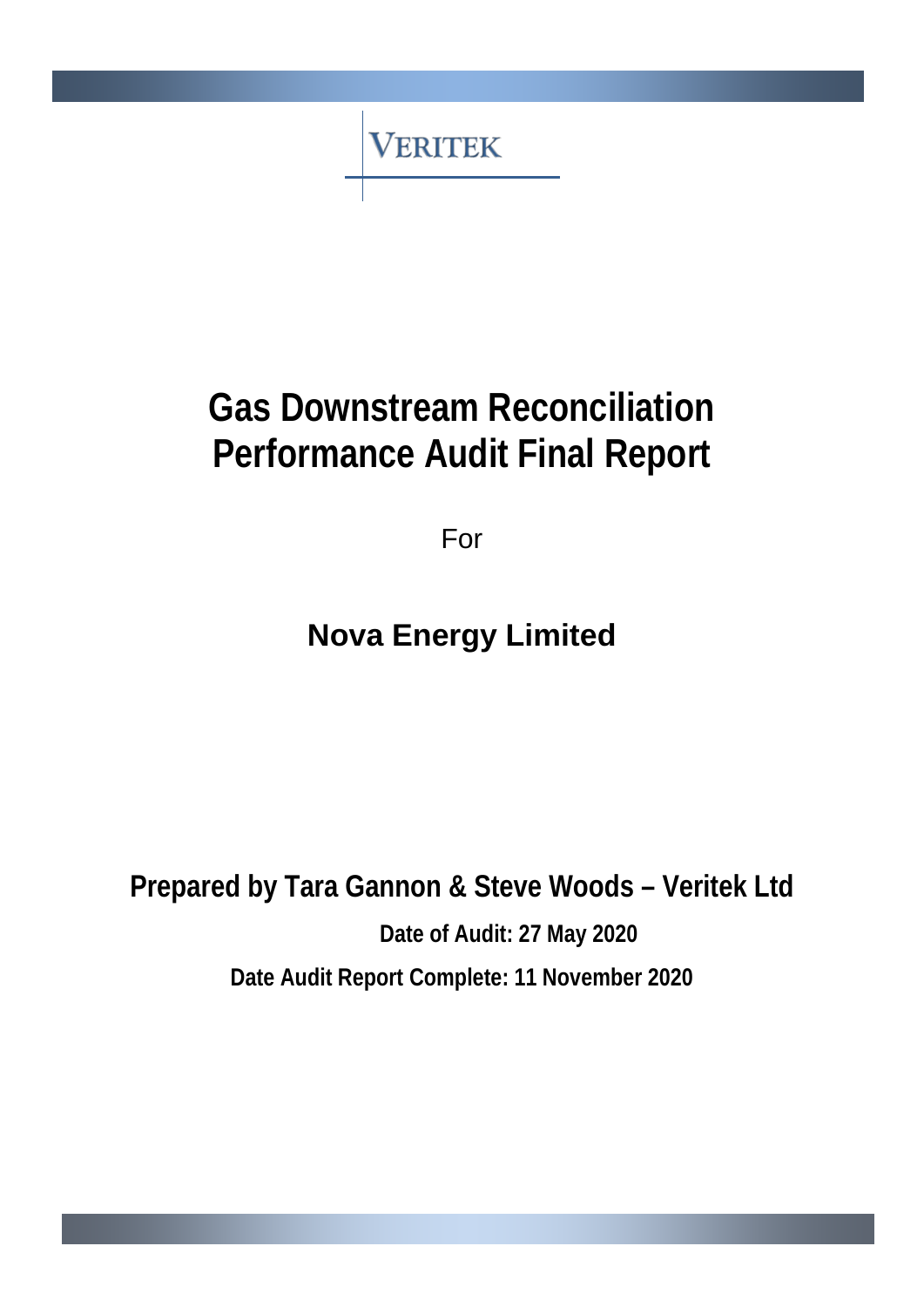### <span id="page-1-0"></span>**Executive Summary**

This Performance Audit was conducted at the request of the Gas Industry Company (GIC) in accordance with Rule 65 of the Gas (Downstream Reconciliation) Rules 2008 effective from 14 September 2015.

The purpose of this audit is to assess the systems, processes and performance of Nova Energy Limited (Nova) in terms of compliance with these rules.

The audit was conducted in accordance with terms of reference prepared by the GIC, and in accordance with the "Guideline note for rules 65 to 75: the commissioning and carrying out of performance audits and event audits, V3.0" which was published by GIC in June 2013.

The summary of report findings in the table below shows that Nova's control environment is "effective" for 17 of the areas evaluated and "adequate" for the other two. There were no areas that were considered "not adequate".

Ten of the 19 areas evaluated were found to be compliant. 11 breach allegations are made in relation to the remaining areas. They are summarised below.

- 1. The registry was populated late for at least five new connections resulting in submission information not being provided for the initial allocation.
- 2. For ICP 1000579992PG543 the altitude used to calculate the altitude factor matches the registry, but does not match the actual altitude of the ICP. The difference resulted in the altitude factor applied being outside of the maximum permissible error under NZS 5259:2015.
- 3. TOU metering has not been installed within three months of becoming aware of actual or expected rolling consumption over 10,000 GJ per annum for nine ICPs.
- 4. Six ICPs with TOU metering have allocation group 4 or 6 applied.
- 5. Where a gap in supply occurs but is less than a whole calendar month, the ICP is treated as if it has been continuously supplied on the GAS080 report.
- 6. Exceptional circumstances not demonstrated for four ICPs not read in the 12 months ending February 2020.
- 7. Three meter pressure corrections were processed from incorrect dates, resulting in pressure factors outside the maximum permissible errors set out in NZS 5259:2015.
- 8. The initial submission accuracy did not meet the required accuracy percentage for some gas gates for the period January 2017 to January 2019.
- 9. Meter G418267X for ICP 0001730550PGB3E does not have a closing read entered on 02/05/2019, which resulted in forward estimate being calculated invalidly from 02/05/2019 onwards.
- 10. Nova applies monthly conversion factors to normalised data, instead of applying the conversion factors for the read period, and then profiling consumption between the reconciliation periods.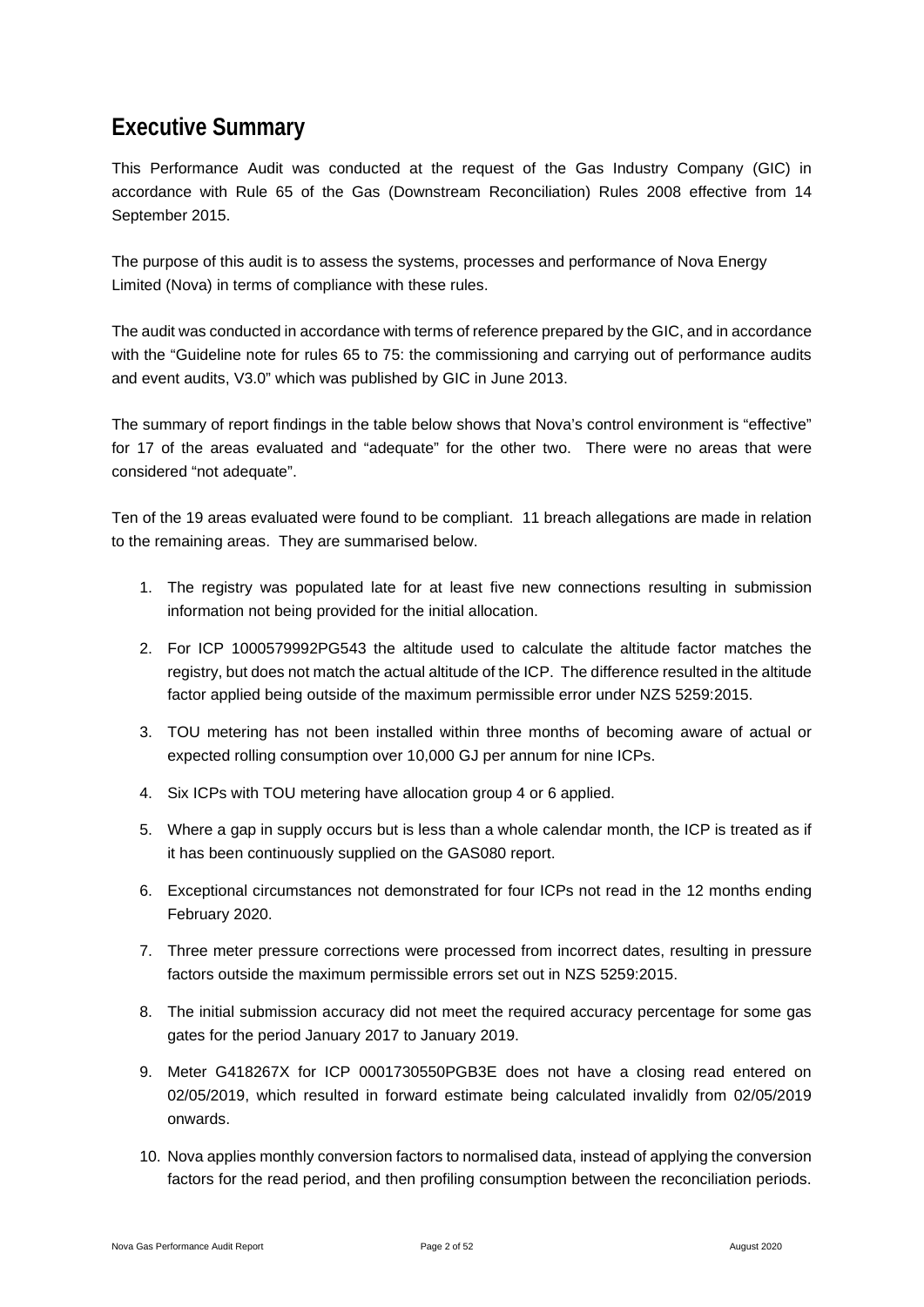This does not ensure that the conversion factors that applied at the time the gas was consumed are used, and can result conversion factors outside permissible errors, and create differences between the total allocated consumption for a read to read period, and the total consumption for the read to read period. ICP 1001261127QT65E had a CV difference outside the maximum permissible error for NZS 5259:2015 for its 25/04-25/05/19 read period.

11. The GAS070 report should reflect the quantities in GJ billed in the previous invoice month. Invoices are selected for inclusion based on the billing period, not the invoice date. In almost all cases, the bill period and invoice date are the same.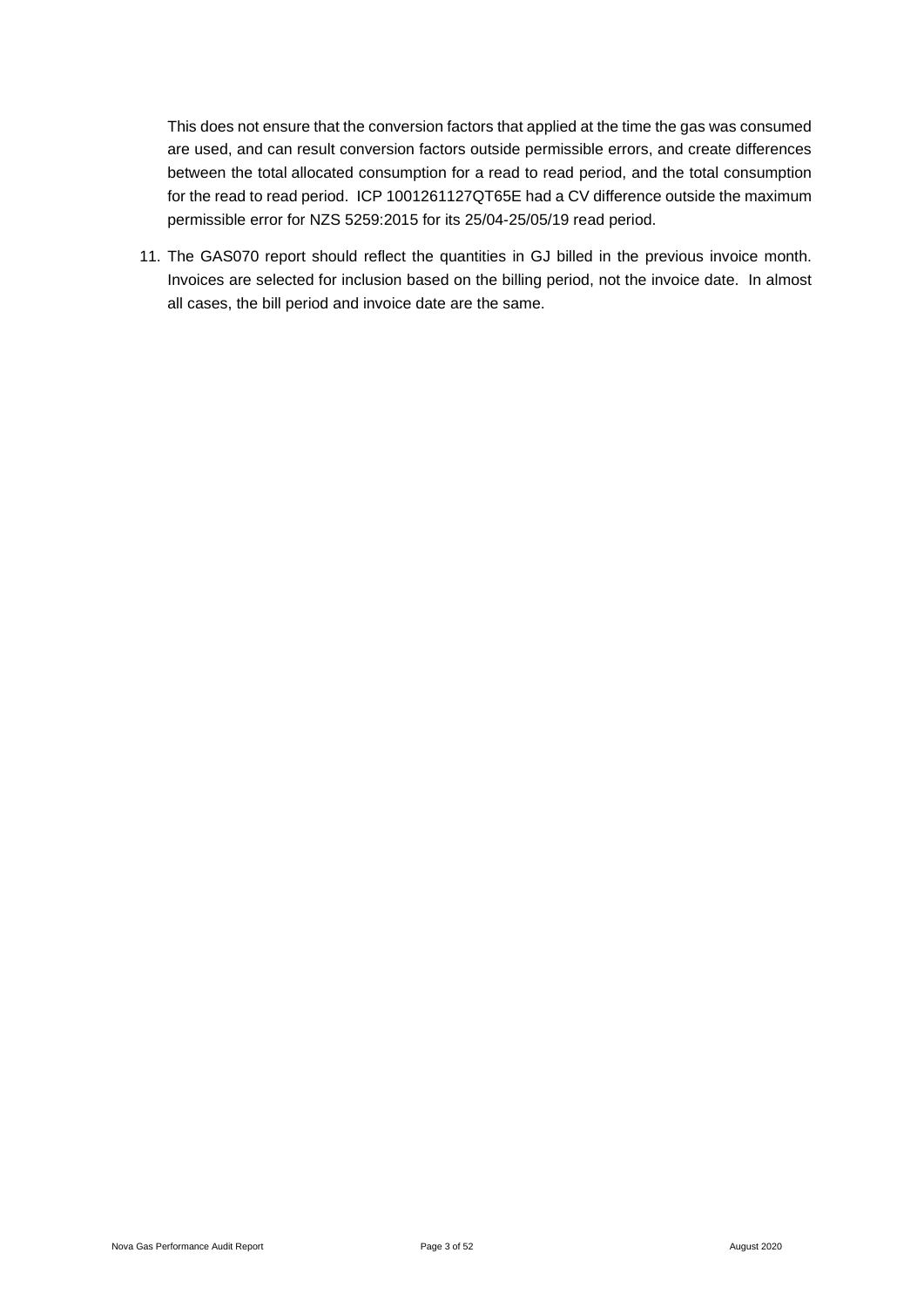# **Summary of Report Findings**

<span id="page-3-0"></span>

| <b>Issue</b>                                       | Section | <b>Control Rating</b><br>(Refer to Appendix 1 for<br>definitions) | Compliance<br>Rating | <b>Comments</b>                                                                                                                                                                                                                                                                                                                                                                                                                                                                                                                           |
|----------------------------------------------------|---------|-------------------------------------------------------------------|----------------------|-------------------------------------------------------------------------------------------------------------------------------------------------------------------------------------------------------------------------------------------------------------------------------------------------------------------------------------------------------------------------------------------------------------------------------------------------------------------------------------------------------------------------------------------|
| methodology<br>Transmission<br>and<br>audit trails | 1.6     | Effective                                                         | Compliant            | Effective transmission and audit trail processes are in place.                                                                                                                                                                                                                                                                                                                                                                                                                                                                            |
| ICP set up information                             | 2.1     | Effective                                                         | Not compliant        | For ICP 1000579992PG543 the altitude used to calculate the altitude factor matches the<br>registry, but does not match the actual altitude of the ICP. The difference resulted in the<br>altitude factor applied being outside of the maximum permissible error under NZS<br>5259:2015.<br>I recommend that:<br>network pressures and altitudes should be checked for reasonableness, and<br>a network pressure discrepancy not identified through the validation process<br>should be investigated to determine why it was not detected. |
| Metering set up information                        | 2.2     | Effective                                                         | Compliant            | Robust validation processes are in place for all metering fields. I recommend that:<br>a meter pressure discrepancy not identified through the validation process<br>should be investigated to determine why it was not detected, and<br>inconsistencies between register content codes and TOU metering details<br>should be investigated and corrected.                                                                                                                                                                                 |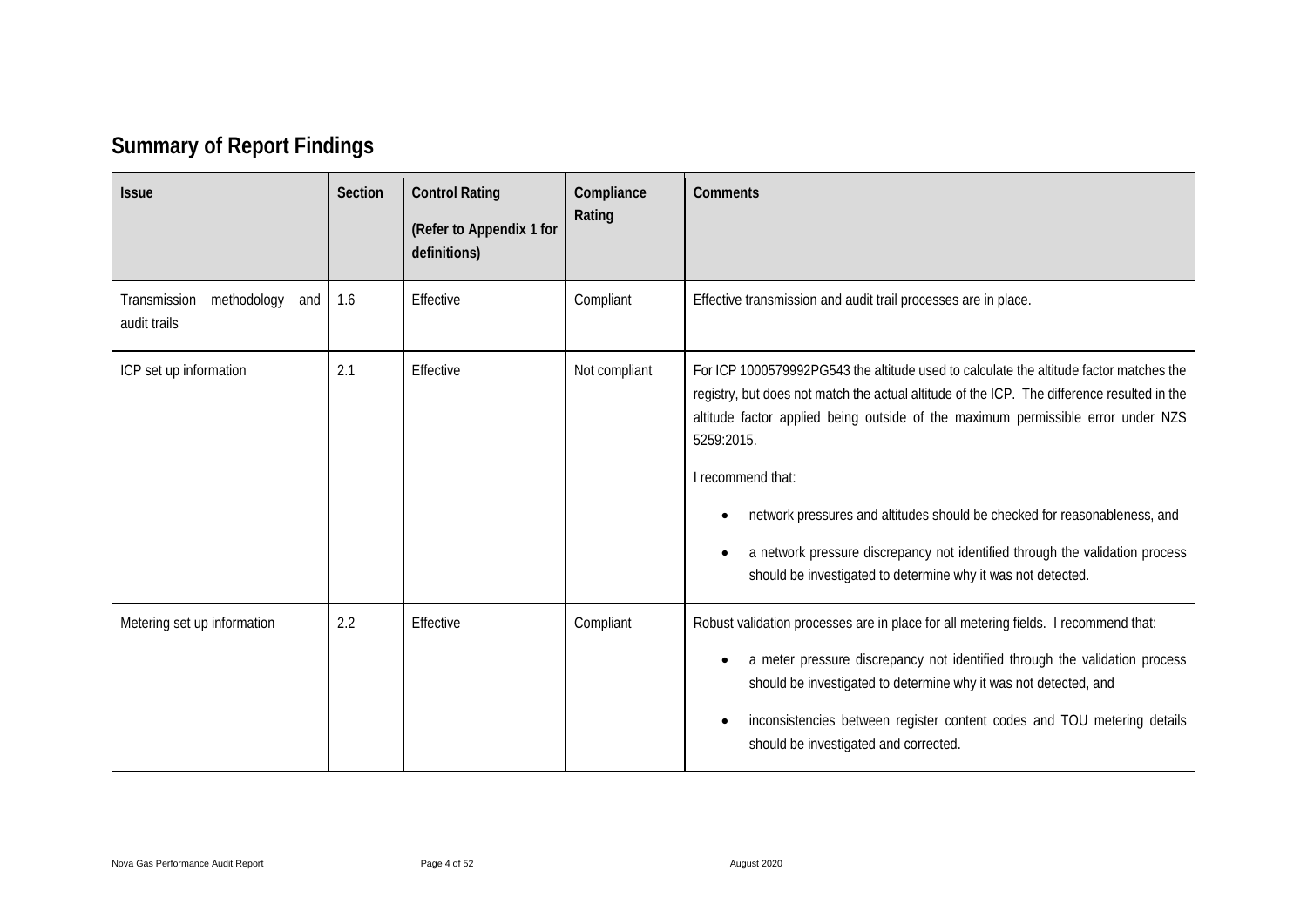| <b>Issue</b>                     | <b>Section</b> | <b>Control Rating</b><br>(Refer to Appendix 1 for<br>definitions) | Compliance<br>Rating | <b>Comments</b>                                                                                                                                                                                                                                                                                                                                                                                                                                                                                                                                                                                                    |
|----------------------------------|----------------|-------------------------------------------------------------------|----------------------|--------------------------------------------------------------------------------------------------------------------------------------------------------------------------------------------------------------------------------------------------------------------------------------------------------------------------------------------------------------------------------------------------------------------------------------------------------------------------------------------------------------------------------------------------------------------------------------------------------------------|
| <b>Billing factors</b>           | 2.3            | Effective                                                         | Compliant            | Up to 31/12/19 Nova calculated and applied ground temperatures based on NIWA's 30<br>year monthly averages. Nova used regression analysis to estimate the monthly ground<br>temperature based on the relationship between air and ground temperature in other<br>regions. From 01/01/2020 Nova has applied the ground temperatures published on the<br>GIC's website for all allocated gas gates The Joule-Thomson effect is applied.<br>I recommend that a gas gate discrepancy not identified through the submission validation<br>process should be investigated to determine why it was not detected.          |
| Archiving of reading data        | 3.1            | Effective                                                         | Compliant            | Effective practices are in place for archiving of register reading data.                                                                                                                                                                                                                                                                                                                                                                                                                                                                                                                                           |
| Meter interrogation requirements | 3.2            | Adequate                                                          | Not compliant        | Processes are in place to identify ICPs with potentially incorrect allocation groups, and<br>process corrections and meter upgrades as needed. I found that ICPs connected to<br>Nova bypass networks using over 10,000 GJ pa are not consistently upgraded to TOU,<br>and ICPs with TOU metering consuming less than 10,000 GJ may remain in allocation<br>group 4 or 6.<br>TOU metering has not been installed within three months of becoming aware<br>of actual or expected rolling consumption over 10,000 GJ per annum for nine<br>ICPs.<br>Six ICPs with TOU metering have allocation group 4 or 6 applied. |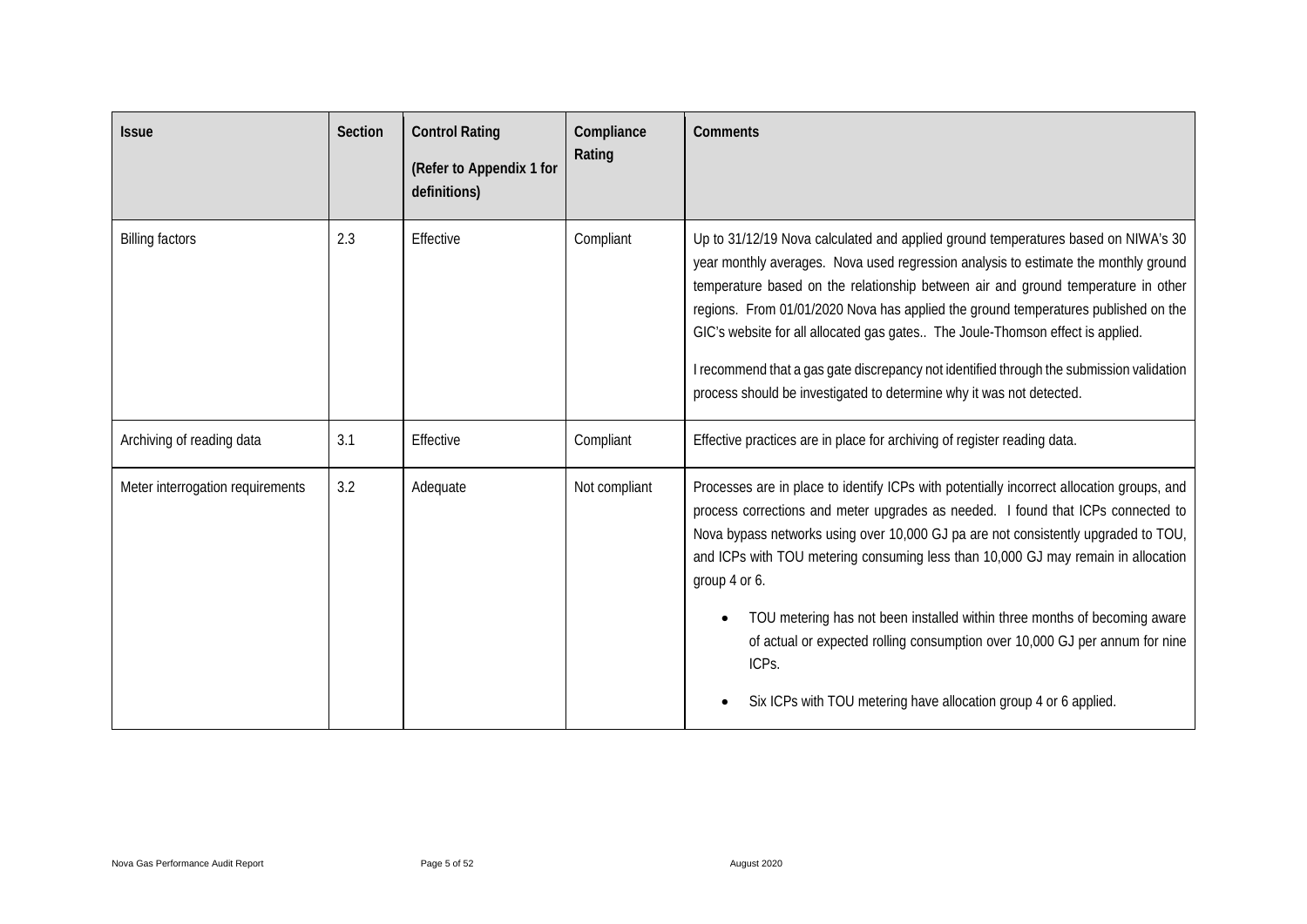| <b>Issue</b>                   | Section | <b>Control Rating</b><br>(Refer to Appendix 1 for<br>definitions) | Compliance<br>Rating | Comments                                                                                                                                                                                                                                                                                                                                                                                                                                                                                                                                                                                                                                                         |
|--------------------------------|---------|-------------------------------------------------------------------|----------------------|------------------------------------------------------------------------------------------------------------------------------------------------------------------------------------------------------------------------------------------------------------------------------------------------------------------------------------------------------------------------------------------------------------------------------------------------------------------------------------------------------------------------------------------------------------------------------------------------------------------------------------------------------------------|
| Meter reading requirements     | 3.3     | Effective                                                         | Not compliant        | Meter reading attainment processes are robust.<br>When establishing continuous supply dates, the GAS080 report considered periods of<br>supply by any of Nova's participant codes rather than only the code the report was<br>being generated for. The report was corrected during the audit, and due to the<br>technical nature of the non conformance no alleged breach is raised.<br>Where a gap in supply occurs but is less than a whole calendar month, the ICP is treated<br>as if it has been continuously supplied on the GAS080 report.<br>Exceptional circumstances not demonstrated for four ICPs not read in the 12 months<br>ending February 2020. |
| Non-TOU validation             | 3.4     | Effective                                                         | Compliant            | A robust validation process is in place before and after invoicing.                                                                                                                                                                                                                                                                                                                                                                                                                                                                                                                                                                                              |
| Non-TOU error correction       | 3.5     | Effective                                                         | Not compliant        | Effective correction processes are in place. Three meter pressure corrections were<br>processed from incorrect dates, resulting in pressure factors outside the maximum<br>permissible errors set out in NZS 5259:2015.                                                                                                                                                                                                                                                                                                                                                                                                                                          |
| <b>TOU</b> validation          | 3.6     | Effective                                                         | Compliant            | Robust TOU validation processes are in place.                                                                                                                                                                                                                                                                                                                                                                                                                                                                                                                                                                                                                    |
| Energy consumption calculation | 4       | Effective                                                         | Compliant            | The process to convert consumption to energy is compliant for TOU and non-TOU ICPs.                                                                                                                                                                                                                                                                                                                                                                                                                                                                                                                                                                              |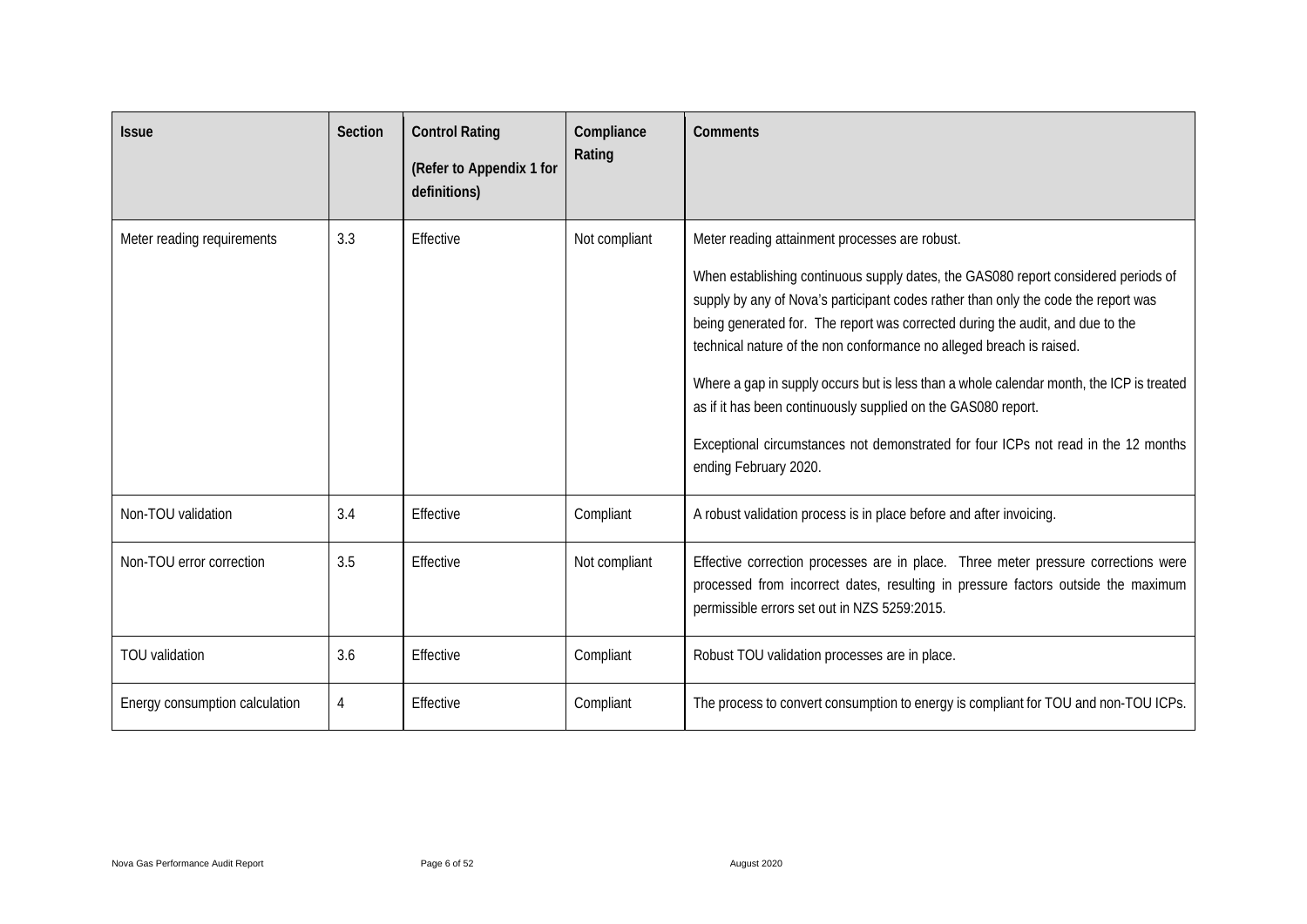| <b>Issue</b>                                     | Section | <b>Control Rating</b><br>(Refer to Appendix 1 for<br>definitions) | Compliance<br>Rating | Comments                                                                                                                                                                                                                       |
|--------------------------------------------------|---------|-------------------------------------------------------------------|----------------------|--------------------------------------------------------------------------------------------------------------------------------------------------------------------------------------------------------------------------------|
| TOU estimation and correction                    | 5.1     | Effective                                                         | Compliant            | Nova's processes achieve compliance with the requirement to provide its "best estimate<br>of consumption information".<br>I recommend that workings for TOU estimates are retained.                                            |
| Provision of retailer consumption<br>information | 5.2     | Effective                                                         | Not compliant        | The process for preparing consumption information files is compliant.<br>The registry was populated late for five new connections resulting in submission<br>information not being provided for the initial allocation.        |
| Initial submission accuracy                      | 5.3     | Effective                                                         | Not compliant        | Nova uses historic seasonal adjustment daily shape values to improve the accuracy of<br>forward estimates. Although compliance has not been achieved, the process is robust.                                                   |
| Forward estimates                                | 5.4     | Effective                                                         | Not compliant        | Nova uses historic seasonal adjustment daily shape values to improve the accuracy of<br>forward estimates.<br>One ICP had forward estimate calculated invalidly because a closing reading was not<br>entered on meter removal. |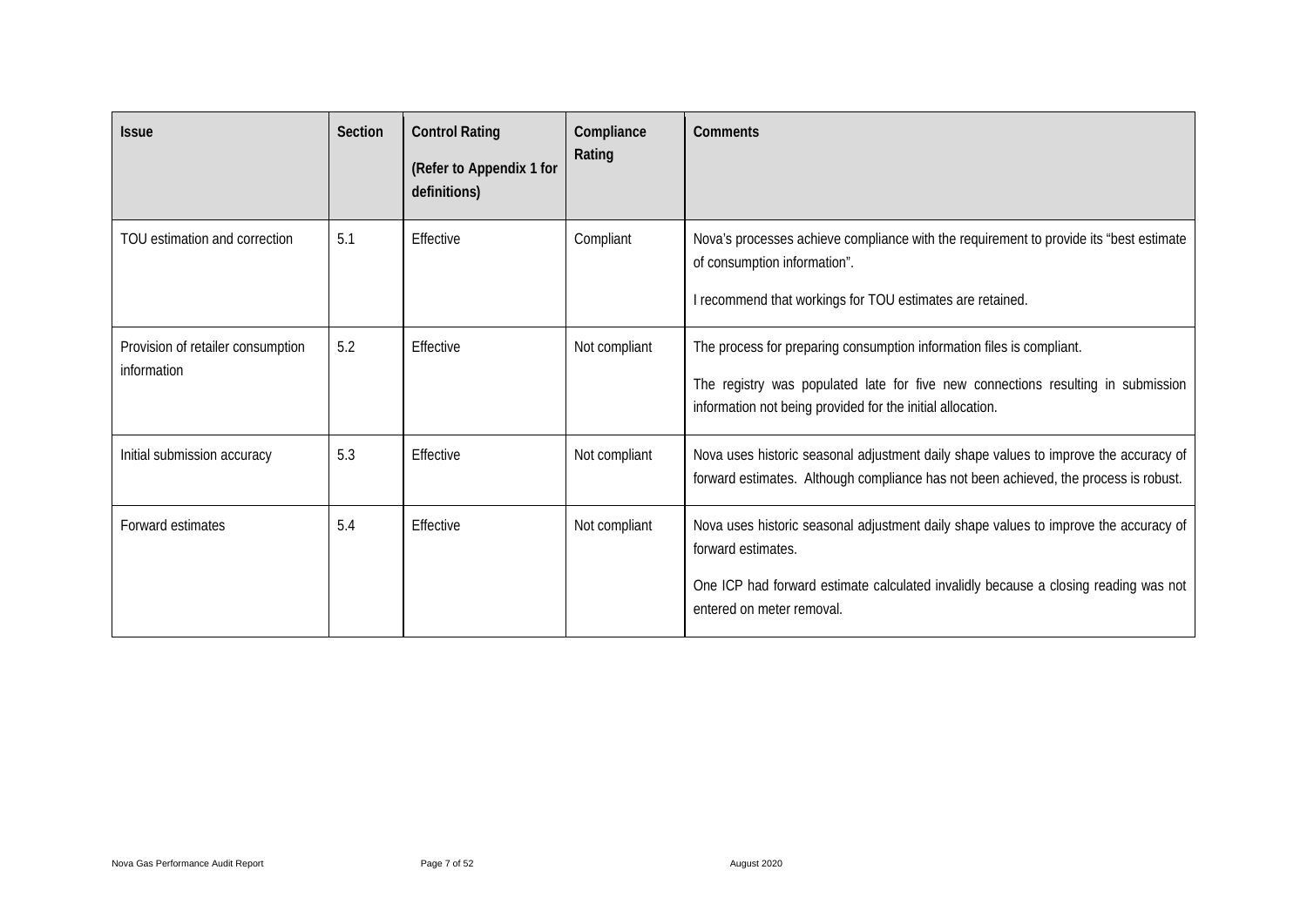| <b>Issue</b>                     | <b>Section</b> | <b>Control Rating</b><br>(Refer to Appendix 1 for<br>definitions) | Compliance<br>Rating | Comments                                                                                                                                                                                                                                                                                                                                                                                                                                                                                                                                                                                                                                                                                                                                                       |
|----------------------------------|----------------|-------------------------------------------------------------------|----------------------|----------------------------------------------------------------------------------------------------------------------------------------------------------------------------------------------------------------------------------------------------------------------------------------------------------------------------------------------------------------------------------------------------------------------------------------------------------------------------------------------------------------------------------------------------------------------------------------------------------------------------------------------------------------------------------------------------------------------------------------------------------------|
| Historic estimates               | 5.5            | Effective                                                         | Not compliant        | Compliance was achieved for all of the scenarios provided during the audit.<br>Nova applies monthly conversion factors to normalised data, instead of applying the<br>conversion factors for the read period, and then profiling consumption between the<br>reconciliation periods. This does not ensure that the conversion factors that applied at<br>the time the gas was consumed are used, and can result conversion factors outside<br>permissible errors, and create differences between the total allocated consumption for<br>a read to read period, and the total consumption for the read to read period.<br>ICP 1001261127QT65E had a CV difference outside the maximum permissible error for<br>NZS 5259:2015 for its 25/04-25/05/19 read period. |
| Proportion of HE                 | 5.6            | Effective                                                         | Compliant            | Reporting has been provided as required.                                                                                                                                                                                                                                                                                                                                                                                                                                                                                                                                                                                                                                                                                                                       |
| Billed vs consumption comparison | 5.7            | Adequate                                                          | Not compliant        | The relationship between billed and submitted data appears reasonable, and the<br>differences are explainable.<br>The GAS070 report should reflect the quantities in GJ billed in the previous invoice<br>month. Invoices are selected for inclusion based on the billing period, not the invoice<br>date. In almost all cases, the bill period and invoice date are the same.                                                                                                                                                                                                                                                                                                                                                                                 |
| <b>Gas Trading Notifications</b> | 5.8            | Effective                                                         | Compliant            | Processes are in place to ensure that trading notifications are issued where required.                                                                                                                                                                                                                                                                                                                                                                                                                                                                                                                                                                                                                                                                         |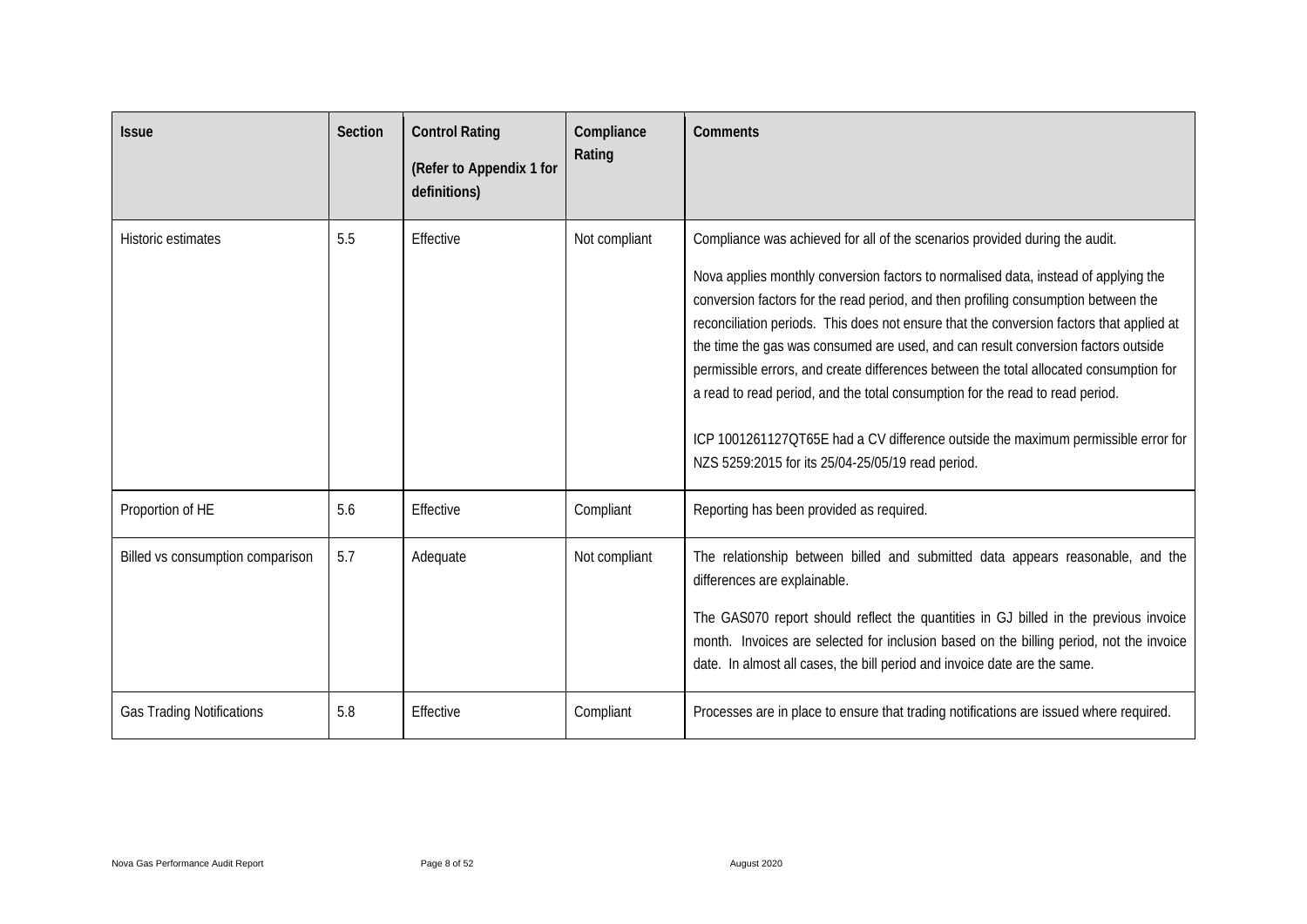# <span id="page-8-0"></span>**Persons Involved in This Audit**

Auditors:

Tara Gannon **Veritek Limited**

Steve Woods **Veritek Limited**

Nova personnel assisting in this audit were:

| <b>Name</b>       | <b>Title</b>                           |
|-------------------|----------------------------------------|
| Abdul Osman       | <b>Billing Manager TOU Gas</b>         |
| Christina Ah Mann | Metering & New Connections Team Leader |
| Jason Mills       | Industrial Relationship Manager        |
| Neill Deppe       | <b>Team Leader Reconciliation</b>      |
| Somesh Pattekar   | <b>Energy Analyst</b>                  |
| Vibhu Sharma      | <b>Energy Analyst</b>                  |

Service providers assisting with processes within the audit scope:

| Company                                    | <b>Processes</b>                                       |  |  |
|--------------------------------------------|--------------------------------------------------------|--|--|
| <b>Meter Reading Services</b>              | Gathering and storing raw meter data                   |  |  |
| Wells Instrument & Electrical Services Ltd | Gathering and storing raw meter data and TOU downloads |  |  |
| Powerco                                    | TOU downloads                                          |  |  |
| <b>Vector Metering</b>                     | TOU downloads                                          |  |  |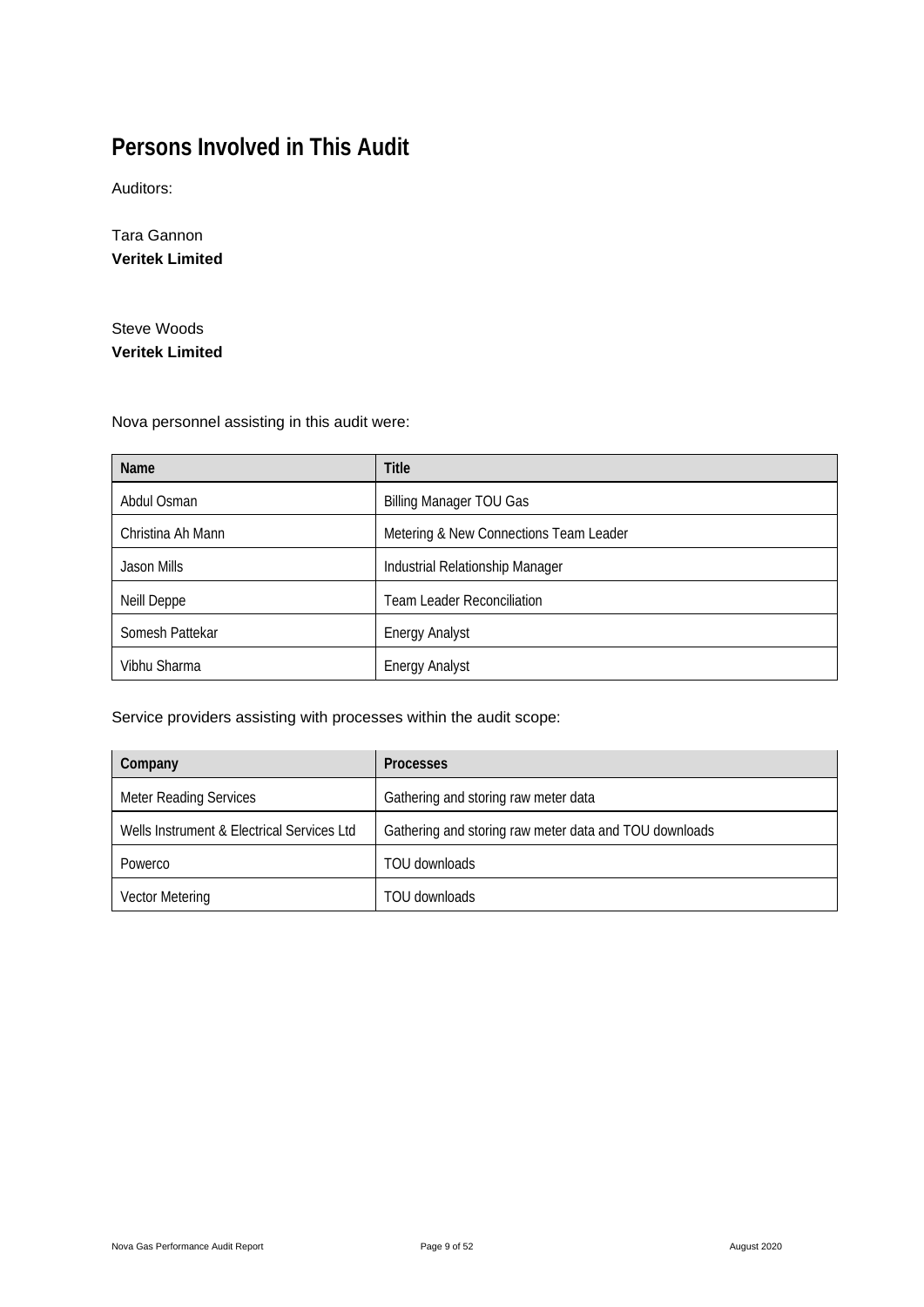# <span id="page-9-0"></span>**Contents**

|          | <b>Executive Summary</b>                                                         | $\overline{2}$ |
|----------|----------------------------------------------------------------------------------|----------------|
|          | <b>Summary of Report Findings</b>                                                | 4              |
|          | Persons Involved in This Audit                                                   | 9              |
| Contents |                                                                                  | 10             |
| 1.       | Pre-Audit and Operational Infrastructure Information                             | 12             |
| 1.1      | Scope of Audit                                                                   | 12             |
| 1.2      | Audit Approach                                                                   | 13             |
| 1.3      | General Compliance                                                               | 14             |
|          | 1.3.1 Summary of Previous Audit                                                  | 14             |
|          | 1.3.2 Breach Allegations                                                         | 15             |
| 1.4      | Provision of Information to the Auditor (Rule 69)                                | 19             |
| 1.5      | <b>Draft Audit Report Comments</b>                                               | 19             |
| 1.6      | Transmission Methodology and Audit Trails (Rule 28.4.1)                          | 19             |
| 2.       | Set-up and Maintenance of Information in Systems (Rule 28.2)                     | 20             |
| 2.1      | ICP Set Up Information                                                           | 20             |
|          | 2.1.1 New Connections Process                                                    | 20             |
|          | 2.1.2 Altitude Information                                                       | 22             |
| 2.2      | Metering Set-up Information                                                      | 24             |
| 2.3      | <b>Billing Factors</b>                                                           | 27             |
|          | Temperature Information<br>2.3.1                                                 | 27             |
|          | 2.3.2 Calorific Values                                                           | 29             |
| 3.       | <b>Meter Reading and Validation</b>                                              | 29             |
| 3.1      | Archiving of Register Reading Data (Rule 28.4.2)                                 | 29             |
| 3.2      | Retailer to Ensure Certain Metering Interrogation Requirements are Met (Rule 29) | 29             |
| 3.3      | Meter Reading Requirements (Rules 29.4.3, 29.5 & 40.2)                           | 32             |
| 3.4      | Non-TOU Validation                                                               | 35             |
| 3.5      | Non-TOU Error Correction                                                         | 36             |
| 3.6      | <b>TOU Validation</b>                                                            | 37             |
| 4.       | <b>Energy Consumption Calculation (Rule 28.2)</b>                                | 38             |
| 5.       | <b>Estimation and Submission Information</b>                                     | 39             |
| 5.1      | TOU Estimation and Correction (Rule 30.3)                                        | 39             |
| 5.2      | Provision of Retailer Consumption Information (Rules 30 to 33)                   | 40             |
| 5.3      | Initial Submission Accuracy (Rule 37.2)                                          | 42             |
| 5.4      | Forward Estimates (Rules 34 & 36)                                                | 45             |
| 5.5      | Historic Estimates (Rules 34 & 35)                                               | 45             |
| 5.6      | Proportion of Historic Estimates (Rule 40.1)                                     | 48             |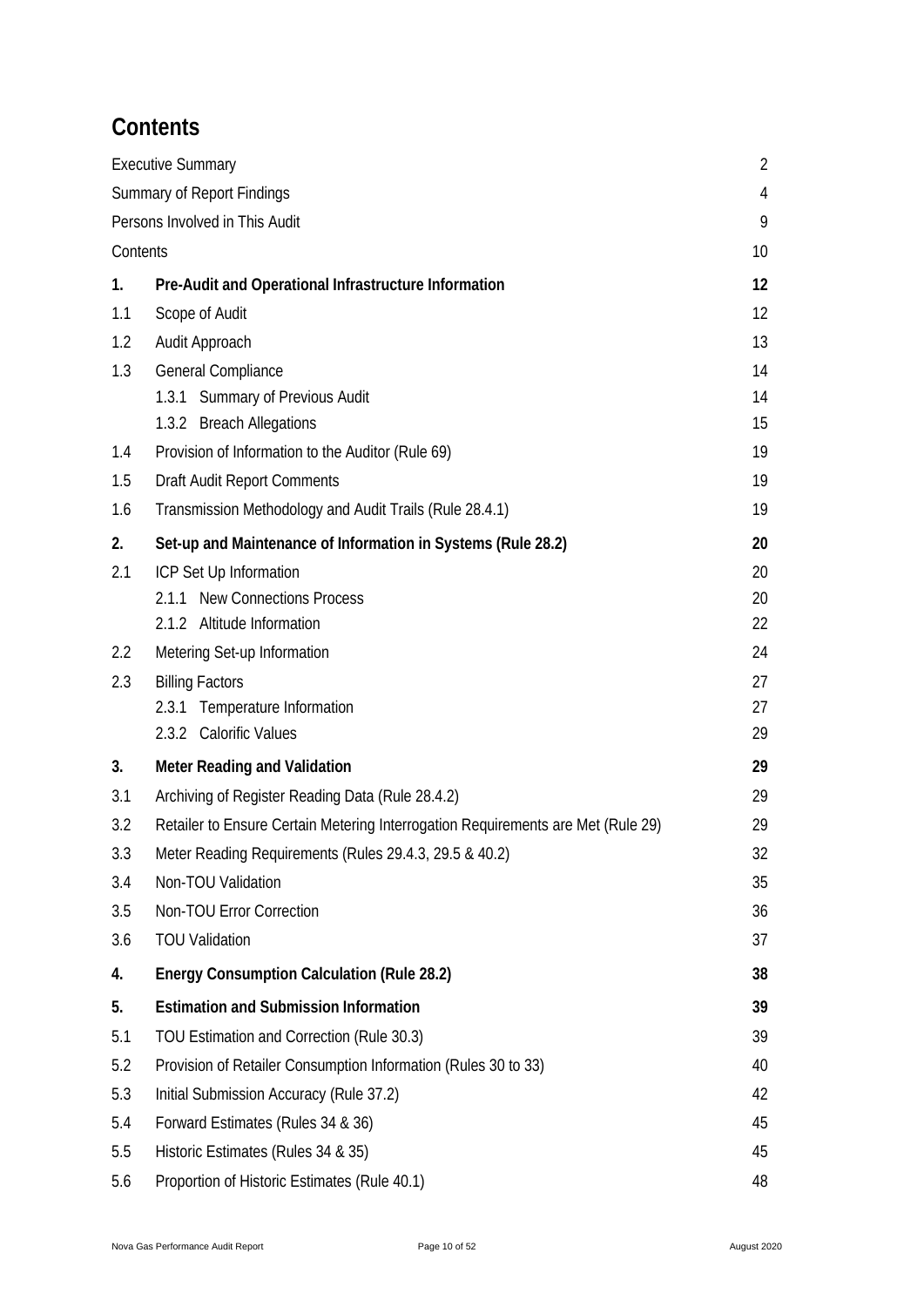| 5.7 | Billed vs Consumption Comparison (Rule 52)     | 48 |
|-----|------------------------------------------------|----|
| 5.8 | Gas Trading Notifications (Rule 39)            | 50 |
| 6.  | Recommendations                                | 50 |
|     | <b>Appendix 1 – Control Rating Definitions</b> | 51 |
|     | Appendix 2 – Nova Energy Comments              | 52 |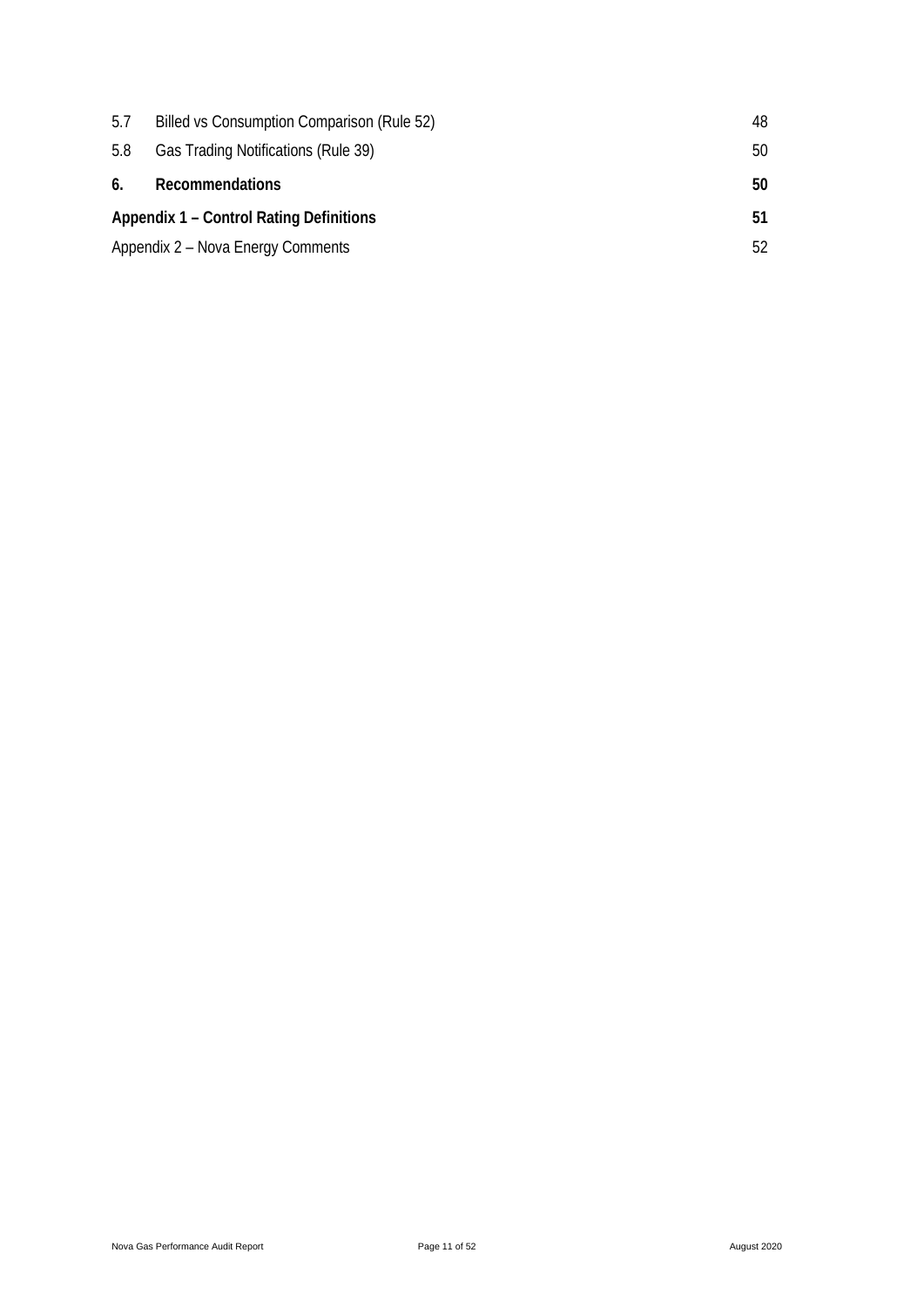### <span id="page-11-0"></span>**1. Pre-Audit and Operational Infrastructure Information**

#### <span id="page-11-1"></span>**1.1 Scope of Audit**

This Performance Audit was conducted at the request of the Gas Industry Company (GIC) in accordance with Rule 65 of the Gas (Downstream Reconciliation) Rules 2008 effective from 14 September 2015. Rule 65 is inserted below:

- 65. Industry body to commission performance audits
	- 65.1 The industry body must arrange at regular intervals performance audits of the allocation agent and allocation participants.
	- 65.2 The purpose of a performance audit under this rule is to assess in relation to the allocation agent or an allocation participant, as the case may be, -
		- 65.2.1 The performance of the allocation agent or that allocation participant in terms of compliance with these rules; and
		- 65.2.2 The systems and processes of the allocation agent or that allocation participant that have been put in place to enable compliance with these rules.

The audit was conducted in accordance with terms of reference prepared by the GIC, and in accordance with the "Guideline note for rules 65 to 75 and 80: the commissioning and carrying out of performance audits and event audits, V3.0" which was published by GIC in June 2013.

The audit was completed via video conference on 27/05/20 and 28/05/20, and by a site visit to the Auckland office on 30/06/20 and 01/07/20.

The scope of the audit includes "downstream reconciliation" only, as shown in the diagram below. Switching, metering ownership and data collection functions are not within the audit scope.

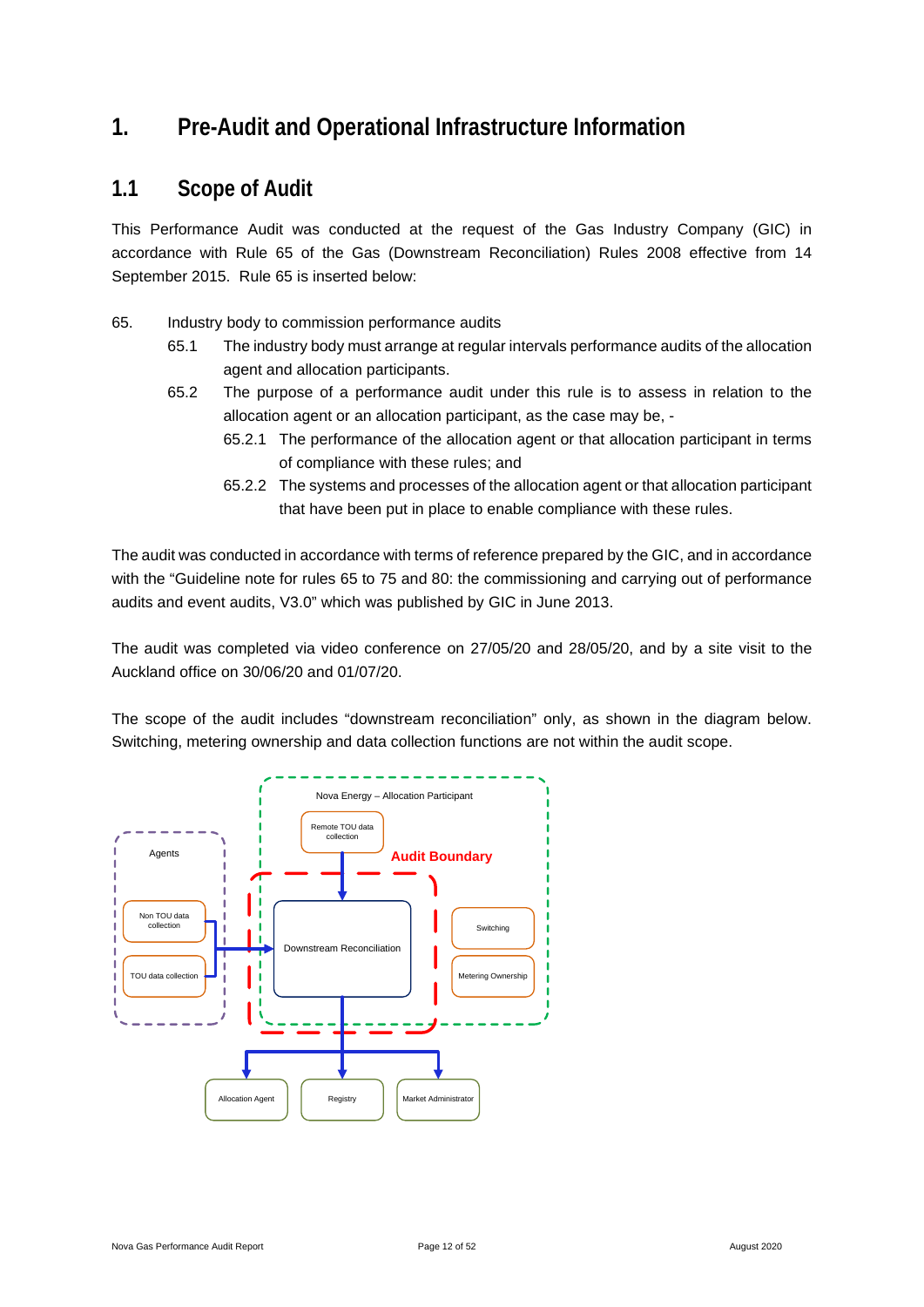### <span id="page-12-0"></span>**1.2 Audit Approach**

As mentioned in **section 1.1** the purpose of this audit is to assess the performance of Nova in terms of compliance with the rules, and the systems and processes that have been put in place to enable compliance with the rules.

This audit has examined the effectiveness of the controls Nova has in place to achieve compliance, and where it has been considered appropriate, sampling has been undertaken to determine compliance.

Where sampling has occurred, this has been conducted using the Auditing Standard 506 (AS-506) which was published by the Institute of Chartered Accountants of New Zealand. I have used my professional judgement to determine the audit method and to select sample sizes, with an objective of ensuring that the results are statistically significant.<sup>[1](#page-12-1)</sup>

Where calculations are performed by Nova's systems, the algorithm has been checked by using one or two examples as a "sample". Multiple examples are not required because they will not introduce any different variables.

Where compliance is reliant on manual processes, manual data entry for example, the sample size has been increased to a magnitude that, in my judgement, ensures the result has statistical significance.

Where errors have been found or processes found not to be compliant the materiality of the error or non conformance has been evaluated.

<span id="page-12-1"></span><sup>1</sup> In statistics, a result is considered statistically significant if it is unlikely to have occurred by chance. (Wikipedia)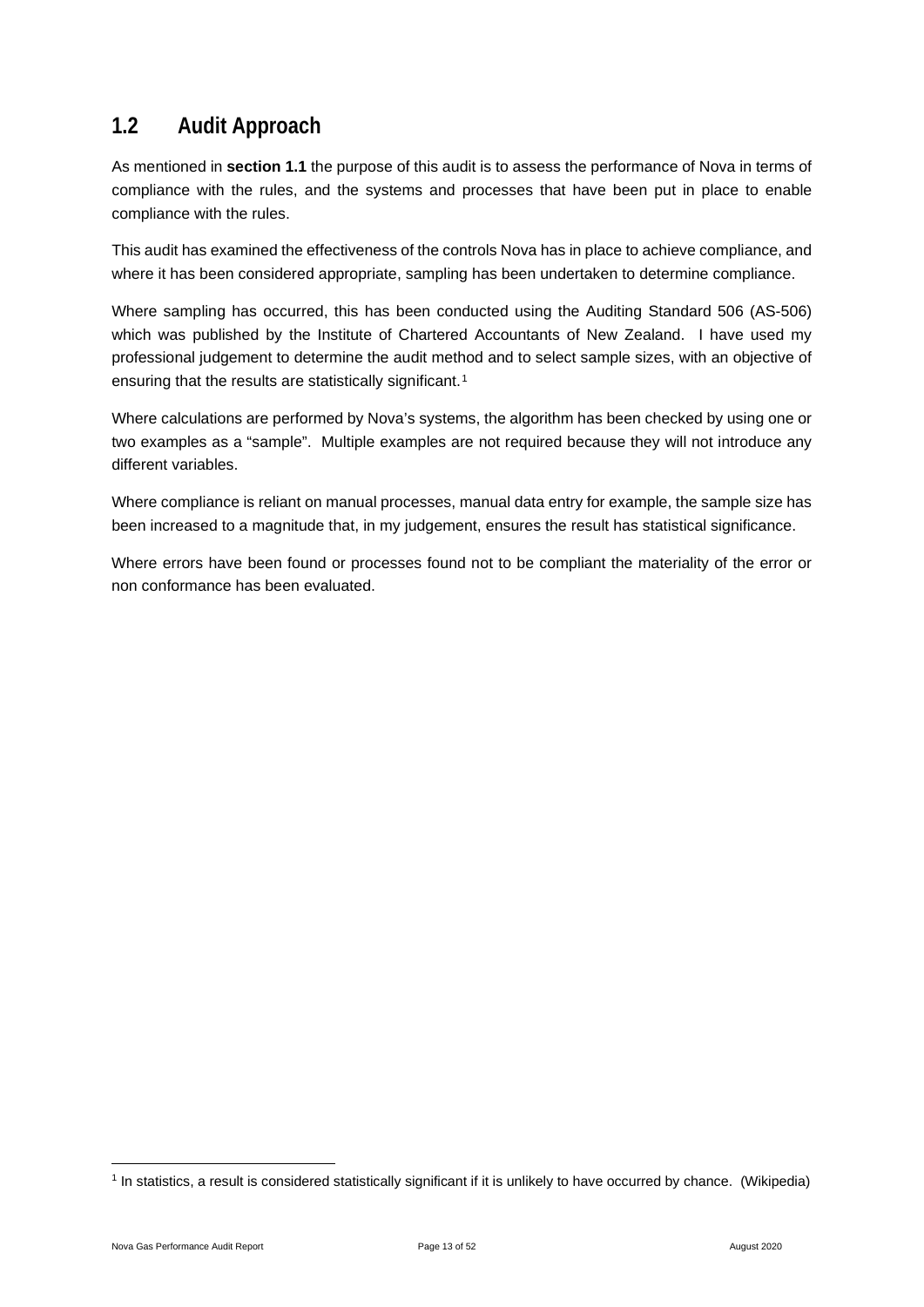# <span id="page-13-0"></span>**1.3 General Compliance**

# <span id="page-13-1"></span>**1.3.1 Summary of Previous Audit**

Nova provided a copy of their previous audit conducted in 2017 by Veritek Ltd. Seven breach allegations were made, and resolution of these matters is summarised in the table below:

| <b>Breach Allegation</b>                                                                                                                                                                                                                                                                                                             | Rule      | Section in this<br>report | Resolution                                                                                                                                               |
|--------------------------------------------------------------------------------------------------------------------------------------------------------------------------------------------------------------------------------------------------------------------------------------------------------------------------------------|-----------|---------------------------|----------------------------------------------------------------------------------------------------------------------------------------------------------|
| One GAS050 report submitted to the allocation<br>agent for December 2015 was not retained, and no<br>audit trail was available.                                                                                                                                                                                                      | 28.4.1    | 1.5                       | No further issues were<br>identified. The issue<br>appears to have been<br>isolated and a process<br>change will prevent<br>recurrence.                  |
| The registry was populated late for two new<br>connections resulting in submission information not<br>being provided for the initial allocation.                                                                                                                                                                                     | 28.3      | 2.1.1                     | No further issues were<br>identified.                                                                                                                    |
| TOU metering has not consistently been installed<br>within three months of becoming aware of actual or<br>expected rolling consumption over 10,000GJ per<br>annum. I note that in some cases there have been<br>7-10 month delays between Nova requesting<br>upgrades to TOU from meter owners, and the<br>metering being installed. | 29.1      | 3.2                       | This issue is still existing.                                                                                                                            |
| 82 ICPs appear likely to have an incorrect allocation<br>group currently recorded.                                                                                                                                                                                                                                                   | 29.1-29.3 | 3.2                       | There is now regular<br>validation of allocation<br>groups. The only issues<br>identified are where 11<br>ICPs consuming over<br>10TJ have AG4 recorded. |
| The GAS080 report included incorrect ICP counts<br>and reading percentages, as some ICPs not<br>continuously supplied with gas were included in the<br>report.                                                                                                                                                                       | 40.2      | 3.3                       | Some issues are still<br>existing.                                                                                                                       |
| The initial submission accuracy did not meet the<br>required accuracy percentage for some gas gates for<br>the period August 2014 to November 2015.                                                                                                                                                                                  | 37.2      | 5.3                       | This issue is still existing.                                                                                                                            |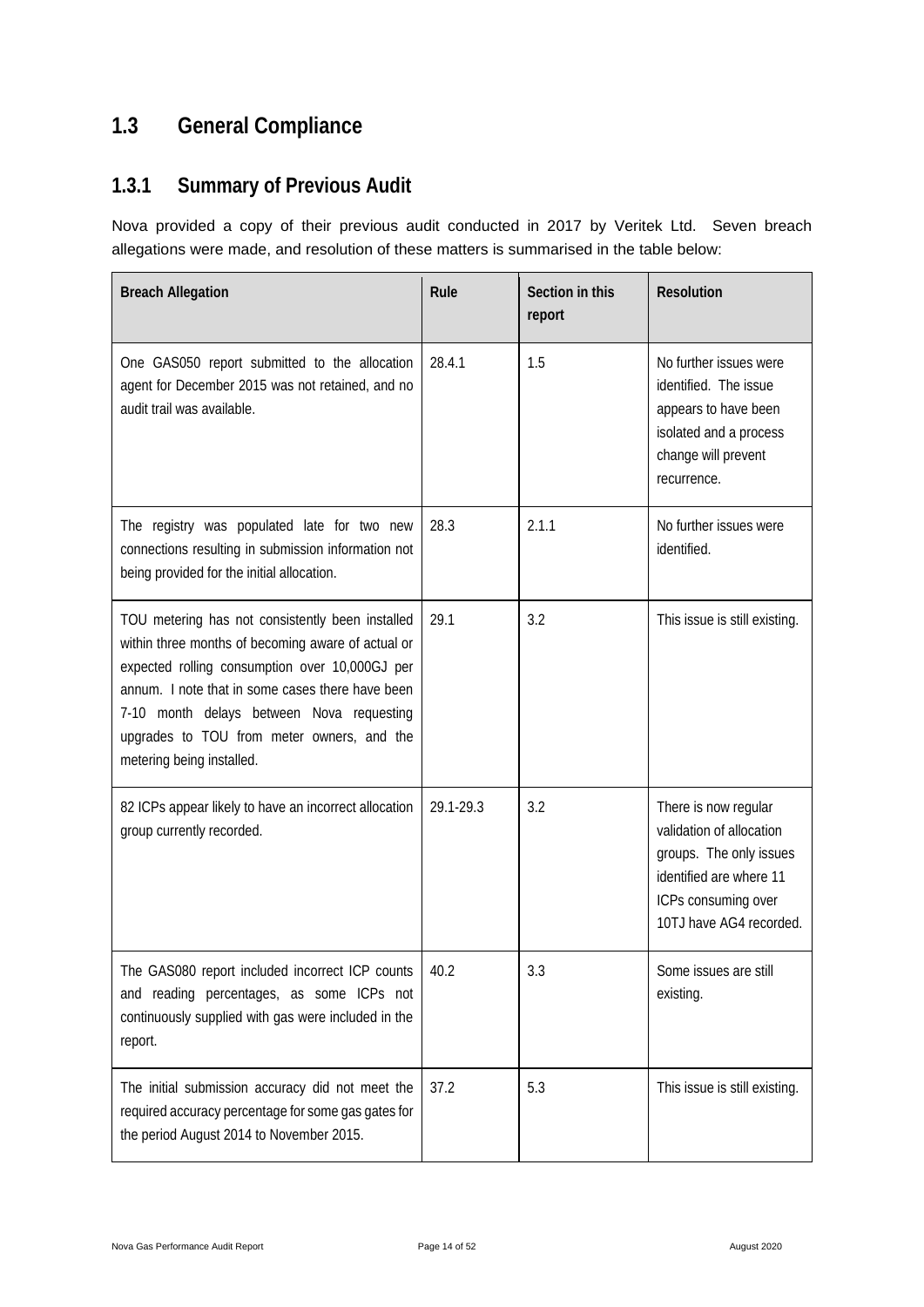| <b>Breach Allegation</b>                                                                                                                                                                    | Rule   | Section in this<br>report | Resolution                                                                                                                                                                           |
|---------------------------------------------------------------------------------------------------------------------------------------------------------------------------------------------|--------|---------------------------|--------------------------------------------------------------------------------------------------------------------------------------------------------------------------------------|
| The GAS070 report should reflect the quantities in<br>GJ billed in the previous invoice month. Invoices are<br>selected for inclusion based on the billing period, not<br>the invoice date. | 52.2.1 | 5.7                       | I confirmed that invoices<br>are normally dated very<br>close to the end of the<br>billing period, or on the<br>last day of the month for<br>commercial and industrial<br>customers. |

### <span id="page-14-0"></span>**1.3.2 Breach Allegations**

Nova has 28 alleged breaches recorded by the Market Administrator between 1 March 2017 and 20 April 2020 excluding the seven alleged breaches raised in relation to the 2017 performance audit. These are summarised as follows:

| <b>Breach Allegation</b>                                                                                                            | Breach No.                                 | Rule                            | Section in<br>this report | Outcome                                                                                                                                                                |
|-------------------------------------------------------------------------------------------------------------------------------------|--------------------------------------------|---------------------------------|---------------------------|------------------------------------------------------------------------------------------------------------------------------------------------------------------------|
| Alleged breaches raised by EMS for initial vs final allocation variances                                                            |                                            |                                 |                           |                                                                                                                                                                        |
| Initial vs final allocation variances.                                                                                              | 27 between<br>2017-041<br>and 2019-<br>046 | 37.2                            | 5.3                       | The Market Administrator did<br>not raise any material issues.                                                                                                         |
|                                                                                                                                     |                                            | Alleged breaches raised by Nova |                           |                                                                                                                                                                        |
| Incorrect volumes were submitted for<br>WST03610 between May 2013 and June<br>2018 due to incorrect application of a<br>multiplier. | 2018-159                                   | 26.2                            | 5.2                       | The alleged breach remains<br>open pending the GIC's<br>calculation of market impact,<br>and determination of whether<br>an industry agreed settlement<br>is required. |

Seven alleged breaches were recorded in relation to the 2017 performance audit, and the outcomes are recorded in the table below.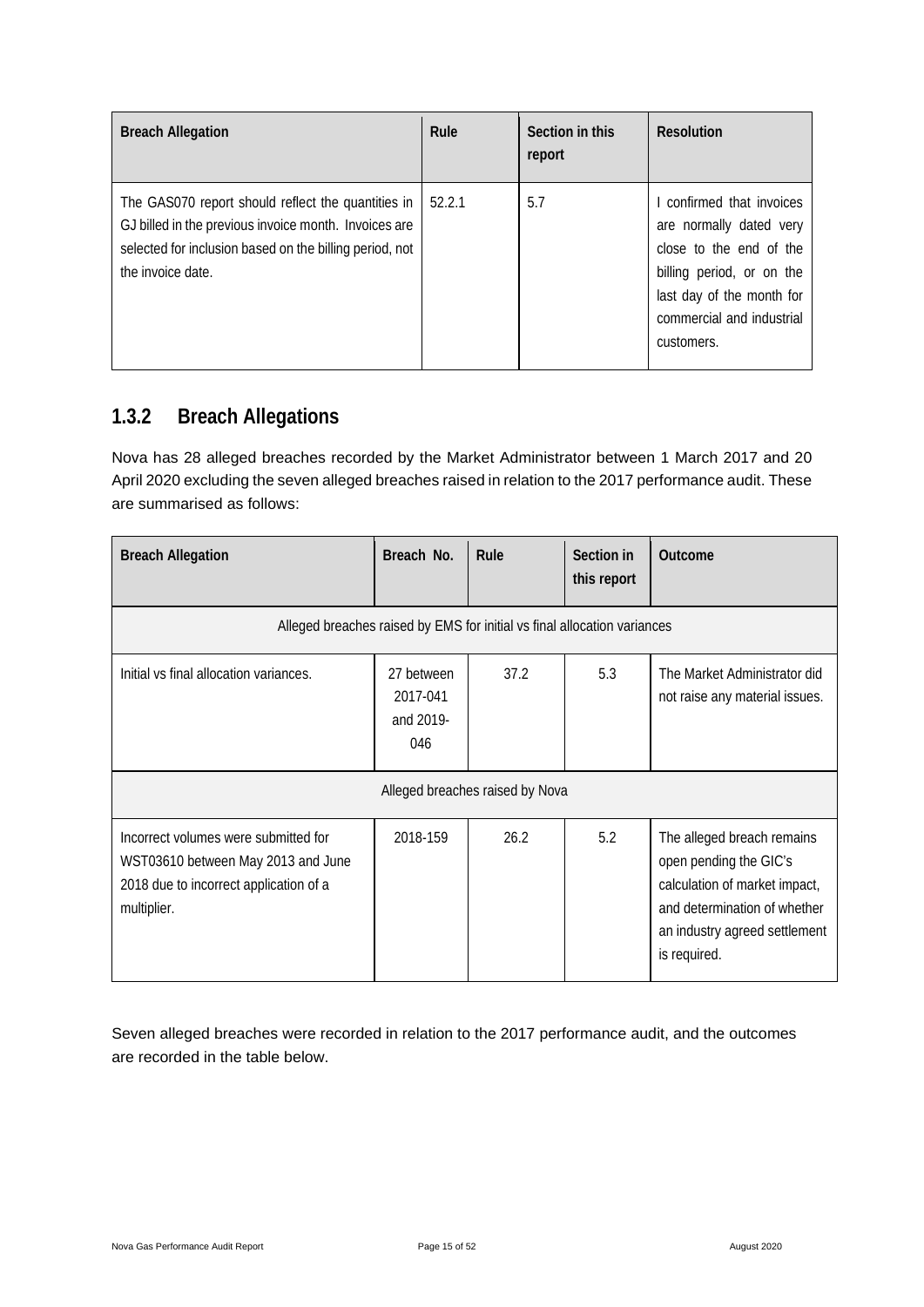| <b>Breach Allegation</b>                                                                                                                                                                                                                                                                                                                 | Breach No. | Rule      | Section in<br>this report | Outcome                                                        |
|------------------------------------------------------------------------------------------------------------------------------------------------------------------------------------------------------------------------------------------------------------------------------------------------------------------------------------------|------------|-----------|---------------------------|----------------------------------------------------------------|
| One GAS050 report submitted to the<br>allocation agent for December 2015 was not<br>retained, and no audit trail was available.                                                                                                                                                                                                          | 2017-103   | 28.4.1    | 1.5                       | The Market Administrator did<br>not raise any material issues. |
| The registry was populated late for two new<br>connections<br>resulting<br>submission<br>in<br>information not being provided for the initial<br>allocation.                                                                                                                                                                             | 2017-104   | 28.3      | 2.1.1                     | The Market Administrator did<br>not raise any material issues. |
| TOU metering has not consistently been<br>installed within three months of becoming<br>aware of actual or expected rolling<br>consumption over 10,000GJ per annum. I<br>note that in some cases there have been 7-<br>10 month delays between Nova requesting<br>upgrades to TOU from meter owners, and<br>the metering being installed. | 2017-105   | 29.1      | 3.2                       | The Market Administrator did<br>not raise any material issues. |
| 82 ICPs appear likely to have an incorrect<br>allocation group currently recorded.                                                                                                                                                                                                                                                       | 2017-106   | 29.1-29.3 |                           | The Market Administrator did<br>not raise any material issues. |
| The GAS080 report included incorrect ICP<br>counts and reading percentages, as some<br>ICPs not continuously supplied with gas<br>were included in the report.                                                                                                                                                                           | 2017-107   | 40.2      | 3.3                       | The Market Administrator did<br>not raise any material issues. |
| The initial submission accuracy did not meet<br>the required accuracy percentage for some<br>gas gates for the period August 2014 to<br>November 2015.                                                                                                                                                                                   | 2017-108   | 37.2      | 5.3                       | The Market Administrator did<br>not raise any material issues. |
| The GAS070 report should reflect the<br>quantities in GJ billed in the previous<br>invoice month. Invoices are selected for<br>inclusion based on the billing period, not<br>the invoice date.                                                                                                                                           | 2017-109   | 52.2.1    | 5.7                       | The Market Administrator did<br>not raise any material issues. |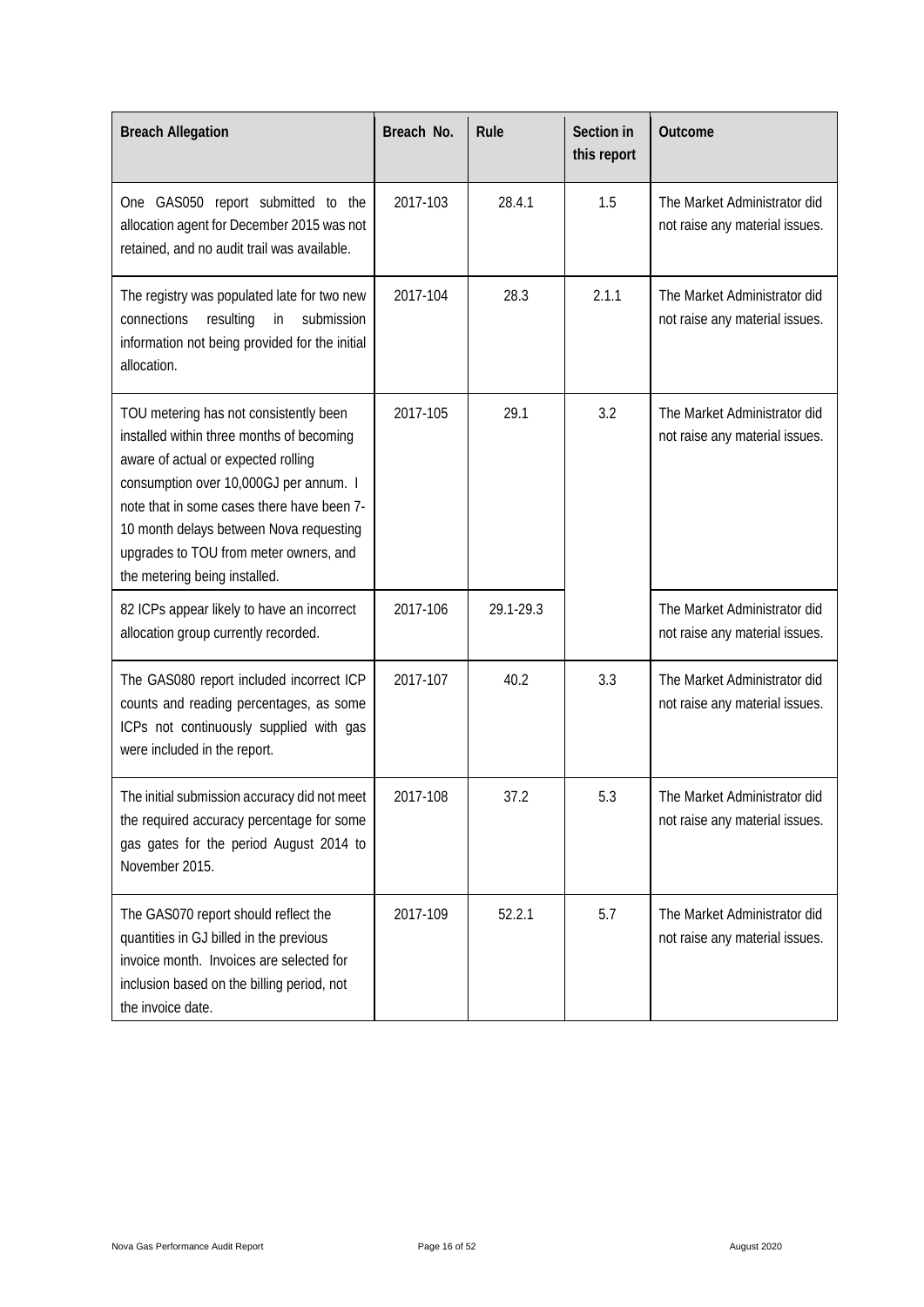As noted in the Summary of Report Findings, this audit recorded non conformance in eight sections leading to 11 breach allegations, as shown in the table below.

| <b>Breach Allegation</b>                                                                                                                                                                                                                                                                                                                                                                                                                                                                                                                                                                                                                                     | Rule   | Section in this<br>report |
|--------------------------------------------------------------------------------------------------------------------------------------------------------------------------------------------------------------------------------------------------------------------------------------------------------------------------------------------------------------------------------------------------------------------------------------------------------------------------------------------------------------------------------------------------------------------------------------------------------------------------------------------------------------|--------|---------------------------|
| For ICP 1000579992PG543 the altitude used to calculate the altitude factor<br>matches the registry, but does not match the actual altitude of the ICP. The<br>difference resulted in the altitude factor applied being outside of the maximum<br>permissible error under NZS 5259:2015.                                                                                                                                                                                                                                                                                                                                                                      | 28.2   | 2.1.2                     |
| TOU metering has not been installed within three months of becoming aware of<br>actual or expected rolling consumption over 10,000 GJ per annum for the<br>following ICPs:<br>1001287625NG7A2 - in progress<br>0001788311QTA6F- in progress<br>001152000QT0BD - in progress<br>1001290576QTA2E - awaiting approval<br>002320611QT6F6 - awaiting approval<br>001269290QT725 - awaiting approval<br>0000073238NAF5B - bypass network<br>000071569NA754 - bypass network<br>000073568NA851 - bypass network<br>I note that in some cases there have been delays between Nova requesting<br>upgrades to TOU from meter owners, and the metering being installed. | 29.1   | 3.2                       |
| ICPs 0001406092QTBB7, 0001411878QTF10, 0008000037NG731,<br>0001033930NG351, and 0004206692NGE42 have TOU metering and consume<br>more than 250 GJ pa but have allocation group 4 assigned.<br>ICP 1000527270PG7C6 has TOU metering and consumes more than 250 GJ pa<br>but has allocation group 6 assigned.                                                                                                                                                                                                                                                                                                                                                  | 29.2   | 3.2                       |
| Where a gap in supply occurs but is less than a whole calendar month, the ICP<br>is treated as if it has been continuously supplied on the GAS080 report.                                                                                                                                                                                                                                                                                                                                                                                                                                                                                                    | 26.2.1 | 3.3                       |
| Exceptional circumstances not demonstrated for four ICPs not read in the 12<br>months ending February 2020.                                                                                                                                                                                                                                                                                                                                                                                                                                                                                                                                                  | 29.4.3 | 3.3                       |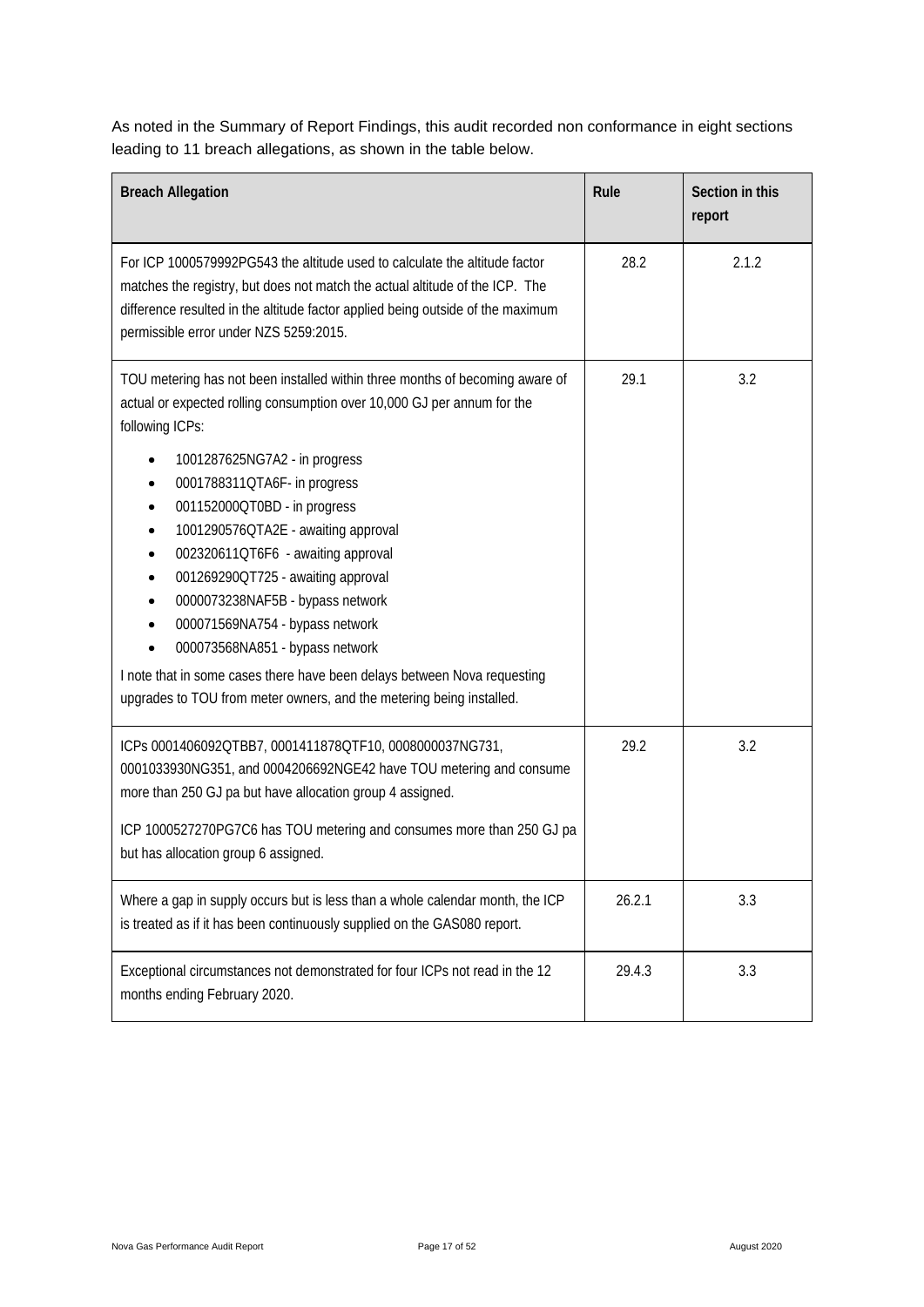| <b>Breach Allegation</b>                                                                                                                                                                                                                                                                                                                                                                                                                                                                                                                                                                                                                                                                                           | Rule                 | Section in this<br>report |
|--------------------------------------------------------------------------------------------------------------------------------------------------------------------------------------------------------------------------------------------------------------------------------------------------------------------------------------------------------------------------------------------------------------------------------------------------------------------------------------------------------------------------------------------------------------------------------------------------------------------------------------------------------------------------------------------------------------------|----------------------|---------------------------|
| The following ICPs had incorrect pressure factors applied:<br>0002000627NG33E (01/06/19-26/06/19: applied pressure 35 kPa<br>$\bullet$<br>correct pressure 2.5 kPa),<br>0002003184NGA03 (04/10/19-08/10/19: applied pressure 35 kPa<br>correct pressure 2.75 kPa), and<br>0002254911QT1AC (19/12/18-12/05/19: applied pressure 2.5 kPa<br>$\bullet$<br>correct pressure 7 kPa).<br>The differences resulted in the pressure factors being outside of the maximum<br>permissible error under NZS 5259:2015.                                                                                                                                                                                                         | 26.2.1 and<br>26.5.4 | 3.5                       |
| The registry was populated late for at least five new connections resulting in<br>submission information not being provided for the initial allocation.                                                                                                                                                                                                                                                                                                                                                                                                                                                                                                                                                            | 26.2.1 and<br>28.3   | 5.2                       |
| The initial submission accuracy did not meet the required accuracy percentage<br>for some gas gates for the period January 2017 to January 2019.                                                                                                                                                                                                                                                                                                                                                                                                                                                                                                                                                                   | 37.2                 | 5.3                       |
| Meter G418267X for ICP 0001730550PGB3E does not have a closing read<br>entered on 02/05/2019, which resulted in forward estimate being calculated<br>invalidly from 02/05/2019 onwards.                                                                                                                                                                                                                                                                                                                                                                                                                                                                                                                            | 26.2                 | 5.4                       |
| Nova applies monthly conversion factors to normalised data, instead of applying<br>the conversion factors for the read period, and then profiling consumption<br>between the reconciliation periods. This does not ensure that the conversion<br>factors that applied at the time the gas was consumed are used, and can result<br>conversion factors outside permissible errors, and create differences between<br>the total allocated consumption for a read to read period, and the total<br>consumption for the read to read period.<br>As a result of this process, ICP 1001261127QT65E had a CV difference outside<br>the maximum permissible error for NZS 5259:2015 for its 25/04-25/05/19 read<br>period. | 26.5.4               | 5.5                       |
| The GAS070 report should reflect the quantities in GJ billed in the previous<br>invoice month. Invoices are selected for inclusion based on the billing period,<br>not the invoice date. In almost all cases, the bill period and invoice date are the<br>same.                                                                                                                                                                                                                                                                                                                                                                                                                                                    | 52.2.1               | 5.7                       |

A breach allegation is also raised for one distributor in relation to an incorrect altitude recorded on the registry: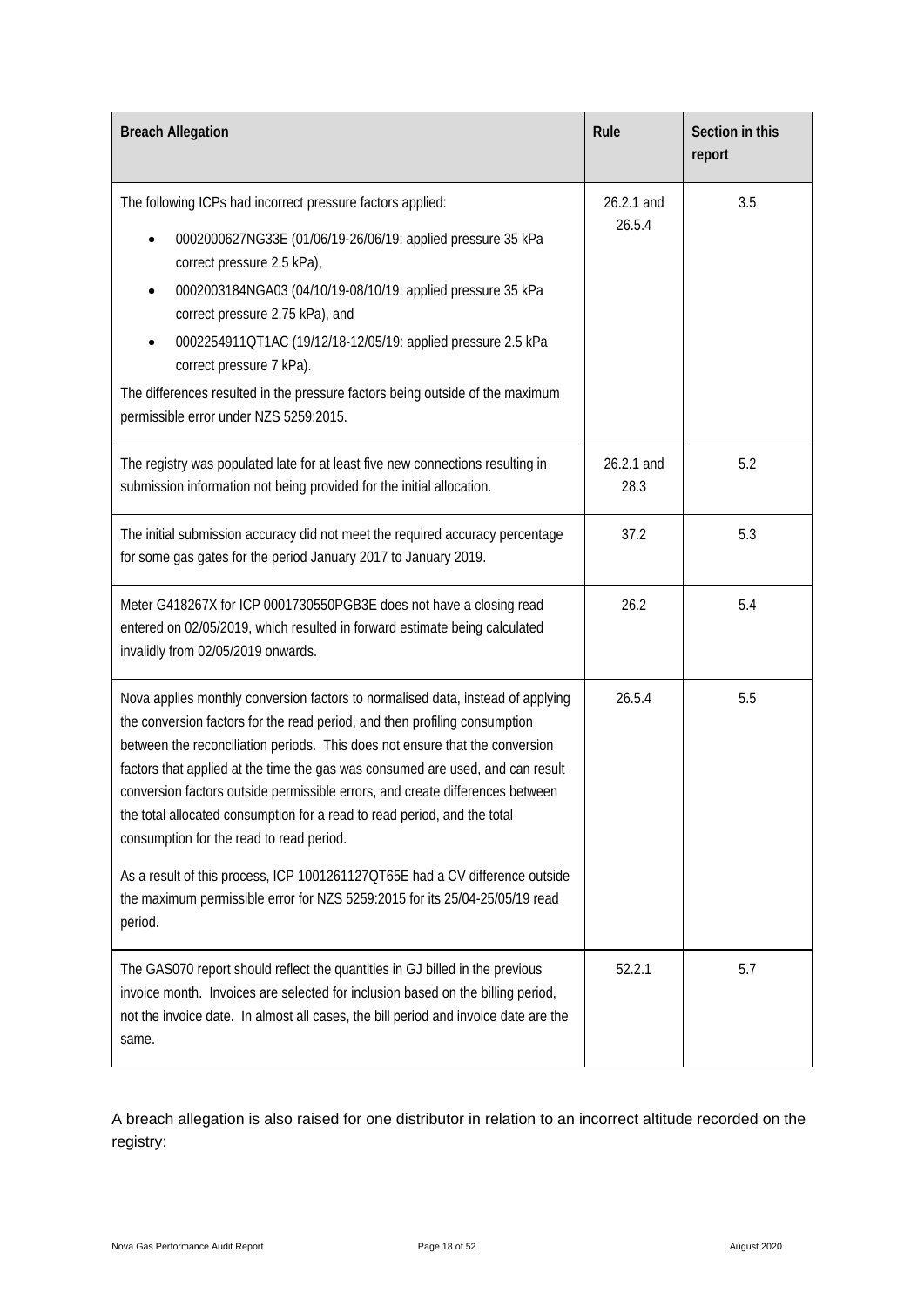| <b>Breach Allegation</b>                                                                                                                                                                                                                                                                | Participant | Rule                   | Section in this<br>report |
|-----------------------------------------------------------------------------------------------------------------------------------------------------------------------------------------------------------------------------------------------------------------------------------------|-------------|------------------------|---------------------------|
| For ICP 1000579992PG543 the altitude used to calculate the altitude<br>factor matches the registry, but does not match the actual altitude of<br>the ICP. The difference resulted in the altitude factor applied being<br>outside of the maximum permissible error under NZS 5259:2015. | POCO        | $26.5.1$ and<br>26.5.4 | $212$                     |

### <span id="page-18-0"></span>**1.4 Provision of Information to the Auditor (Rule 69)**

In conducting this audit, the auditor may request any information from Nova, the allocation agent and any allocation participant.

Information was provided by Nova in a timely manner in accordance with this rule.

Information was requested from metering equipment owners and was provided within the requested timeframe. I consider that all parties have complied with the requirements of this rule.

### <span id="page-18-1"></span>**1.5 Draft Audit Report Comments**

A draft audit report was provided to the industry body (GIC), the allocation agent, Powerco, and allocation participants that I considered had an interest in the report. In accordance with rule 70.3 of the 2015 Amendment Version of the Gas (Downstream Reconciliation) Rules 2008, those parties were given an opportunity to comment on the draft audit report and indicate whether they would like their comments attached as an appendix to the final audit report. The following responses were received:

| Party | Response | Comments provided | Attached to report |
|-------|----------|-------------------|--------------------|
| Nova  | Yes      | Yes               | Yes                |

No changes were made to the report. Nova's comments are included in each section where nonconformance is recorded.

### <span id="page-18-2"></span>**1.6 Transmission Methodology and Audit Trails (Rule 28.4.1)**

The audit trail was evaluated for all data gathering, validation and processing functions. This rule requires that "The consumption information supplied to the allocation agent in accordance with rules 29 to 40 is transferred in such a manner that it cannot be altered without leaving a detailed audit trail..."

A sample of GAS040 and GAS050 reports submitted on the Allocation Portal were checked against the original reports on Nova's network. This check confirmed that the original files were still available, and that they had not been edited after the submission date and time.

Audit trails are created in Orion when data used to create the GAS040 or GAS050 reports is changed.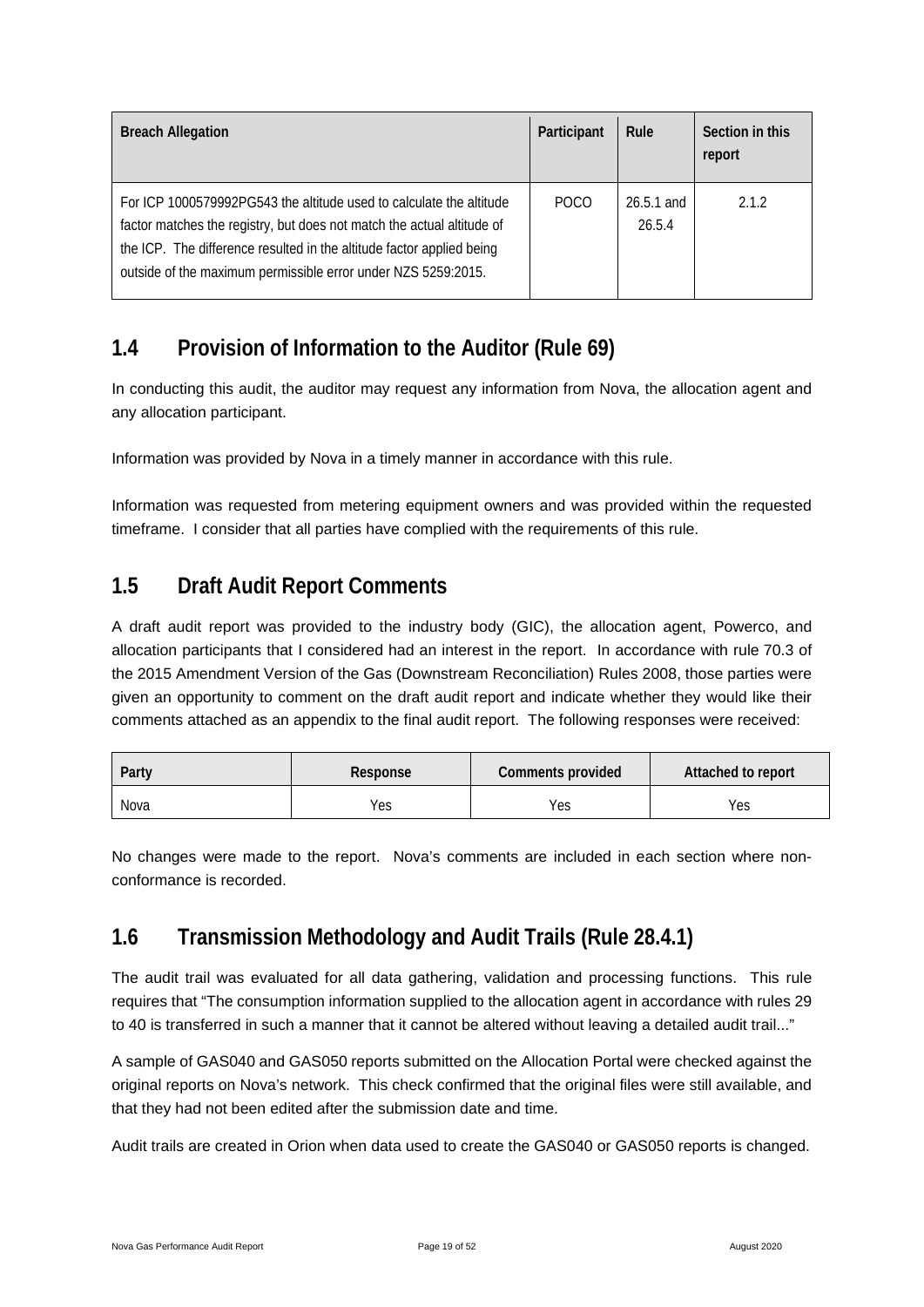### <span id="page-19-0"></span>**2. Set-up and Maintenance of Information in Systems (Rule 28.2)**

Every retailer must ensure the conversion of measured volume to volume at standard conditions and the conversion of volume at standard conditions to energy complies with NZS 5259:2015, for metering equipment installed at each consumer installation, for which the retailer is the responsible retailer.

Compliance with this rule has been examined in relation to the set-up of ICP, metering and billing information. I have also considered the Gas (Downstream Reconciliation) Rules 2008 Billing factors guideline note v1.0 (Billing Factors Guideline) published by GIC on 30/11/2015 when examining the set up and maintenance of information.

### <span id="page-19-1"></span>**2.1 ICP Set Up Information**

#### <span id="page-19-2"></span>**2.1.1 New Connections Process**

The process was examined for the connection and activation of new ICPs.

New connections are managed via the networks' portals. Progress notifications are automatically generated and the relevant details are manually loaded into Orion.

One of the main issues with the new connections process is that the physical connection is made at the property when the ICP is still at the "Ready" status. At this point the consumer has not always registered with a retailer, even though gas is being consumed. Because networks will create ICPs based on a request from the customer, the retailer is not always included in the communication process. For reconnections, some customers do not sign up with a retailer until a "vacant disconnection" letter is sent.

Because of the potential delays with the registry update, for some ICPs where the status has changed to ACTC, consumption information may not be provided to the allocation agent for the initial allocation. I checked five ICPs where the update to the registry was later than 30 business days and I found that submission of consumption information to the allocation agent occurred at the beginning of the following month for all five. Whilst the ICPs were made "Ready", consumption did not occur for some weeks after the "Ready" date. This is discussed further in Section 5.2.

The "Maintenance Breach History Report (RET breaches)" report was examined for the period January 2019 to April 2020. This report contained 144 ICPs where the initial registry update was later than two business days out of a total of 1,077 new connections. I checked the records for 21 ICPs where the registry update was more than five business days late. 16 examples were populated late due to the "ready" status update being delayed by Powerco. The design of Powerco's new connection process means that ICPs are not changed to "ready" and the retailer is not notified until the ICP is connected and metered. Once Nova was notified that these ICPs were connected, customer contact was made, and the registry was populated within two business days of confirming all relevant details.

Five of the 21 examples had corrections made to the registry data, making them appear as late updates, but the initial update was within two business days of agreement with the customer.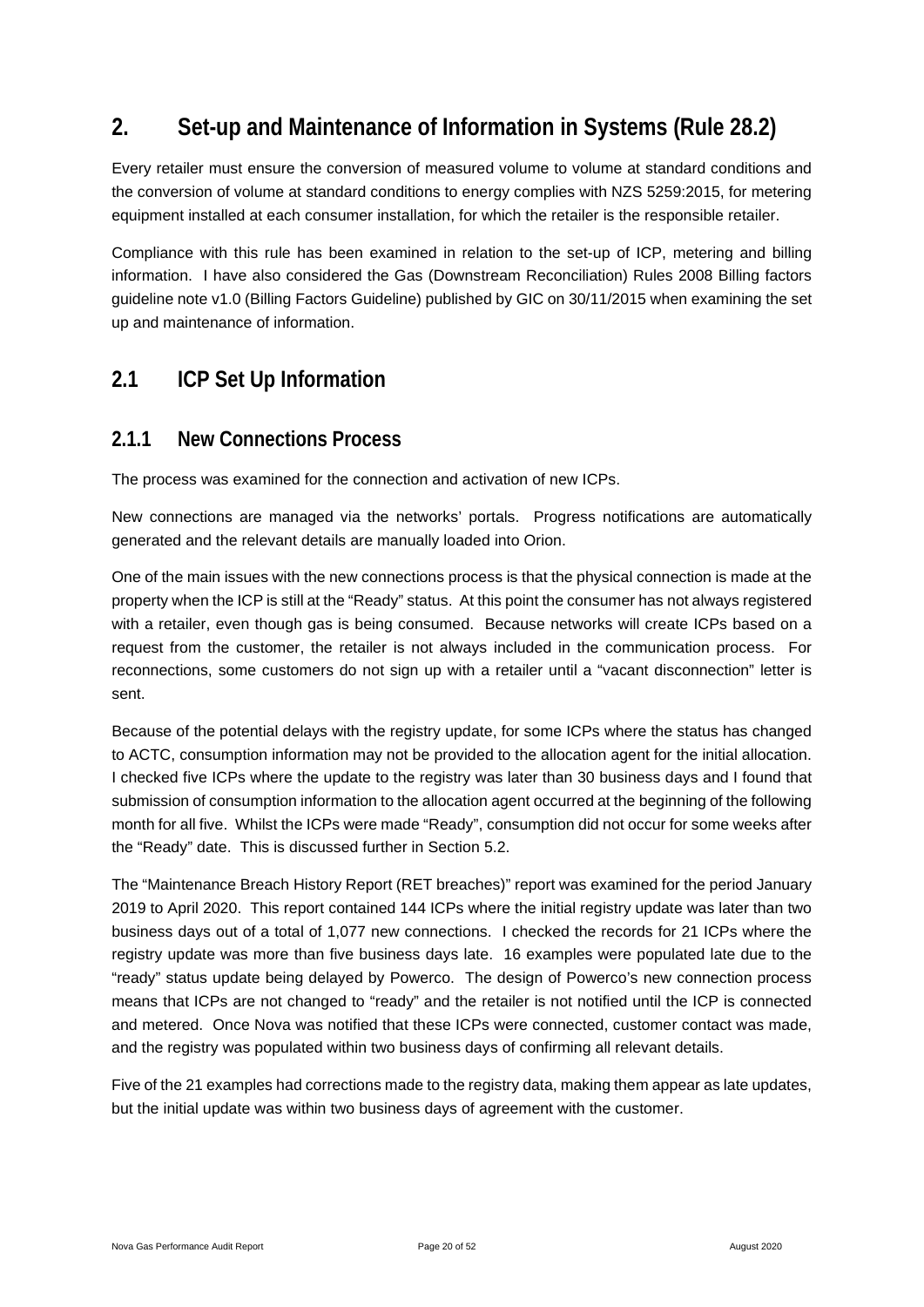The "RSREADY" report contained three ICPs at the ready status where Nova was the expected retailer. By the time of the on-site audit, all three had been changed to ACTC. Nova has a daily report to identify ICPs at "new" or ready" where they are the proposed retailer.

Nova identifies and resolves metering, altitude, and status discrepancies daily. I checked Nova's discrepancy reports for 27/03/20, specifically those where errors could lead to incorrect submission of consumption information to the allocation agent. The validation process compares Orion data to registry data for all relevant fields, including:

- meter number.
- meter owner,
- meter pressure,
- meter digits,
- multiplier,
- register content code/TOU metering,
- ICP status, and
- altitude.

There is no specific check to identify ICPs where the network pressure is lower than the meter pressure, but no invalid meter pressures were identified during the audit. ICP 0000182881QTF18 had a network pressure of 400 kPa recorded on the registry, and 275 kPa recorded in Orion. The ICP has been supplied by Nova since 2013, and had network pressure of 400 kPa recorded on the registry since it was initially populated in 2009. The difference was not detected and investigated because the ICP was not included in the exception reporting. The pressure difference did not result in any factors being outside the maximum permissible errors under NZS 5259:2015.

| Recommendation                                                                                                                                                  | Audited party comment                                                                                                                                                                                |
|-----------------------------------------------------------------------------------------------------------------------------------------------------------------|------------------------------------------------------------------------------------------------------------------------------------------------------------------------------------------------------|
| Identify any ICPs where the network pressure is less than the meter<br>pressure to confirm whether both values are correct.                                     | Response: Acknowledge                                                                                                                                                                                |
|                                                                                                                                                                 | Comments:<br>Nova have reporting in place that identifies<br>٠<br>network v meter pressure misalignments<br>Data integrity reporting will be improved<br>$\bullet$<br>and implemented September 2020 |
| Investigate to determine why the network pressure discrepancy for<br>ICP 0000182881QTF18 was not identified through the network<br>pressure validation process. | Comments:<br>ICP 0000182881OTF18 was identified in<br>$\bullet$<br>Nova's current reporting suite.<br>Discrepancies outside NZS 5259<br>٠<br>thresholds are reported on and<br>investigated.         |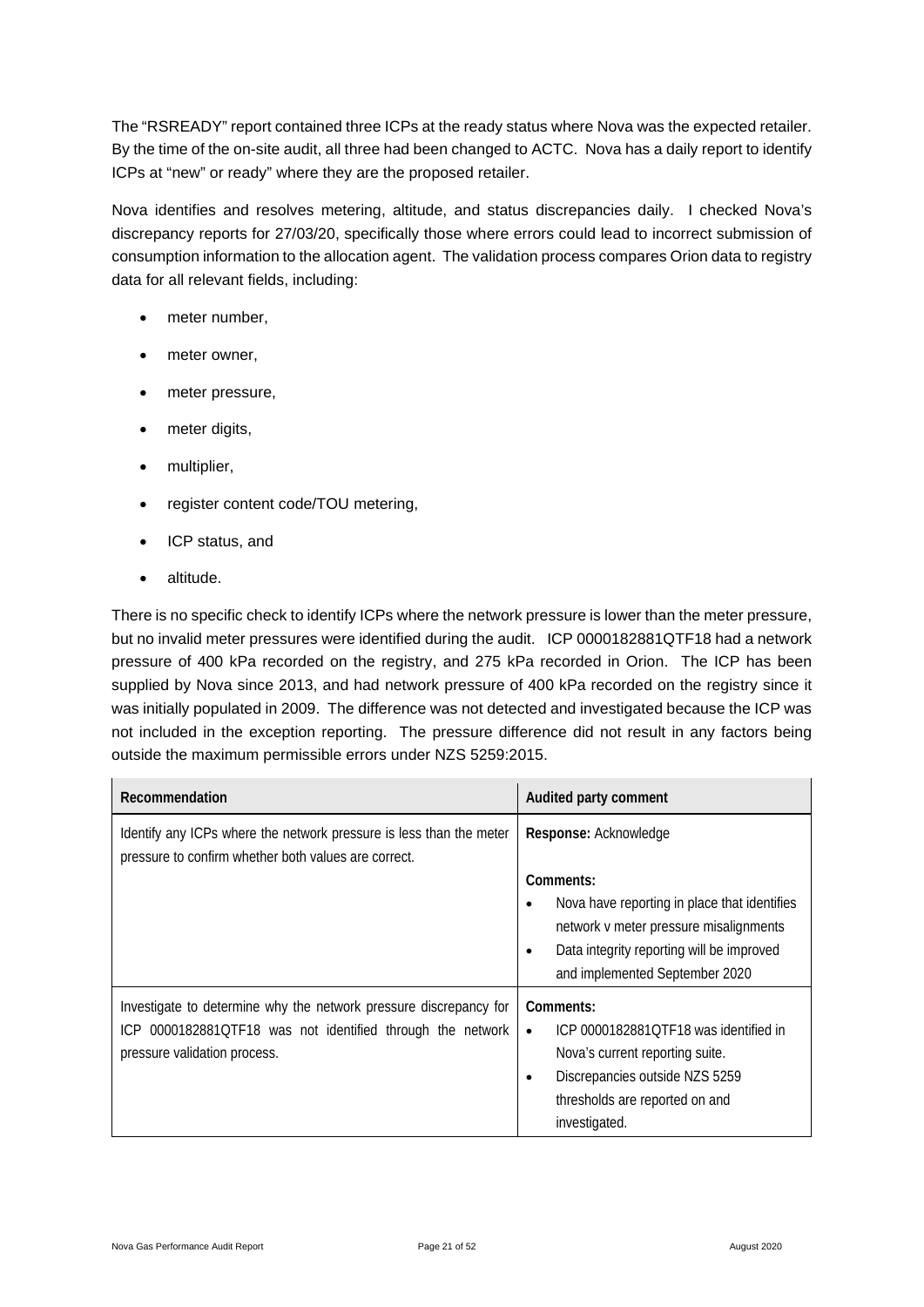Aggregation factors (including gas gates) are checked against registry information prior to each submission. The pre submission checks are discussed further in **section 5.2**.

No ICPs with an ACTC ICP status code had metering indicated to be removed on the registry.

#### <span id="page-21-0"></span>**2.1.2 Altitude Information**

It is a distributor's responsibility to populate the registry with correct altitude information to support compliance with NZS 5259:2015, and it is a retailer responsibility to comply with NZS 5259:2015 for the conversion of volume to energy.

NZS 5259:2015, which was published in November 2015, contains the following requirements regarding the way that altitude information should be managed.

- 1. The maximum permissible error is  $\pm$  1.0% where the meter pressure is less than or equal to 100kPa, and ±0.5% where the meter pressure is greater than 100kPa.
- 2. The following note is also included "Altitude should be determined within 10m where practicable."

A random sample of non-TOU ACTC or ACTV ICPs per distributor from the registry list as at 14/04/20 were checked against "google earth" data. The sample was selected by choosing five ICPs with altitudes under 11m and five ICPs with altitudes over 140m per distributor, then choosing a further ten ICPs with altitudes between 11m and 140m per distributor. The "google earth" data is based on the "Shuttle Radar Topography Mission" (SRTM) results and a number of recent studies indicate an accuracy of  $\pm$  10m for altitude. An evaluation against this data is considered an appropriate test for "reasonableness". Altitude figures that are within approximately 90m of the actual altitude will ensure an accuracy of  $\pm$  1.0%.

Point 2 above recommends altitude figures are determined to within 10m where practicable. An evaluation of altitude data on the registry was conducted to check whether this recommendation had been met. As noted above, the margin of error of the "google earth" data appears to be approximately  $± 10m$ , therefore, to allow for this margin, I have checked that the registry data is within 20m of "google" earth" data.

As shown in the table below the altitude data on the registry for non-TOU ICPs appears to be accurate in most areas.

| <b>Distributor</b> | Total ACTC and ACTV non-<br><b>TOU ICPS</b> | <b>ICPs checked</b> | Quantity outside<br>20m  | Quantity outside<br>90 <sub>m</sub> |
|--------------------|---------------------------------------------|---------------------|--------------------------|-------------------------------------|
| <b>UNLG</b>        | 7,254                                       | 20                  | $\overline{\phantom{a}}$ |                                     |
| <b>NGCD</b>        | 6,537                                       | 20                  |                          |                                     |
| POCO               | 21,487                                      | 20                  |                          |                                     |
| <b>GNET</b>        | 623                                         | 20                  | $\overline{\phantom{0}}$ |                                     |
| Total              | 35,995                                      | 80                  |                          |                                     |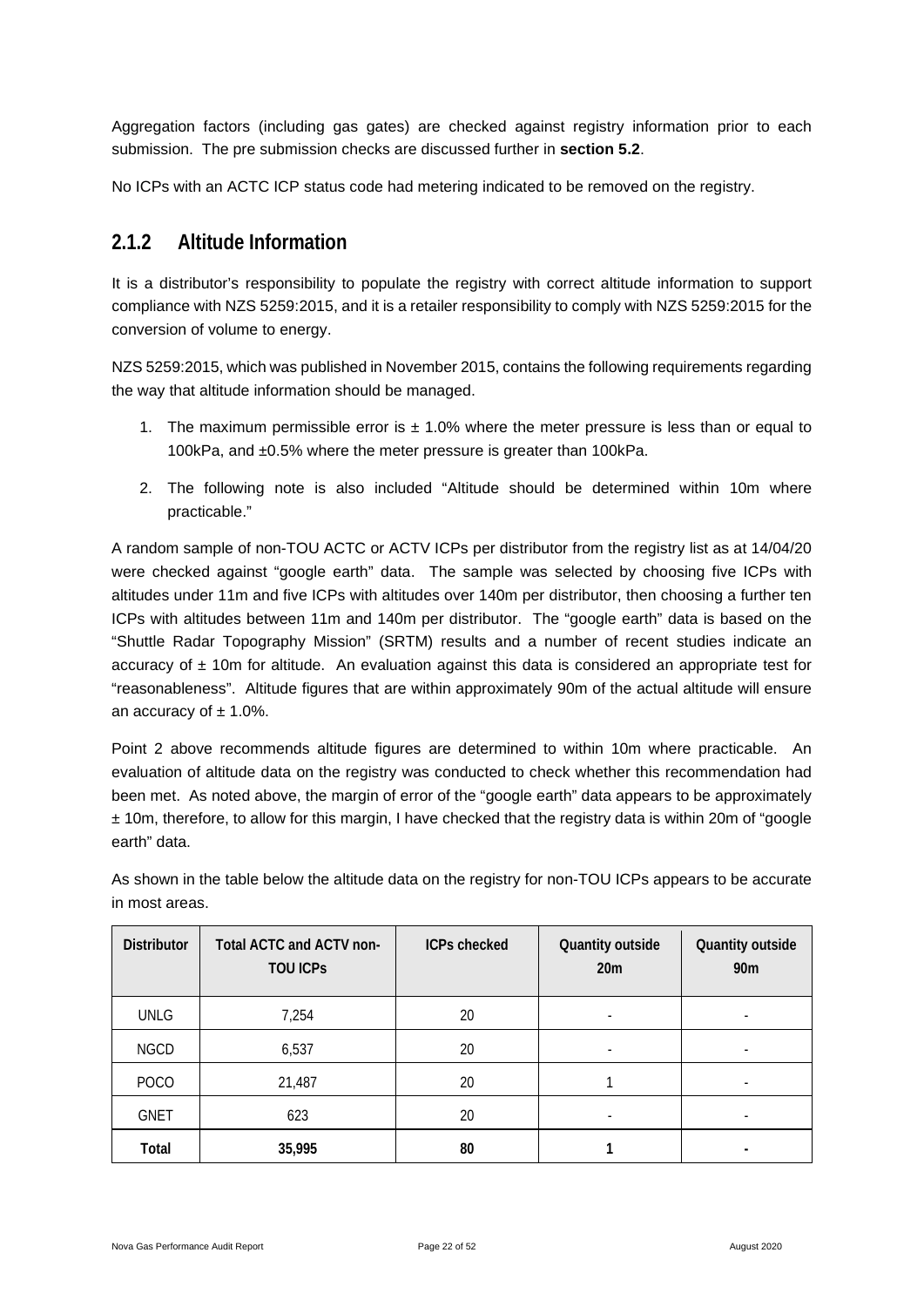| Non Conformance                  | <b>Description</b>                                                                                                                                                                                                                    | Audited party comment                                                                                                                                                                                                                 |
|----------------------------------|---------------------------------------------------------------------------------------------------------------------------------------------------------------------------------------------------------------------------------------|---------------------------------------------------------------------------------------------------------------------------------------------------------------------------------------------------------------------------------------|
| Regarding: Rule 28.2             | For ICP 1000579992PG543 the<br>altitude used to calculate the                                                                                                                                                                         | Response: Acknowledge                                                                                                                                                                                                                 |
| <b>Control Rating: Effective</b> | altitude factor matches the<br>registry, but does not match the<br>actual altitude of the ICP. The<br>difference resulted in the altitude<br>factor applied being outside of<br>the maximum permissible error<br>under NZS 5259:2015. | Comments:<br>In alignment with - Gas (Switching<br>$\bullet$<br>Arrangements) Rules 2008, Part A, ICP<br>parameters maintained by Distributors and<br>rules 41 and 58, Nova relied on the<br>information to be accurate and complete. |

A further evaluation was conducted of ICPs where the altitude was zero on the registry. This data appears to be less accurate than when a figure other than zero is populated. The results are shown in the table below. 12 of the 74 ICPs have an altitude difference of more than 20m.

| <b>Distributor</b> | <b>Total ACTC and</b><br><b>ACTV non-TOU ICPs</b> | <b>ICPs with</b><br>altitude of zero | ICPs checked <sup>2</sup> | Quantity outside<br>20 <sub>m</sub> | Quantity<br>outside 90m  |
|--------------------|---------------------------------------------------|--------------------------------------|---------------------------|-------------------------------------|--------------------------|
| <b>UNLG</b>        | 7,295                                             |                                      | $\overline{\phantom{a}}$  | $\overline{\phantom{0}}$            | $\overline{\phantom{a}}$ |
| <b>NGCD</b>        | 6,559                                             | 28                                   | 27                        |                                     |                          |
| <b>POCO</b>        | 21,513                                            | 46                                   | 45                        | 12                                  |                          |
| <b>GNET</b>        | 628                                               |                                      | $\overline{\phantom{a}}$  | $\overline{\phantom{0}}$            |                          |
| Total              | 35,995                                            | 74                                   | 72                        | 12                                  |                          |

I have considered whether distributors have potentially breached any rules by populating the registry with inaccurate altitude information. Distributors have responsibility for populating the registry with altitude figures<sup>[3](#page-22-1)</sup> and for maintaining the accuracy of this information. Distributors must also comply with rule 26.5 of the Gas (Downstream Reconciliation) Rules 2008, which requires them to ensure that any information on the registry is accurate and complete and supports compliance with NZS 5259:2015. There was one altitude discrepancy which resulted in an altitude factor which was outside the threshold allowed by NZS 5259:2015.

| ICP             | <b>Meter</b><br>Pressure | <b>ICP Altitude</b> | Google<br>Earth<br>Altitude | Altitude<br>factor based<br>on reg | Altitude<br>factor based<br>on Google<br>Earth | <b>Difference</b><br>in altitude<br>factors |
|-----------------|--------------------------|---------------------|-----------------------------|------------------------------------|------------------------------------------------|---------------------------------------------|
| 1000579992PG543 | 2.5                      | 0                   | 105                         | 1.000000                           | 0.987945                                       | 1.2%                                        |

<span id="page-22-0"></span><sup>&</sup>lt;sup>2</sup> Two ICP altitudes were not checked, because they were located in new subdivisions and could not be located in Google Maps or Google Earth to check their altitudes.

<span id="page-22-1"></span><sup>3</sup> Gas (Switching Arrangements) Rules 2008, Part A, ICP parameters maintained by Distributors and rules 41 and 58.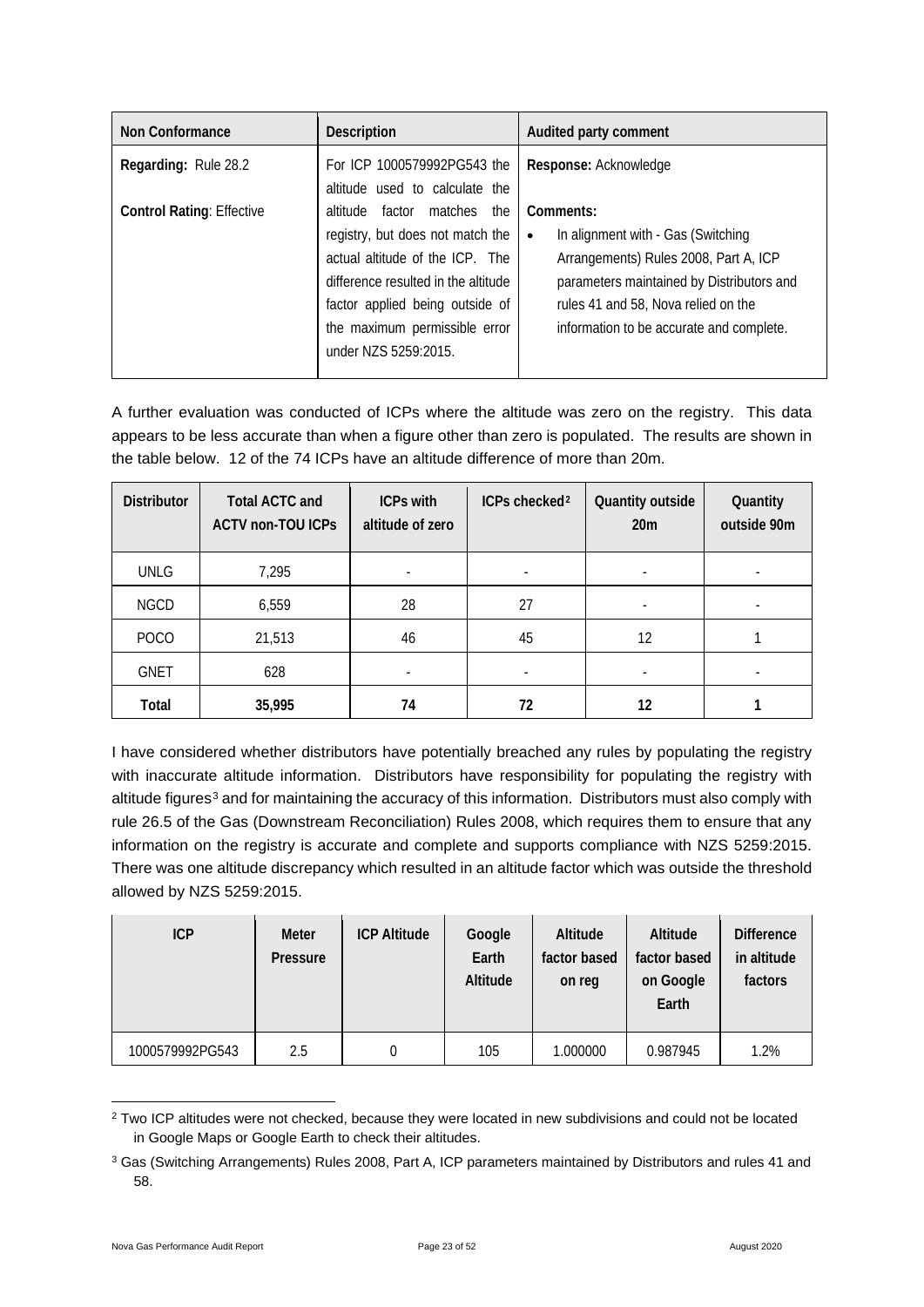Altitude is stored as a fixed factor in Orion for non-TOU ICPs, and reconciled to the registry daily. Any discrepancies are investigated and corrected. Nova does not check whether the altitude values recorded by networks are reasonable.

| Recommendation                                                                                                                                                                                                                                                                        | Audited party comment                                                                                                                                                                                                                                                                                                                                                                                             |
|---------------------------------------------------------------------------------------------------------------------------------------------------------------------------------------------------------------------------------------------------------------------------------------|-------------------------------------------------------------------------------------------------------------------------------------------------------------------------------------------------------------------------------------------------------------------------------------------------------------------------------------------------------------------------------------------------------------------|
| Identify any ICPs where altitudes appear unusually high or low,<br>relative to other ICPs at the gas gate. If review of topography data for<br>the discrepancies confirms the altitude is likely to be inaccurate, it<br>should be queried with the network and updated if necessary. | Response: Recommendation not accepted<br>Comments:<br>Nova believes the recommendation places<br>an inefficient burden on gaining retailers<br>who are switching in existing ICPs whose<br>altitudes can more efficiently be validated<br>once at ICP creation. The recommendation<br>would see each retailer re-checking<br>altitudes for each ICP on an on-going basis<br>each time the ICP switches retailers, |
|                                                                                                                                                                                                                                                                                       | potentially each implementing their own<br>GIS solution to map and validate each<br>distributor's data.                                                                                                                                                                                                                                                                                                           |
|                                                                                                                                                                                                                                                                                       | Nova's recommendation would be to<br>$\bullet$<br>ensure retailer compliance with rule 28.2<br>(insofar as it relates to altitude) by ensuring<br>distributor compliance via the distributor<br>audit or breach process, with respect to the<br>distributor obligations under Gas<br>(Downstream Reconciliation) Rules 26.5.1<br>and 26.5.4 or Gas (Switching<br>Arrangements) Rules 58.1 and 62.1.               |

Non-TOU gas conversion was checked for a sample of six ICPs, and I confirmed that the altitude factors were correctly calculated and applied.

Altitude adjustments are applied for TOU ICPs, except where the metering system corrects for absolute pressure. TOU gas conversion was checked for five ICPs with TA, TG or TGS register content codes and I confirmed that the altitude factors were correctly calculated and applied.

### <span id="page-23-0"></span>**2.2 Metering Set-up Information**

Nova compares their metering fields against registry metering fields on a daily basis.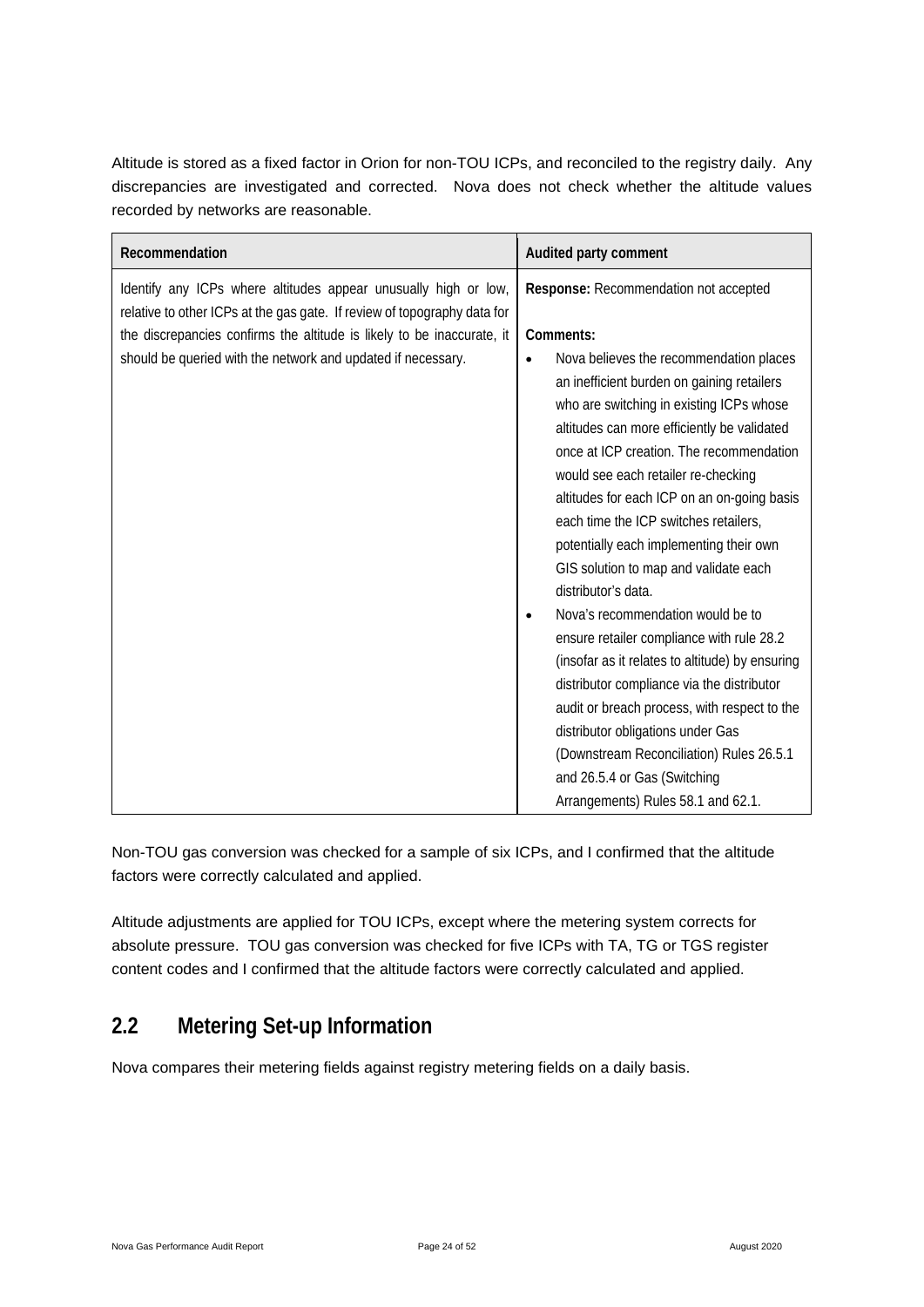#### **Meter pressure**

Meter pressure is a static field in Orion. The recorded meter pressure value will be used in the pressure factor calculation for all invoices and reconciliation submissions created after the date and time Orion pressure is updated. This includes any wash up submissions created for earlier periods.

Where a pressure change occurs without a physical meter change, or a correction is required from a certain date, Nova processes a system meter change and updates the pressure on the new version of the meter. The end date for the old version of the meter is the day before the pressure change was effective, and the start date for the new version of the meter is the day the pressure change becomes effective. Any reads on or after the date of the pressure change are recorded against the new meter.

If a correction is required for the entire period that the meter was installed, the pressure on the current version of the meter can be updated.

I compared the Orion and registry meter information as at 27/03/2020. I found ICP 0002310741QT6D6 had a pressure of 1.5 kPa recorded on the registry and 2.5 kPa recorded in Orion. The pressure difference did not result in any factors being outside the maximum permissible errors under NZS 5259:2015. The pressure was corrected in Orion prior to the audit by processing a system meter change, and I confirmed that all consumption had the correct pressure factor applied following this change. The error occurred because the pressure was manually loaded incorrectly following a meter change in 2018, but was not resolved until 2020.

| Recommendation                                                                                                                           | Audited party comment                           |
|------------------------------------------------------------------------------------------------------------------------------------------|-------------------------------------------------|
| Investigate to determine why the meter pressure discrepancy for ICP<br>0002310741QT6D6 was not identified and resolved through the meter | Response: Recommendation accepted               |
| pressure validation process.                                                                                                             | Comments:                                       |
|                                                                                                                                          | Nova will review, update and where<br>$\bullet$ |
|                                                                                                                                          | required implement reporting                    |
|                                                                                                                                          | Implementation September 2020<br>$\bullet$      |

The 2017 audit found a large proportion of meter pressure changes populated on the registry by the meter owner (NGCM) had the same event date as the data entry date, but the meter serial numbers were the same, which suggests the errors may have been in existence since the meters were first installed. I recommended Nova evaluate meter pressure changes in the previous 12 months, and they found that the issues occurred because NGCM populated the event date with the same date as their update date due to a user processing error by NGCM. I compared the pressure changes provided by Nova to the event detail report, and found that the event and update dates were spread throughout the period. 17 of the 84 records checked had an update date which matched the event dates.

#### **Meter numbers and digits**

The meter reading processes are designed to identify meter number or digit discrepancies.

The meter number is stored in the hand held device. If the meter reader's hand held device is expecting more digits than the number of dials, then the reading is entered as normal and notification is made in the "readers notes" field for investigation. If the hand held is expecting fewer digits than the number of dials, then the reading is entered into the "readers notes" field and once again an investigation is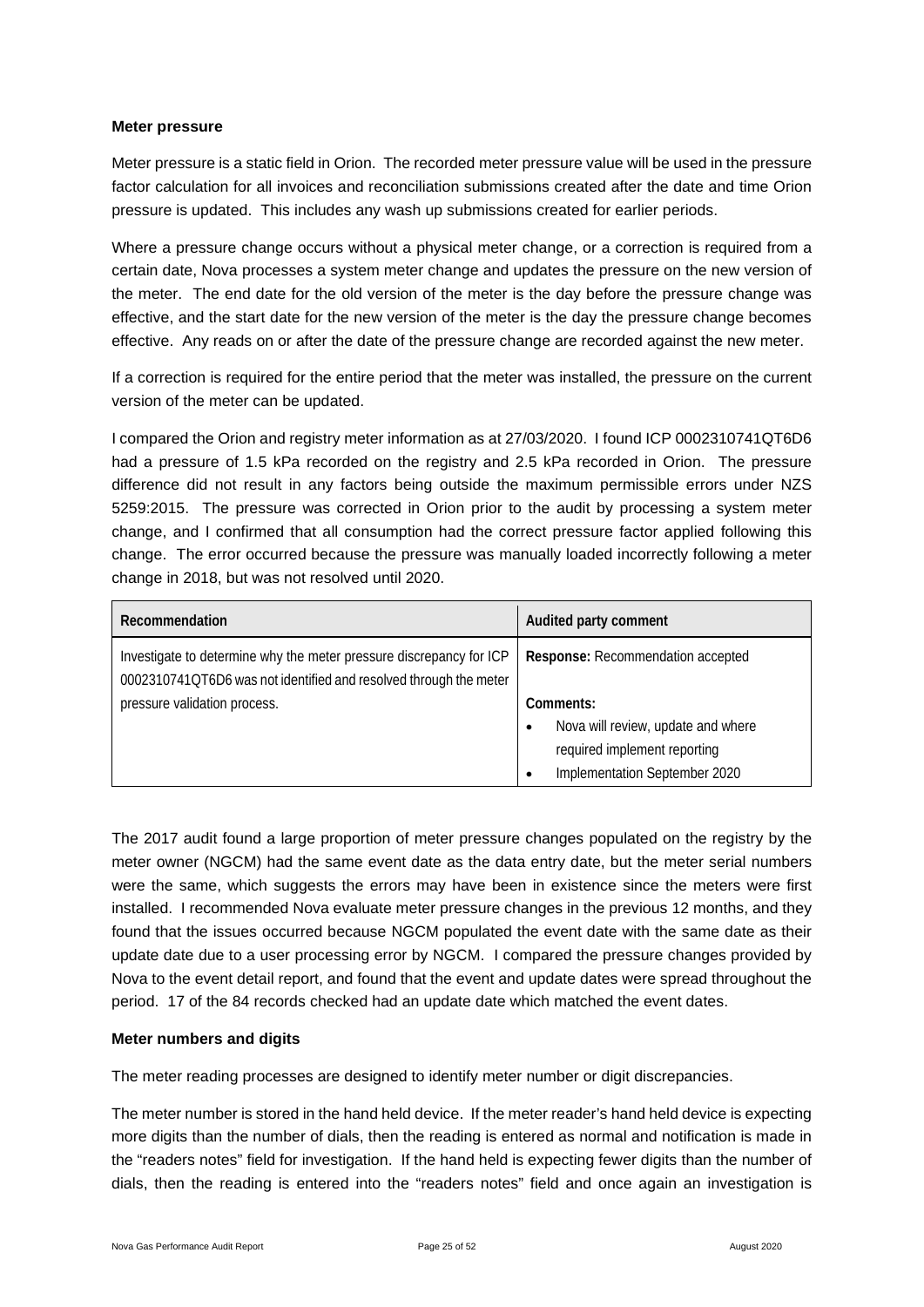conducted. This "safety net" appears to be robust and meter dials are checked against the registry on a daily basis.

Comparison of Orion and registry information as at 27/03/20 found two meter number discrepancies for active ICPs, and no meter digit discrepancies. Both meter number discrepancies were timing differences, and corrections were processed prior to the audit.

#### **Meter multipliers**

Comparison of Orion and registry information as at 27/03/20 found one meter multiplier discrepancy for ICP 0000064501QT38B. Orion recorded a multiplier of 1, and the registry recorded a multiplier of 6. The MEP had incorrectly recorded the multiplier details, and the multiplier was corrected to 1 on the registry prior to the audit.

#### **Meter types and content codes**

I compared the register content codes recorded in Orion for active ICPs (excluding gas gates) to the profile and TOU metering status recorded on the registry as at 27/03/20 and found the following discrepancies. TOU ICPs consuming under 10,000 GJ pa are sometimes read and settled as non-TOU. This is recorded as non conformance in **section 3.2**.

| <b>ICP</b>      | Orion register<br>content code | Expected<br>content code | Comment                                                                                                  |
|-----------------|--------------------------------|--------------------------|----------------------------------------------------------------------------------------------------------|
| 0000073432NABCC | TG                             | U                        | Allocation group 6 with non-TOU metering, the register<br>content code has been corrected to U in Orion. |
| 0002028780NGB22 | S                              | U                        | Allocation group 6 with non-TOU metering, the register<br>content code has been corrected to U in Orion. |
| 0001406092OTBB7 | $\cup$                         | TG.                      | Allocation group 4 with TOU metering                                                                     |
| 0004206692NGE42 | $\cup$                         | TG                       | Allocation group 4 with TOU metering                                                                     |
| 1000527270PG7C6 | $\cup$                         | TG                       | Allocation group 6 with TOU metering                                                                     |
| 0001411878OTF10 | TG                             | TG                       | Allocation group 4 with TOU metering                                                                     |
| 0008000037NG731 | TG                             | TG                       | Allocation group 4 with TOU metering                                                                     |

Register content codes are not checked for reasonableness against meter content codes for non-TOU ICPs.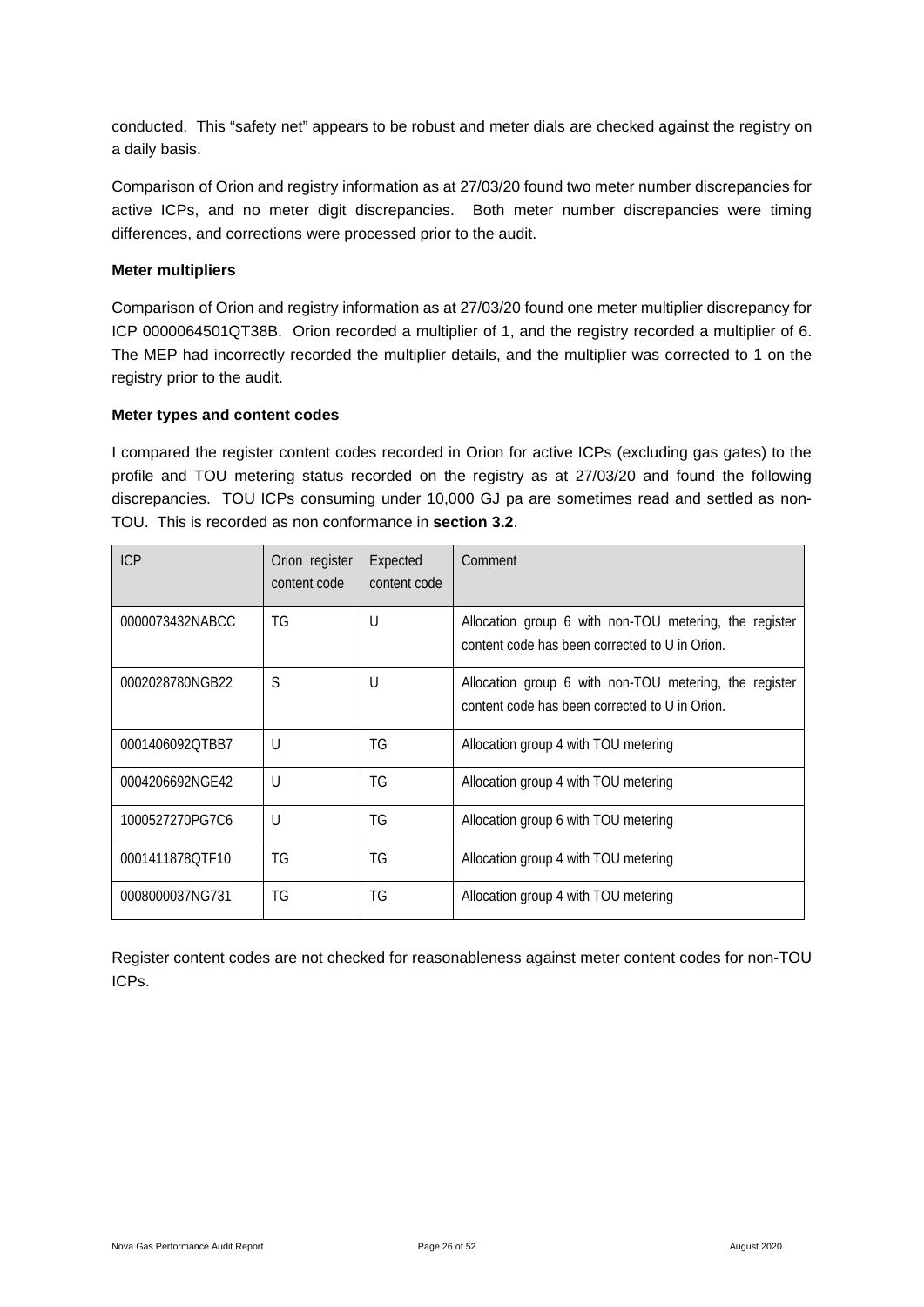| Recommendation                                                                                                                    | Audited party comment                                                                                                                                                                   |
|-----------------------------------------------------------------------------------------------------------------------------------|-----------------------------------------------------------------------------------------------------------------------------------------------------------------------------------------|
| Identify any ICPs where register content codes and TOU metering<br>details are inconsistent, to confirm which values are correct. | Response: Recommendation accepted                                                                                                                                                       |
|                                                                                                                                   | Comments:<br>Review register content codes across TOU<br>$\bullet$<br>metered sites will be completed September<br>2020<br>Reporting will be implemented September<br>$\bullet$<br>2020 |

#### <span id="page-26-0"></span>**2.3 Billing Factors**

#### <span id="page-26-1"></span>**2.3.1 Temperature Information**

For ICPs where the actual temperature is not measured NZS 5259:2015 states that temperature may be estimated and four methodologies are provided. These are listed below in order of decreasing preference.

- **(a)** Gas temperature records for the GMS location under flowing conditions. Historic records can be used if similarity is preserved.
- **(b)** Records of actual gas temperature in similar installations at similar locations over corresponding periods.
- **(c)** For compact installations directly connected to short risers and well shaded from direct sunlight, the average ground temperature at 300mm depth. NOTE – Reliable and relevant climatic temperature data may be used as a basis for estimating average 300mm ground temperatures. This may include published data.
- **(d)** For installations where the inlet pipes are exposed to ambient air conditions the temperature may be estimated from the mean temperature obtained at reliable and relevant weather recording stations. The installation should be shielded from direct sunlight.

Nova has chosen option (c) and records an average daily temperature for each month. They apply the daily weighted average temperature for the period which consumption is being calculated for. Option (c) seems to be the most logical choice because it matches the majority of GMS installations.

Up to 31/12/19 Nova calculated and applied ground temperatures based on NIWA's 30 year monthly averages. Nova used regression analysis to estimate the monthly ground temperature based on the relationship between air and ground temperature in other regions.

From 01/01/2020 Nova has applied the ground temperatures published on the GIC's website for all allocated gas gates. I compared the published ground temperatures for January to December to the Orion ground temperatures recorded for January 2020 to December 2020 for all allocated gas gates and confirmed that they matched.

I reviewed all temperature information recorded in Orion for January 2019 to December 2020. Data for all allocated gas gates appeared reasonable. Data for direct connect gas gates BRO36301 and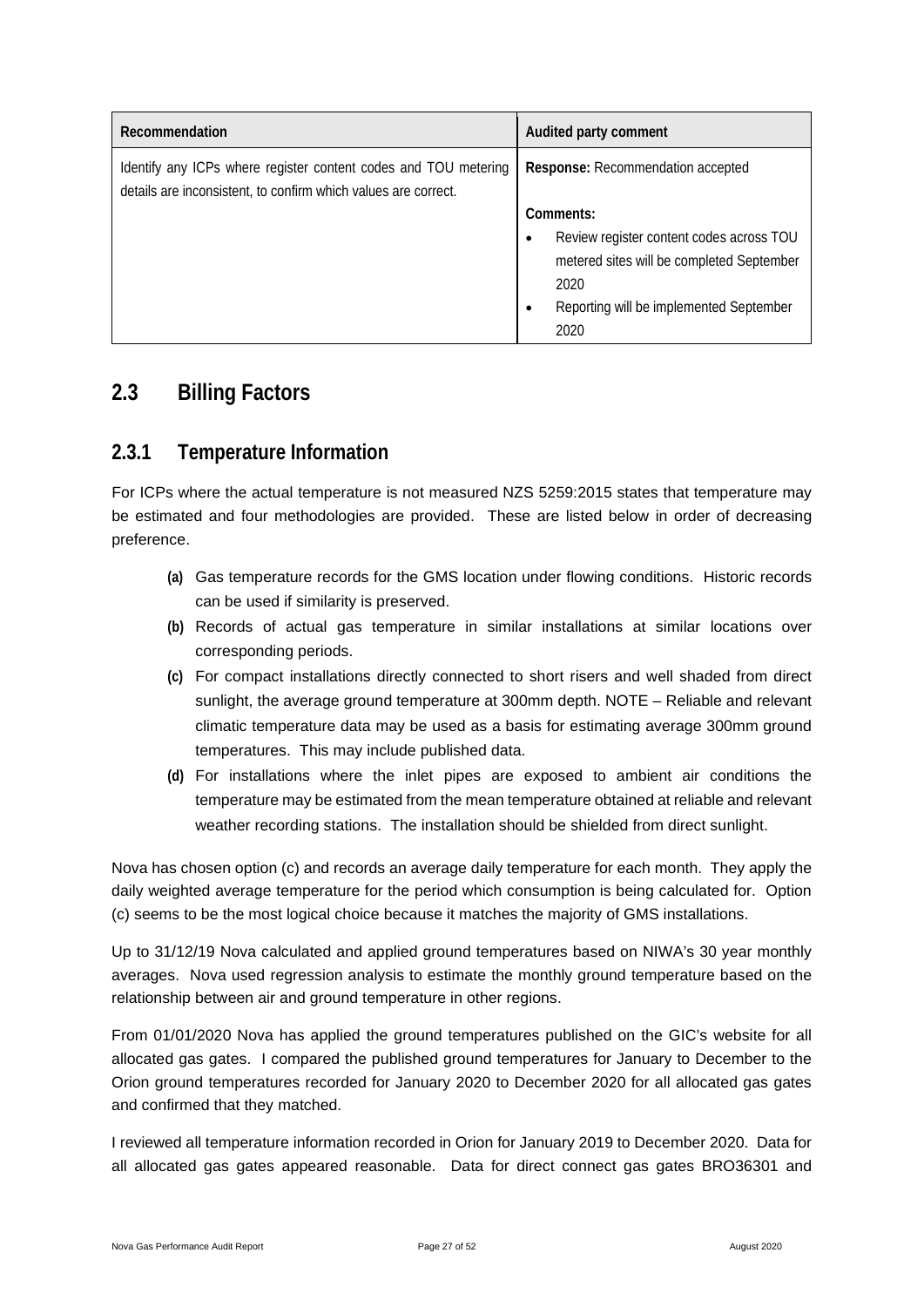RAG33401 had been entered in duplicate for January 2020 due to a data processing error. I confirmed that this has no impact on reconciliation because these are direct connect gas gates and both affected ICPs have TOU metering with temperature correction, so the Orion temperature data is not used.

NZS 5259:2015 states that correction for temperature drop due to Joule-Thomson effect of pressure reduction is applicable if temperature methodologies (b), (c) or (d) are used, provided the reduction is made in the same installation and immediately upstream of the GMS. "In other cases or for large pressure drops or high flow rates the actual temperature drop should be measured. For natural gas the temperature drop is about 0.5º per 100kPa of pressure drop." This indicates that adjustment for the Joule-Thomson effect is desirable.

The Billing Factors Guideline contains the following expectations by GIC:

- network owners ensure nominal operating pressures are correctly populated in the registry for all ICPs on their networks, and
- once network pressures are correctly populated, retailers ensure that they account for the Joule-Thomson effect by using the network pressure in the registry in their conversions of metered volumes to standard volume, particularly in situations where failure to do so will result in conversion errors greater than those allowed in Table 3 of NZS 5259:2015.

Nova applies the Joule-Thomson effect adjustment, and the formula was checked and confirmed correct.

The accuracy of the Joule-Thomson adjustment is dependent on correct inputs, including network pressure and gas gate.

#### **Network pressure**

Nova validates the network pressure in Orion against the registry. Pressure for ICP 0000182881QTF18 was incorrectly recorded in Orion as 275 kPa instead of 400 kPa, and the discrepancy was not detected because the ICP was not included in the exception reporting. Because the network pressure and meter pressure were the same, the Joule Thomson temperature adjustment was not applied. The incorrect network pressure did not result in the temperature factor being outside the threshold allowed by NZS 5259:2015. I have raised a recommendation in **section 2.1.1** to investigate why the discrepancy was not detected.

There are nine ICPs where the network pressure and the meter pressure are the same (three of these have the "operating at network pressure" flag set to yes), and 11 ICPs where the network pressure is less than the meter pressure. No invalid meter pressures were identified during the audit.

#### **Gas gate**

Aggregation factors (including gas gates) are checked against registry information prior to each submission. The pre submission checks are discussed further in **section 5.2**.

I compared the Orion and registry meter information as at 27/03/2020, and found one gas gate discrepancy. ICP 0001440509QT1D4 was recorded in Orion with gas gate WST03610, but should have been recorded with WTK33901. The temperatures used to calculate the temperature factor vary by gas gate. To determine the impact of the error, I recalculated the temperature factor for ICP 0001440509QT1D4 for each month between January 2019 and December 2020 using the WTK33901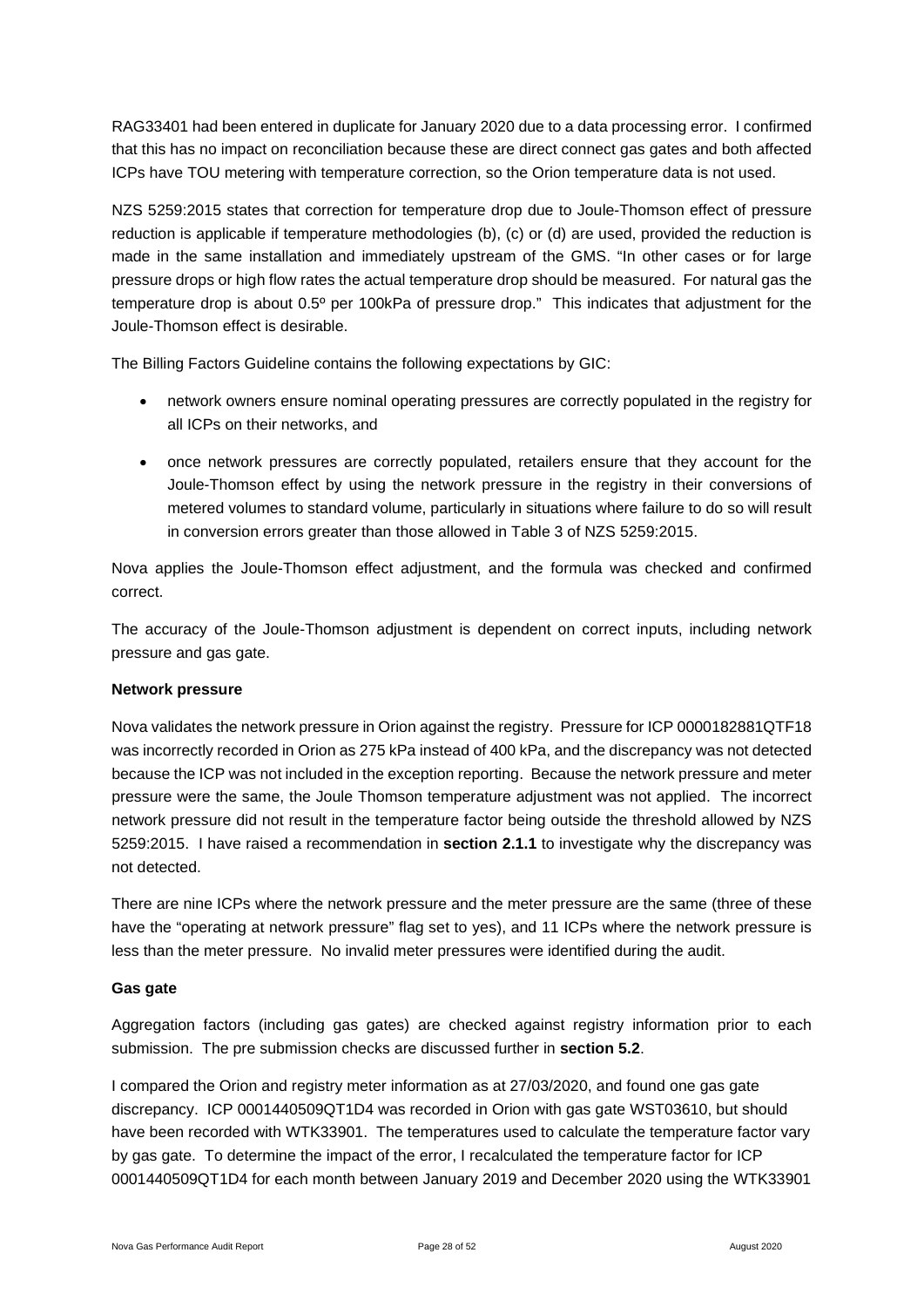and WST03610 temperatures. I did not find any differences outside the maximum permissible error under NZS 5259:2015.

| Recommendation                                                                                                                    | Audited party comment                           |
|-----------------------------------------------------------------------------------------------------------------------------------|-------------------------------------------------|
| Investigate to determine why the gas gate discrepancy for ICP<br>0001440509QT1D4 was not identified and resolved through the pre- | Response: Recommendation accepted               |
| submission validation process.                                                                                                    | Comments:                                       |
|                                                                                                                                   | Nova developed data integrity reporting to<br>٠ |
|                                                                                                                                   | identify gas gate discrepancies                 |
|                                                                                                                                   | Implemented August 2020<br>٠                    |

#### <span id="page-28-0"></span>**2.3.2 Calorific Values**

Open Access Transmission Information System (OATIS) gas composition data is imported into EnergyMarket daily, and a copy of the file is added to the O:\ drive for manual import into Orion.

An automated email is sent to the billing and reconciliation teams if calorific values or temperature information has not been added for the previous day. Each day is initially populated with an average value, which is the same for all gas types, before replaced by the actual figures from OATIS once they are available.

The accuracy of the Orion information was confirmed by comparing an OATIS file with the contents of Orion for March to May 2020.

#### <span id="page-28-1"></span>**3. Meter Reading and Validation**

#### <span id="page-28-2"></span>**3.1 Archiving of Register Reading Data (Rule 28.4.2)**

Retailers are required to keep register reading data for a period of 30 months. Data was examined during the audit and it is confirmed that Nova securely archives data for a period in excess of 30 months.

Some data provided by Nova's meter reading contractor was checked, and it was found that the readings matched the data in Orion. This proves the end-to-end process.

### <span id="page-28-3"></span>**3.2 Retailer to Ensure Certain Metering Interrogation Requirements are Met (Rule 29)**

This rule requires that for consumer installations where the actual or expected consumption is greater than 10TJ, a TOU meter will be installed and the installation will be assigned to allocation group 1 or 2. For consumer installations where the actual or expected consumption is between 250GJ and 10TJ a non-TOU meter will be installed and the installation will be assigned to allocation group 4. Other installations should be assigned to allocation group 6.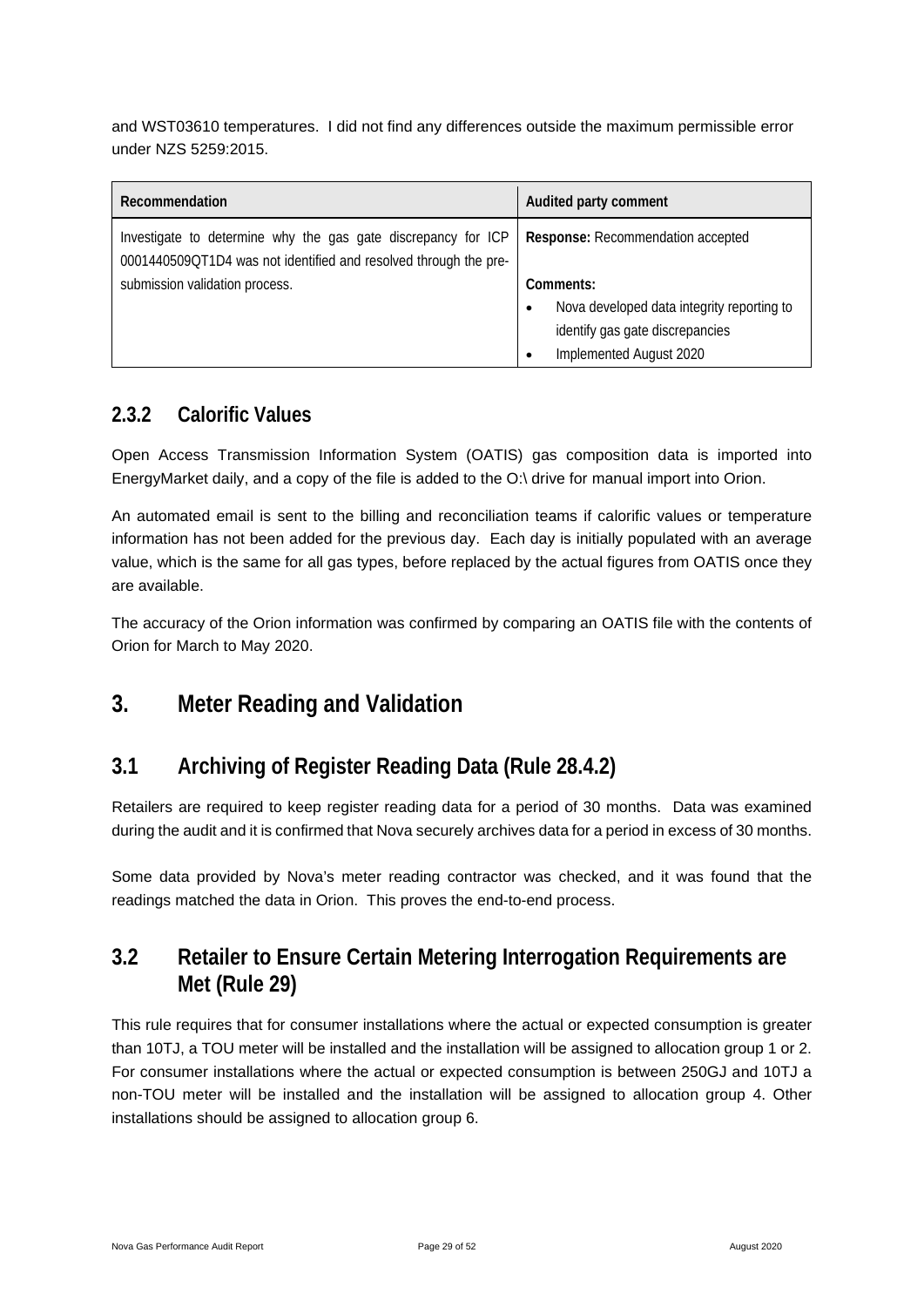All ACTC and ACTV ICPs had a value recorded in their allocation group on the registry. Allocation groups are assigned based on the expected or actual annual load for the ICP and their metering. Daily reporting is in place based on consumption bands to identify ICPs with the incorrect allocation group.

The April 2020 analysis by Nova found the following:

- three allocation group 6 ICPs had estimated annual consumption exceeding 250GJ; all were corrected to allocation group 4 prior to the audit,
- six allocation group 4 ICPs had estimated consumption under 250GJ per annum; all were corrected to allocation group 6 prior to the audit, and
- ten allocation group 4 ICPs connected to allocated gas gates have consumption greater than 10TJ per annum.

| ICP(s)                                                | Status of upgrade                                                                              | <b>Comments</b>                                                                                                                                                                                                                                                                                                |
|-------------------------------------------------------|------------------------------------------------------------------------------------------------|----------------------------------------------------------------------------------------------------------------------------------------------------------------------------------------------------------------------------------------------------------------------------------------------------------------|
| 1001287625NG7A2<br>0001788311QTA6F<br>1001152000QT0BD | In progress - awaiting<br>corrector installation                                               | Upgrades are approved and in progress, pending<br>corrector installation. The process has been delayed<br>by COVID-19 restrictions.                                                                                                                                                                            |
| 1001290576QTA2E<br>0002320611QT6F6<br>1001269290QT725 | In progress - awaiting<br>approval or work to be<br>completed before corrector<br>installation | Upgrades are in the process of being approved, or<br>work needs to be completed on the installation before<br>a corrector can be installed. The process has been<br>delayed by COVID-19 restrictions.                                                                                                          |
| 0000073238NAF5B<br>0000071569NA754<br>0000073568NA851 | Upgrades will not be<br>completed because the ICPs<br>are connected to Nova<br>bypass networks | The ICPs are connected to Nova bypass network gas<br>gates TWB24810, FLB15601 or HST05203. Nova<br>does not intend to upgrade the metering, because all<br>consumption at these gates is allocated to Nova.<br>This is technically non-compliant with rule 29.1,<br>although there is no impact on allocation. |
| 0004206692NGE42                                       | Complete, but still reconciled<br>as non-TOU in allocation<br>group 4.                         | The meter was upgraded in 2018, but the ICP is still<br>read and settled as non-TOU. This is non-compliant,<br>and the ICP is also included in the list below.                                                                                                                                                 |

Allocation groups were checked against the metering type for consistency. I found five ICPs with TOU metering which are read and settled as non-TOU. Under rule 29.2.1 all ICPs with TOU metering installed are required to be settled as TOU in allocation groups 1 or 2:

| <b>ICP</b>      | Orion register<br>content code | Expected<br>content code | Comment                              |
|-----------------|--------------------------------|--------------------------|--------------------------------------|
| 0001406092OTBB7 | U                              | ΤG                       | Allocation group 4 with TOU metering |
| 0004206692NGE42 |                                | ΤG                       | Allocation group 4 with TOU metering |
| 1000527270PG7C6 |                                | TG                       | Allocation group 6 with TOU metering |
| 0001411878QTF10 | TG                             | TG                       | Allocation group 4 with TOU metering |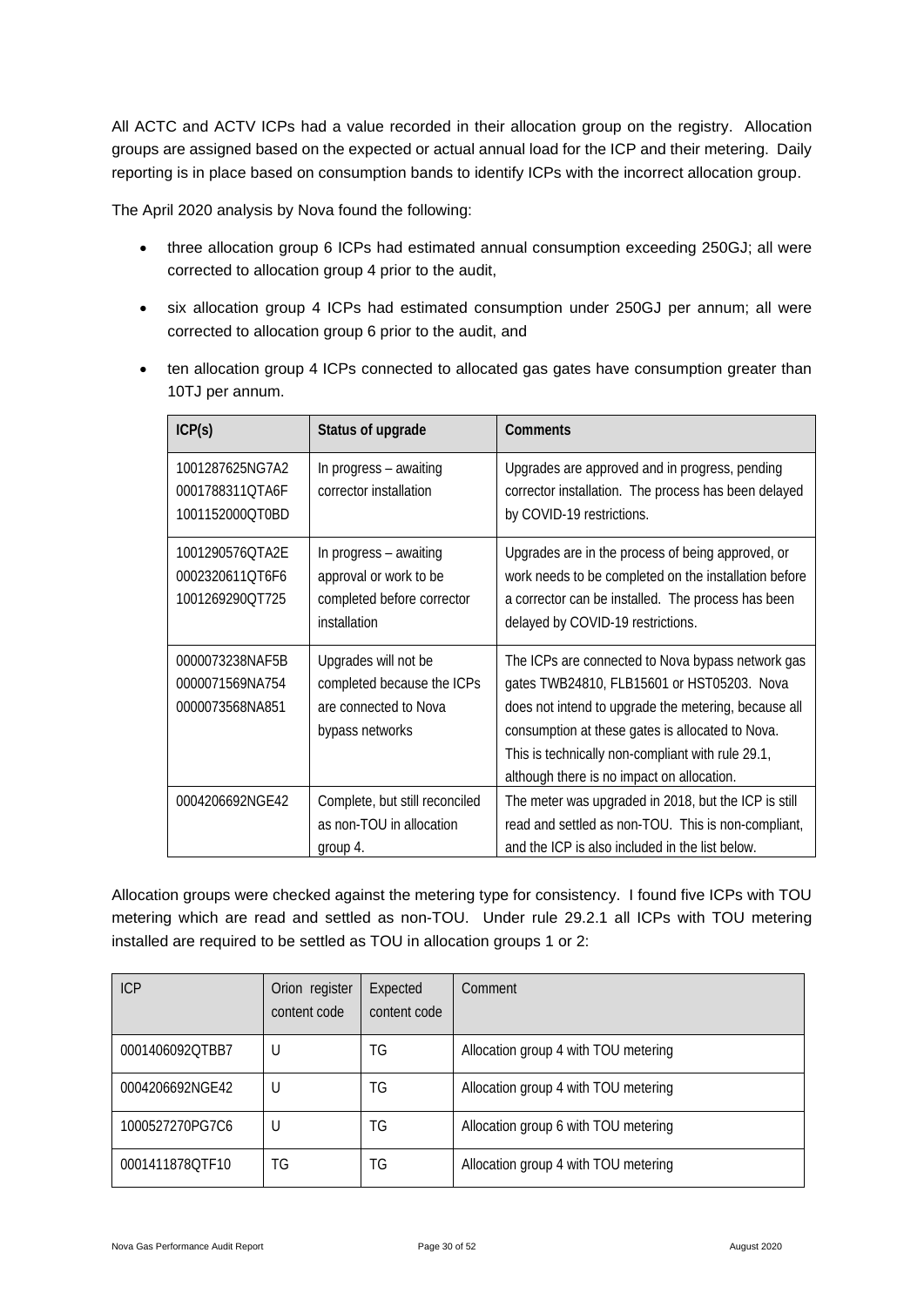| <b>ICP</b>      | Orion register<br>content code | Expected<br>content code | Comment                              |
|-----------------|--------------------------------|--------------------------|--------------------------------------|
| 0008000037NG731 | TG                             | ΤG                       | Allocation group 4 with TOU metering |
| 0001033930NG351 |                                | ΤG                       | Allocation group 4 with TOU metering |

Late installation of TOU metering is alleged as a breach of rule 29.1, and incorrect allocation groups are alleged as a breach of rules 29.2.1.

| Non Conformance                                  | Description                                                                                                                                                                                                                                                                                                                                                                                                                                                                                                                                                                                                                                                                                                           | Audited party comment                                                                                                                                                                                                                                                                                                                                                                                                                                                                                                                                                                                                                                                               |
|--------------------------------------------------|-----------------------------------------------------------------------------------------------------------------------------------------------------------------------------------------------------------------------------------------------------------------------------------------------------------------------------------------------------------------------------------------------------------------------------------------------------------------------------------------------------------------------------------------------------------------------------------------------------------------------------------------------------------------------------------------------------------------------|-------------------------------------------------------------------------------------------------------------------------------------------------------------------------------------------------------------------------------------------------------------------------------------------------------------------------------------------------------------------------------------------------------------------------------------------------------------------------------------------------------------------------------------------------------------------------------------------------------------------------------------------------------------------------------------|
| Regarding: Rule 29.1<br>Control Rating: Adequate | TOU metering has not been installed<br>within three months of becoming aware of<br>actual or expected rolling consumption<br>over 10,000 GJ per annum for the<br>following ICPs:<br>1001287625NG7A2 - in progress<br>٠<br>0001788311QTA6F- in progress<br>٠<br>001152000QT0BD - in progress<br>٠<br>1001290576QTA2E - awaiting approval<br>٠<br>002320611QT6F6 - awaiting approval<br>٠<br>001269290QT725 - awaiting approval<br>٠<br>0000073238NAF5B - bypass network<br>٠<br>000071569NA754 - bypass network<br>٠<br>000073568NA851 - bypass network<br>٠<br>I note that in some cases there have been<br>delays between Nova requesting<br>upgrades to TOU from meter owners, and<br>the metering being installed. | Response: Acknowledge<br>Comments:<br>Exception reporting was implemented<br>post 2017 audit then adjusted in 2018<br>The process for TOU metering to be<br>$\bullet$<br>installed has improved however several<br>factors impact the speed in which these<br>can be delivered on.<br>Customer decision making<br>particularly when exploring options<br>to manage load to lower levels<br>Service provider changing corrector<br>supplier,<br>Challenges associated with<br>scheduling/space for installation<br>On-going engagement with customers<br>$\bullet$<br>and suppliers will continue and Nova are<br>committed to improving the overall<br>timeline of TOU installation |
| Regarding: Rule 29.2<br>Control Rating: Adequate | ICPs 0001406092QTBB7,<br>0001411878QTF10, 0008000037NG731,<br>0001033930NG351, and<br>0004206692NGE42 have TOU metering<br>and consume more than 250 GJ pa but<br>have allocation group 4 assigned.<br>ICP 1000527270PG7C6 has TOU<br>metering and consumes more than 250<br>GJ pa but has allocation group 6<br>assigned.                                                                                                                                                                                                                                                                                                                                                                                            | Response: Acknowledge<br>Comments:<br>Nova has a process that reviews<br>$\bullet$<br>allocation groups against usage however<br>this has identified room for improvement.<br>Nova will review all allocation groups<br>across TOU metered sites to be<br>completed by September 2020.<br>4 ICPs in progress for corrector<br>removals<br>1 ICP - unable to remove<br>$\circ$<br>corrector as not enough<br>space around the GMS to                                                                                                                                                                                                                                                 |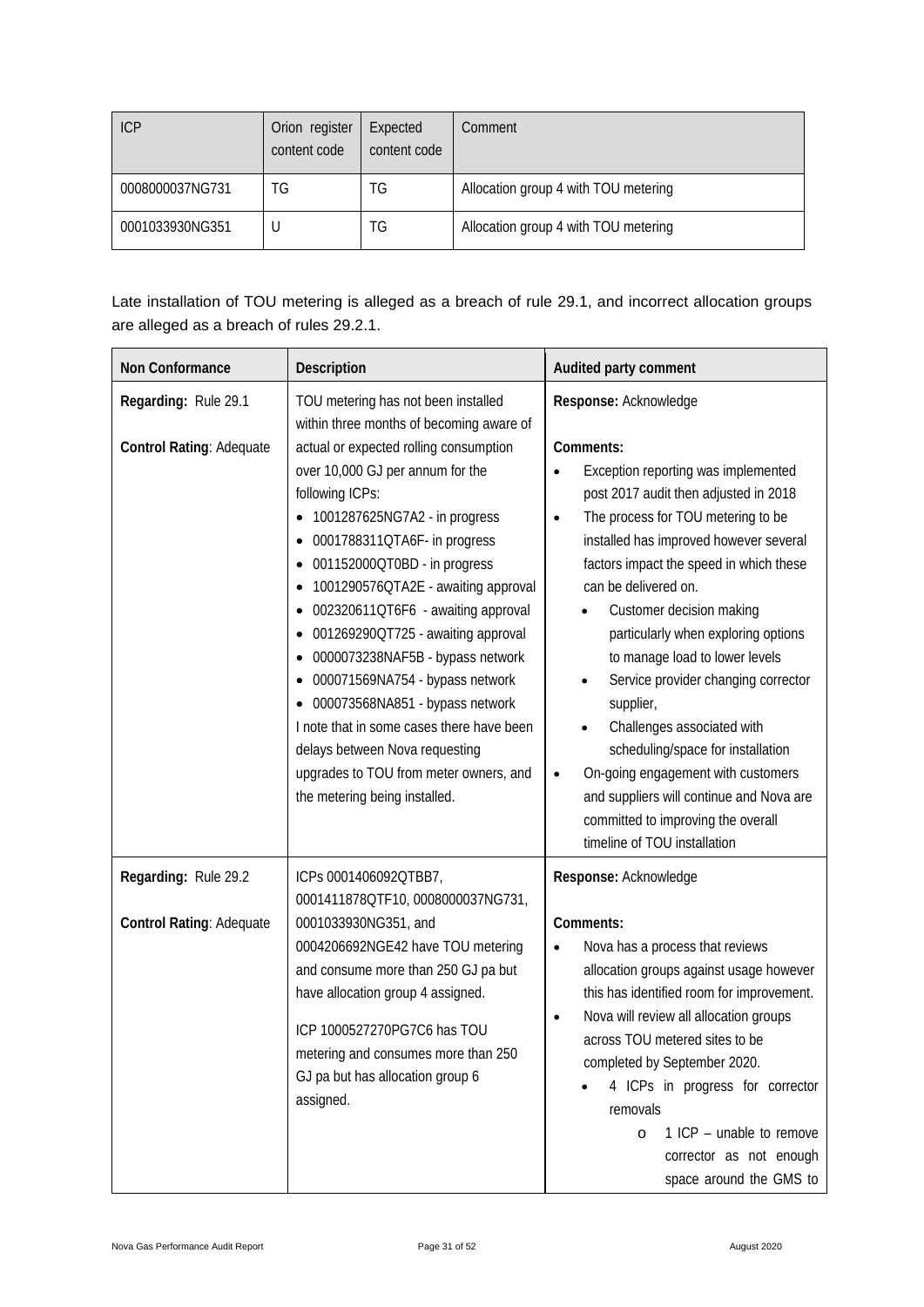| Non Conformance | <b>Description</b> | Audited party comment                                                                                                                                                                                                                                                                                        |
|-----------------|--------------------|--------------------------------------------------------------------------------------------------------------------------------------------------------------------------------------------------------------------------------------------------------------------------------------------------------------|
|                 |                    | install a regulator. Site will<br>be moved to TOU with<br>allocation group updated to<br>2<br>3 ICPs will have their<br>$\circ$<br>correctors removed<br>2 ICPs in progress for compliance<br>$\bullet$<br>upgrade<br>Reporting and development of an improved<br>process will be implemented September 2020 |

Allocation groups are recorded on the registry and hard coded into the GAS040 and GAS050 reports to ensure that the correct code is applied. I compared the allocation group and profile codes on the registry and identified the following discrepancies:

- all allocation group 1 and 2 ICPs have TOU metering recorded as expected, 77 of the ICPs had a GGRP profile recorded, instead of XTOU as expected; all were corrected during the audit, and
- ICP 0001004342NG9CF (allocation group 6) and 0011003117PGC1C (allocation group 4) have XTOU profile assigned instead of GGRP as expected; both were corrected during the audit.

The previous audit recommended Nova confirm the annual consumption for ICP 1001154173QT5E4, and I confirmed that this has been completed and the allocation group is correctly assigned based on the current annual consumption.

### <span id="page-31-0"></span>**3.3 Meter Reading Requirements (Rules 29.4.3, 29.5 & 40.2)**

Each month, retailers must report the number and percentage of validated meter readings obtained in accordance with rules 29.4.3 and 29.5 in the GAS080 report.

At the time of the 2017 audit, the Orion GAS080 report relied on responsibility end dates being populated for customer accounts to determine the period of supply, but this field was not consistently populated. Following the audit, Nova revised the logic to rely on the responsible retailer code and ICP status. Any day that the ICP has a metered status with GNVG as the responsible retailer will be considered a day of supply.

The GAS080 report is created in EnergyMarket using raw data which is imported from Orion. I compared the April 2020 GAS080 ICP level detail report to the registry list with history for 01/01/19 to 14/04/20, and reviewed a sample of discrepancies. I found that the issues relating to inaccurate periods of supply caused by reliance on responsibility end dates had been resolved, but the following issues were identified:

1. Where an ICP had switched from GNVG to MEGA, or MEGA to GNVG the ICP would be included in the GAS080 for the responsible retailer at the end of the period being reported, but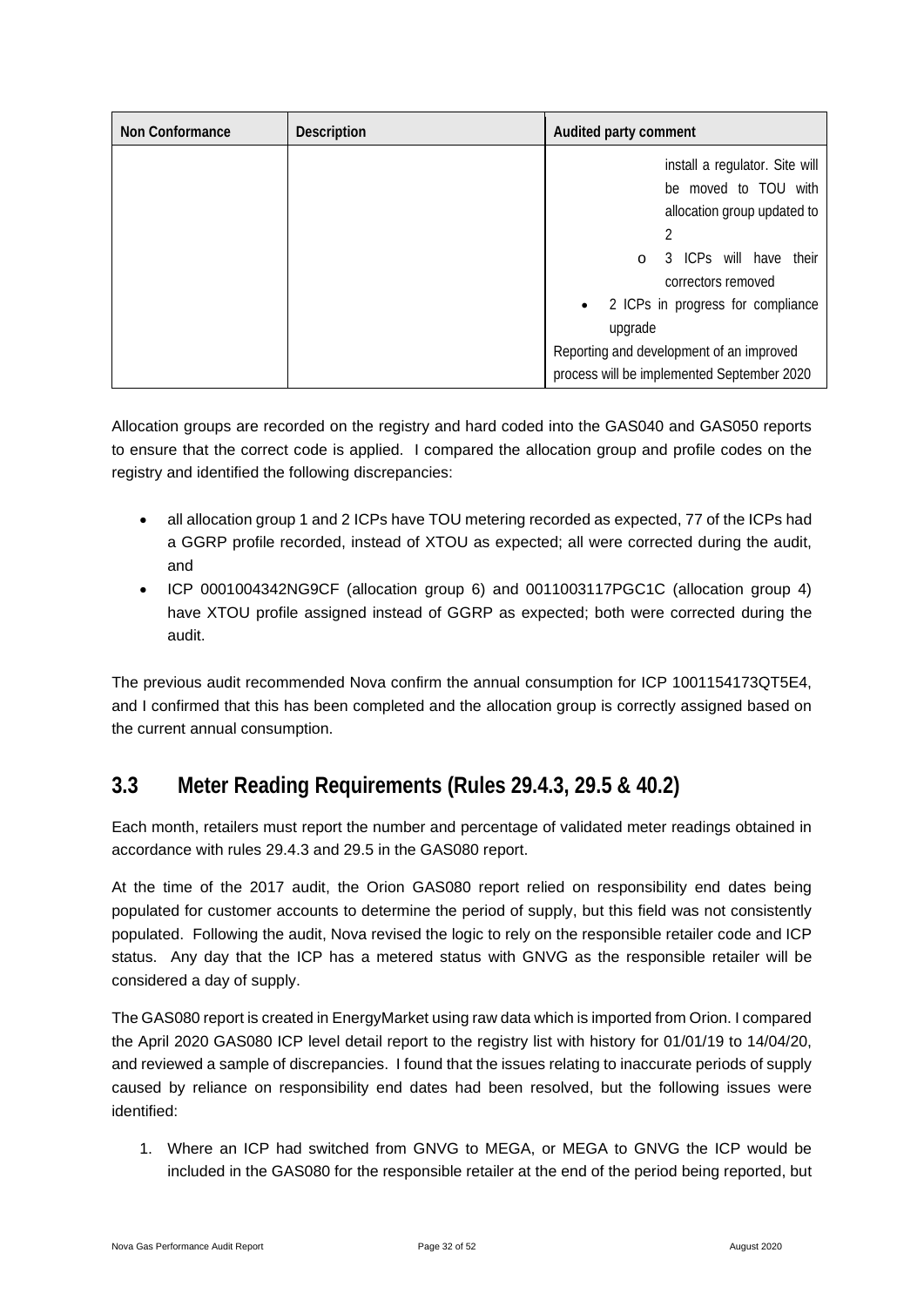the continuous period of supply would count days where the ICP was supplied by GNVG or MEGA, instead of only the current retailer. The GIC requested that this be raised as nonconformance, but because it is a technical non-conformance with no material impact a breach will not be raised.

During the audit, Nova updated the GAS080 report logic so that it only considered periods of supply by the responsible retailer code when determining continuous periods of supply, not GNVG and MEGA. I reviewed before and after reports and confirmed that this change was processed as expected. There was no change to total ICP numbers, but the number of ICPs continuously supplied and read each correctly dropped by two ICPs for GNVG.

- 2. ICP 0000396641QT845 was treated as if it had been continuously supplied by GNVG for the previous four months, but had a gap in supply between 13/03/20 and 21/04/20. Nova confirmed that because continuous supply is calculated at month level, and the ICP was supplied for part of March 2020 and part of April 2020 the gap in supply was not identified. This is recorded as non-conformance.
- 3. ICP 0001730550PGB3E was correctly reported in the aggregated submission, but appeared twice on the detailed submission with two different meter numbers. This was because an old removed meter G418267X had been updated to a removed meter status in Orion but a closing read had not been entered. The GAS080 report was compliant, but non conformance exists in **section 5.4** because forward estimate was calculated for periods after the meter was removed. A closing read should have been entered on 02/05/2019 when the meter was replaced with meter G418267 as part of a correction.

| Non Conformance                                            | <b>Description</b>                                                                                                                                                                                                                                                                                                                                                                                                                                                                                       | Audited party comment                                                                                                                                                                                                                                                                                                                                                                                                                                                                                                                                                                                                                                               |
|------------------------------------------------------------|----------------------------------------------------------------------------------------------------------------------------------------------------------------------------------------------------------------------------------------------------------------------------------------------------------------------------------------------------------------------------------------------------------------------------------------------------------------------------------------------------------|---------------------------------------------------------------------------------------------------------------------------------------------------------------------------------------------------------------------------------------------------------------------------------------------------------------------------------------------------------------------------------------------------------------------------------------------------------------------------------------------------------------------------------------------------------------------------------------------------------------------------------------------------------------------|
| Regarding: Rule 26.2.1<br><b>Control Rating: Effective</b> | When establishing continuous<br>supply dates, the GAS080<br>report considered periods of<br>supply by any of Nova's<br>participant codes rather than<br>only the code the report was<br>being generated for. The report<br>was corrected during the audit,<br>and due to the technical nature<br>of the non conformance no<br>alleged breach is raised.<br>Where a gap in supply occurs<br>but is less than a whole<br>calendar month, the ICP is<br>treated as if it has been<br>continuously supplied. | Response: Acknowledge<br>Comments:<br>A gap in the period of supply is treated as<br>continuously supplied (meaning that the<br>counts of whether the ICP has been read<br>or not is included rather than excluded<br>from the 4 month/12 month meter reading<br>surveillance report) in the scenario where<br>an ICP switches out to another retailer<br>then switches back to Nova either during<br>the same month or in the following month.<br>This is due to the Nova GAS080 report<br>treating an ICP as continuously supplied<br>(satisfying the criteria for inclusion in the<br>report) when supply has occurred over<br>consecutive months, as opposed to |
|                                                            |                                                                                                                                                                                                                                                                                                                                                                                                                                                                                                          | requiring supply for each consecutive day<br>within each of those months.<br>Nova will look into increasing the<br>granularity of this inclusion criteria in the                                                                                                                                                                                                                                                                                                                                                                                                                                                                                                    |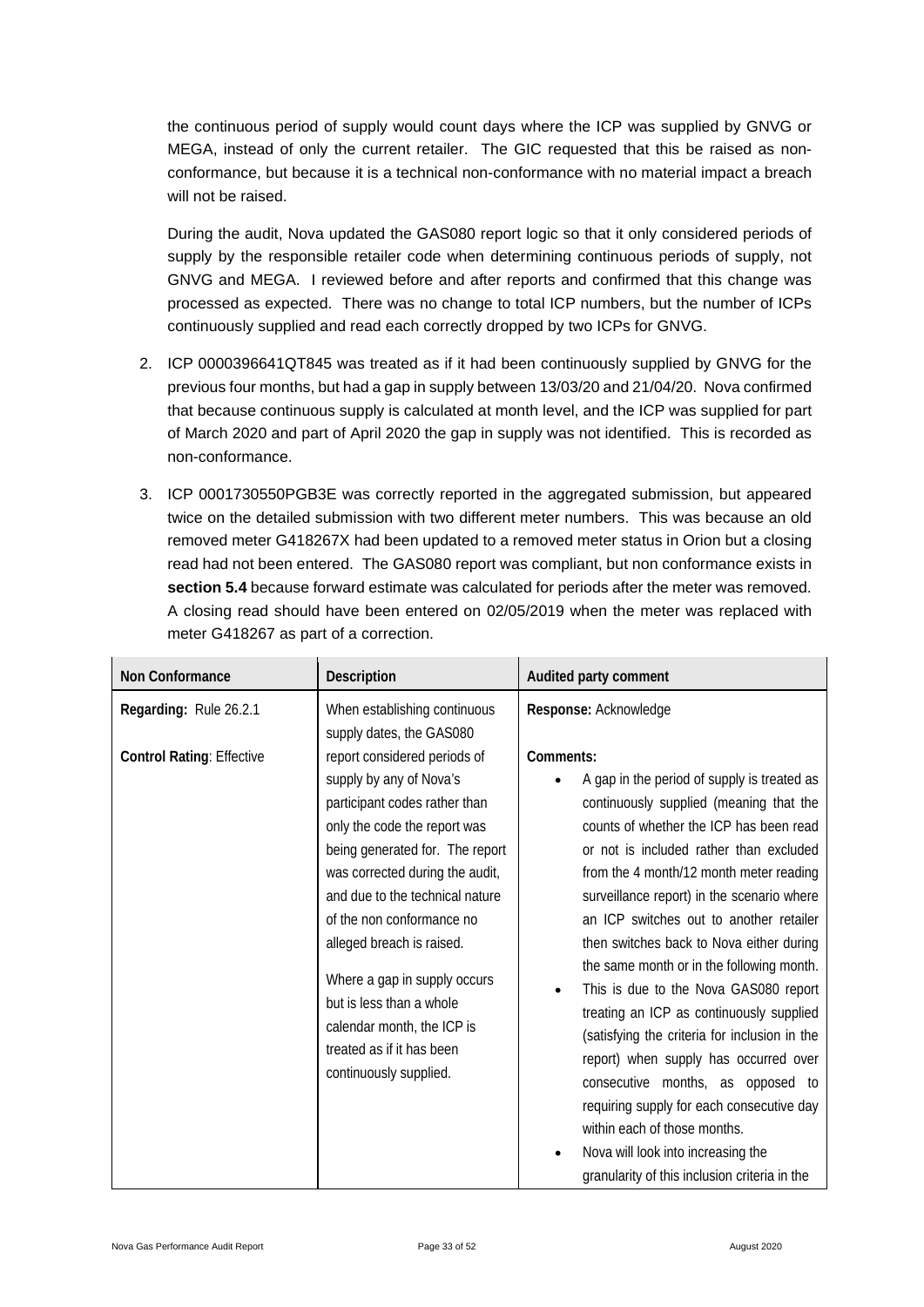| Non Conformance | <b>Description</b> | Audited party comment                                                                                                                                   |
|-----------------|--------------------|---------------------------------------------------------------------------------------------------------------------------------------------------------|
|                 |                    | report from monthly to daily supply, which<br>would remove the counts of whether ICPs<br>in this scenario have been read or not<br>read from the report |

All consumer installations with non-TOU meters must have validated register readings recorded at least once every 12 months unless exceptional circumstances prevent such an interrogation. 90% of consumer installations with non-TOU meters must have a validated reading every four months.

All ICPs are read monthly and various methods are employed to obtain readings in instances where a reading is not obtained on the first attempt. Estimation processes are used as a last resort. All commercial ICPs are read as close as possible to the end of the month. Nova's meter reading processes appear robust and reduce the reliance on forward estimates to ensure submission accuracy.

To confirm compliance with the meter reading frequency rules, Nova provided a copy of the GAS080 report for December 2019 to February 2020.

| Target   | Rolling 4 months (target 90%) | 12 months (target 100%) |
|----------|-------------------------------|-------------------------|
| Dec 2019 | 99.57%                        | 99.96%                  |
| Jan 2020 | 99.59%                        | 99.96%                  |
| Feb 2020 | 99.54%                        | 99.95%                  |

As described above, some GNVG ICPs which were previously supplied by MEGA have their period being continuously supplied by either code included in the GAS080 report totals. I analysed the impact of these errors, as it was not possible to re-run corrected versions of these reports because data has changed in the meantime.

- Compliance with the four month reading target (29.4.3) is confirmed. Based on comparison between the old and new versions of the reports for April 2020, the report logic error did not result in read attainment rates for any individual ICP being over stated. Two ICPs were affected, and I consider it unlikely that exclusion of these ICPs would cause the read attainment percentage to drop below 90%.
- Compliance with the 12 month reading target (29.4.2) was checked using the GAS080, GAS080 ICP level detail, and a list of ICPs known not to have received an actual read for the last 12 months. I checked all 13 ICPs which were unread in the 12 months ending February 2020. I found that there were three vacant ICPs which were incorrectly excluded from the meter reading follow up processes. One ICP was placed in a "do not read" round in June 2018, which meant it didn't appear on the "consecutive estimate" list for remedial action. The other nine ICPs were not read because exceptional circumstances were present, such as blocked access or dogs. I do not consider that exceptional circumstances exist for the three vacant ICPs or the ICP placed in a "do not read" round.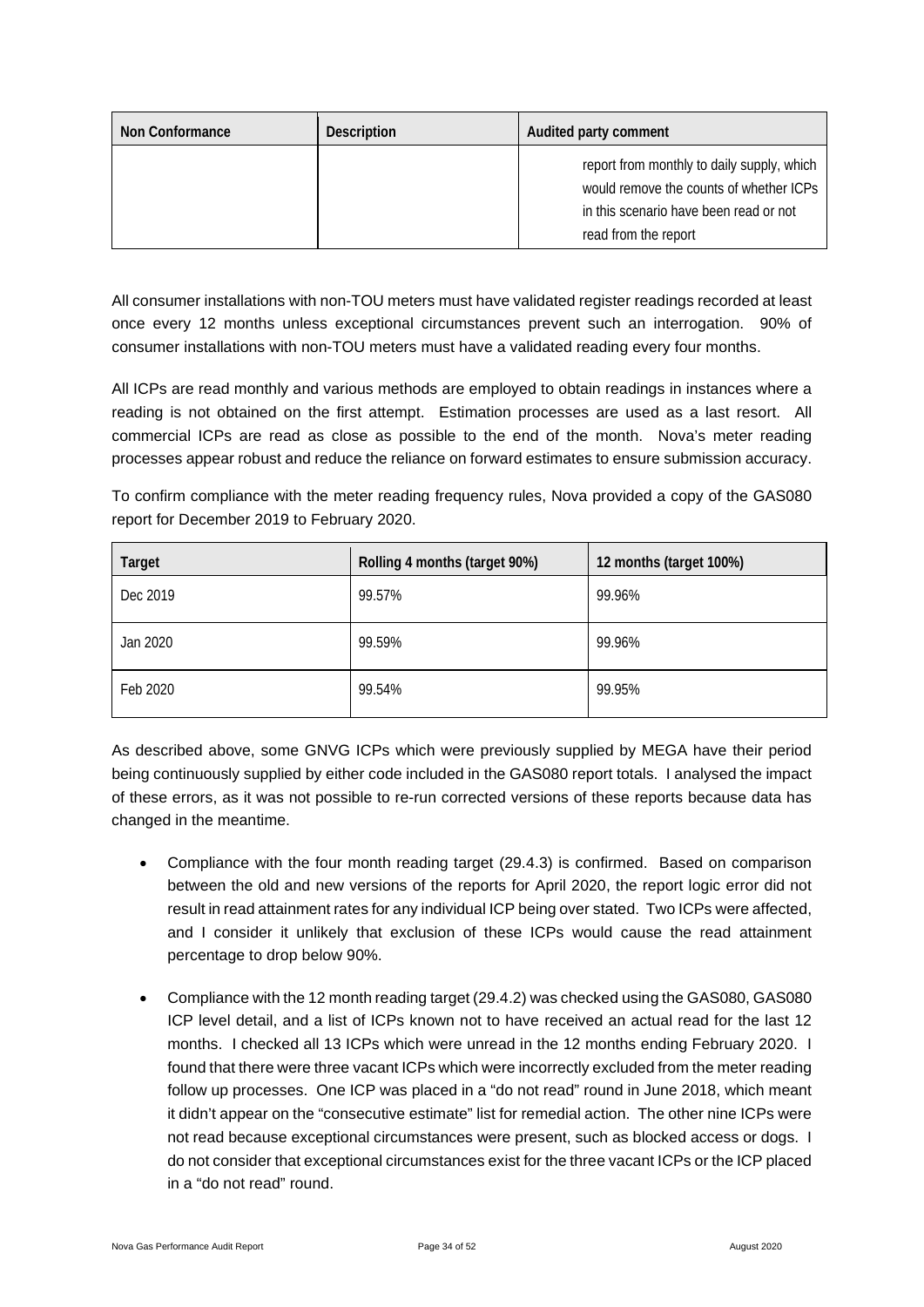| Non Conformance                  | Description                                                     | Audited party comment                                                                                                                                                                                                                                                                                                                                                                                                                                                                                                                                                                                                                                                                                                                                                                                                                                                  |
|----------------------------------|-----------------------------------------------------------------|------------------------------------------------------------------------------------------------------------------------------------------------------------------------------------------------------------------------------------------------------------------------------------------------------------------------------------------------------------------------------------------------------------------------------------------------------------------------------------------------------------------------------------------------------------------------------------------------------------------------------------------------------------------------------------------------------------------------------------------------------------------------------------------------------------------------------------------------------------------------|
| Regarding: Rule 29.4.3           | Exceptional circumstances not<br>demonstrated for four ICPs not | Response: Acknowledge                                                                                                                                                                                                                                                                                                                                                                                                                                                                                                                                                                                                                                                                                                                                                                                                                                                  |
| <b>Control Rating: Effective</b> | read in the 12 months ending<br>February 2020.                  | Comments:<br>Nova accept that exceptional circumstances<br>$\bullet$<br>were not proven<br>Historically the sources used to identify<br>$\bullet$<br>opportunities to improve read attainment were<br>complex and relied on multiple data sources.<br>The read attainment process is actively under<br>$\bullet$<br>review<br>Nova have identified a phased improvement<br>$\bullet$<br>approach that will:<br>Identify the discrepancies<br>Design single source of reliable data<br>Implement automated workflow<br>mechanisms<br>Further enhance and utilise SMS<br>$\bullet$<br>capabilities to mitigate read attainment<br>issues at the on-set<br>Implement improved communication<br>messaging with consumers using various<br>mediums<br>Optimise Wells & MRS' service offerings<br>Nova anticipate full implementation of all<br>phases to be completed by Q4 |

#### <span id="page-34-0"></span>**3.4 Non-TOU Validation**

Meter reading validation occurs at multiple levels.

At source, the handheld data input devices perform a localised validation, to ensure that the reading is within expected high-low parameters. These parameters are set as a "high/low" limit, based on an agreed setting with Nova.

Readings that fail this initial validation must be re-entered, and if the second reading is the same, it will be accepted; if it is different (indicating an error with the first reading) then it must be re-entered. Once the same reading has been entered twice consecutively, it will be accepted.

The second level of validation occurs when the data reaches Nova. This validation includes the following checks:

- meter not found for a premise,
- high reading,
- low reading,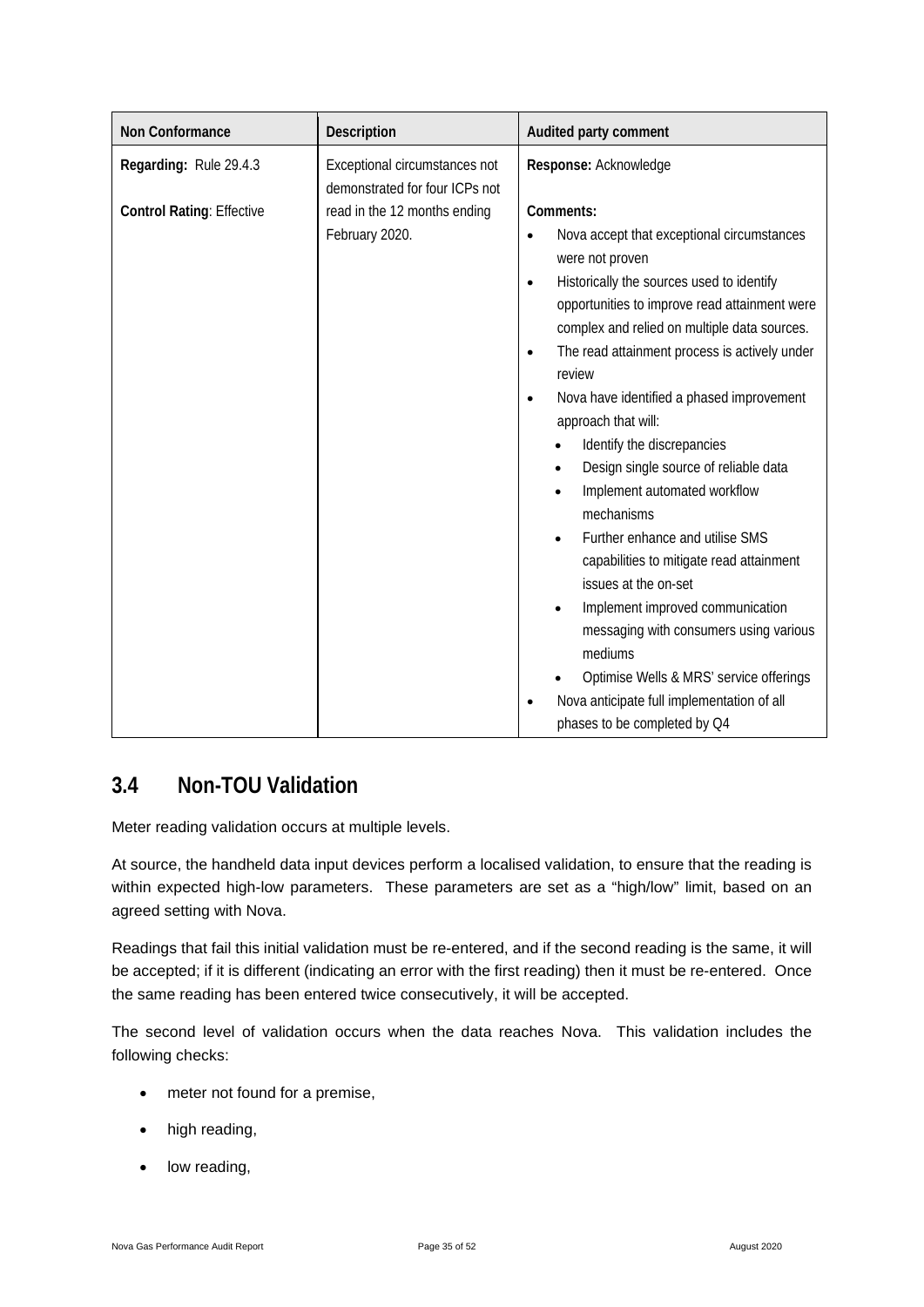- meter reading already present in the system,
- another reading exists for the same day,
- meter could not be read, and
- meter reading date is earlier than existing billed reads.

Readings that fail validation are manually investigated and any issues resolved.

Readings are then subject to "billing validation". Each bill produced is subject to a number of individual validation checks. Bills that fail validation end up on an "exceptions" list and any issues are investigated and resolved prior to sending the bill. These validation checks include:

- high dollar amount,
- negative dollar amount,
- long billing days,
- short billing days,
- high percentage variation from previous bill, and
- electricity consumption without gas consumption.

Meter readings are not edited during this process. If a reading fails validation and an incorrect meter reading is suspected then a check reading will be performed.

#### <span id="page-35-0"></span>**3.5 Non-TOU Error Correction**

The process for error correction was examined to ensure that corrected consumption is included in the revision process and provided to the allocation agent.

#### **Stopped or faulty meters**

Where a meter is found to have stopped an estimated removal reading is entered which adds the estimated unrecorded volume to the removal reading recorded on the meter. This process results in consumption information appearing in the relevant revision files.

Error correction was examined by a "walk through" of the process and by examining a typical sample of 13 ICPs where meters had stopped recording. I identified five ICPs where the process described above was not followed; however, Nova has an alternative process for scenarios where the customer is not billed for the consumption. For this scenario, "The New Occupant" is moved in to the account and the consumption is allocated to this "consumer" to ensure submission occurs.

#### **Meter pressure corrections-**

As recorded in **section 2.2**, when meter pressure corrections are made, the corrected value will be used in the pressure factor calculation for all invoices and reconciliation submissions created after the date and time Orion pressure is updated. This includes any wash up submissions created for earlier periods. Pressure changes often occur due to data correction, but there may be a genuine pressure upgrade or downgrade on a specific date. To achieve this, Nova "replaces" the meter in Orion effective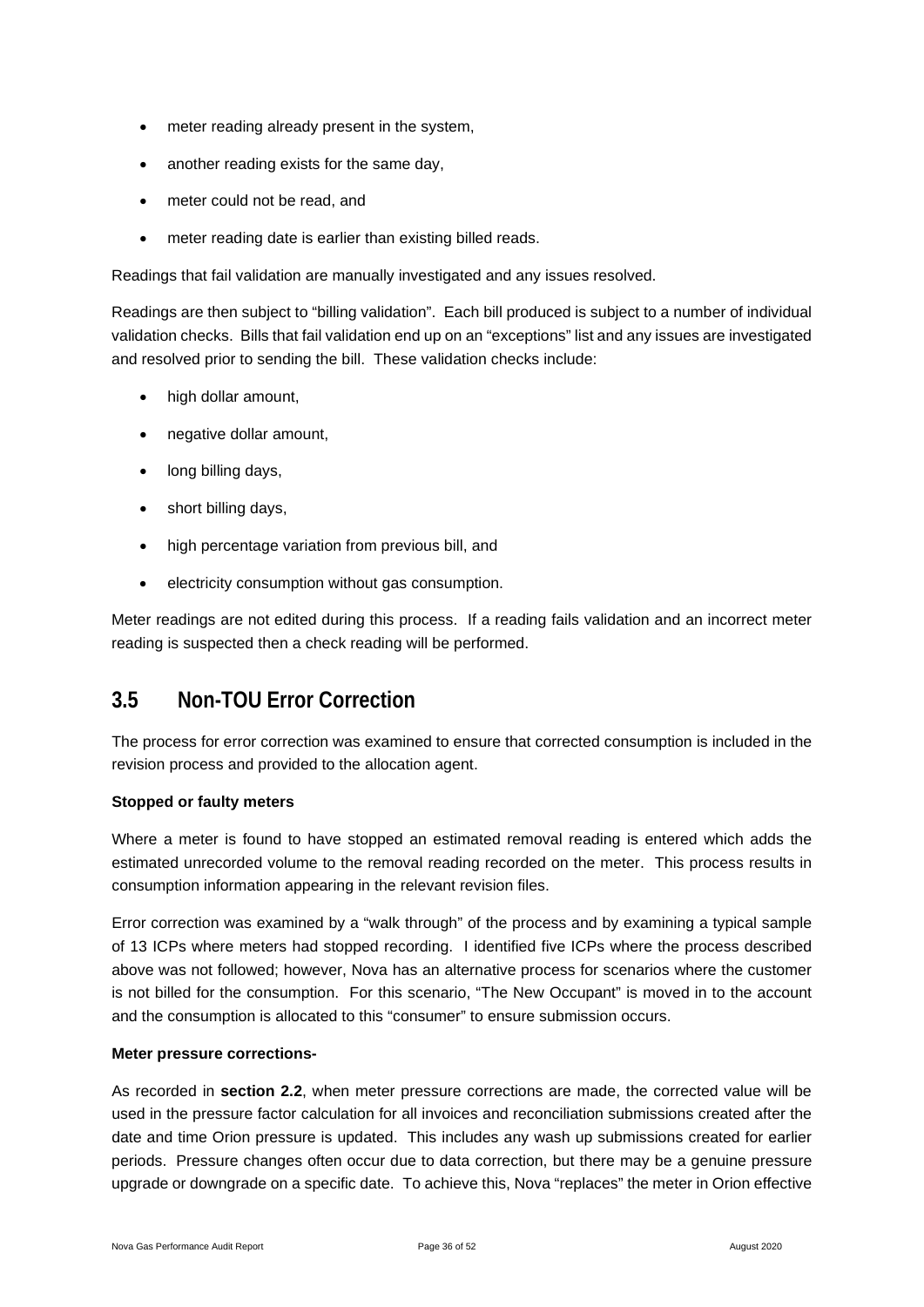from the required date and enters the corrected pressure against the new meter. Reads are transferred to the correct version of the meter as necessary.

Error correction was examined by a "walk through" of the process and by examining an extreme case sample of the five largest positive and five largest negative differences where the meter pressure was corrected. For all meter pressure corrections provided, Orion was updated to match the registry meter pressure. I found that three corrections were not made from the correct date:

| <b>ICP</b>      | Pressure change applied date | Pressure change expected date |
|-----------------|------------------------------|-------------------------------|
| 0002000627NG33E | 27/06/2019                   | 01/06/2019                    |
| 0002003184NGA03 | 9/10/2019                    | 04/10/2019                    |
| 0002254911QT1AC | 13/05/2019                   | 19/12/2018                    |

| <b>Non Conformance</b>                                                   | <b>Description</b>                                                                                                                                                                                                                                                                                                                                                                                                                                                                                                         | Audited party comment                                                                                                                                                                                                                                                                                                                 |
|--------------------------------------------------------------------------|----------------------------------------------------------------------------------------------------------------------------------------------------------------------------------------------------------------------------------------------------------------------------------------------------------------------------------------------------------------------------------------------------------------------------------------------------------------------------------------------------------------------------|---------------------------------------------------------------------------------------------------------------------------------------------------------------------------------------------------------------------------------------------------------------------------------------------------------------------------------------|
| Regarding: Rule 26.2.1<br>and 26.5.4<br><b>Control Rating: Effective</b> | The following ICPs had incorrect<br>pressure factors applied:<br>0002000627NG33E (01/06/19-<br>٠<br>26/06/19: applied pressure 35 kPa<br>correct pressure 2.5 kPa)<br>0002003184NGA03 (04/10/19-<br>$\bullet$<br>08/10/19: applied pressure 35 kPa<br>correct pressure 2.75 kPa)<br>0002254911QT1AC (19/12/18-<br>$\bullet$<br>12/05/19: applied pressure 2.5 kPa<br>correct pressure 7 kPa)<br>The differences resulted in the pressure<br>factors being outside of the maximum<br>permissible error under NZS 5259:2015. | Response: Acknowledge<br>Comments:<br>Nova have used the date the MEP has<br>$\bullet$<br>confirmed the pressure and not the date Nova<br>become responsible for the ICP<br>Nova to make further corrections to apply the<br>$\bullet$<br>correct date covering the period of<br>responsibility<br>Updates completed August 2020<br>٠ |

#### **Inactive status corrections**

Consumption is reported for all ICPs which have a metered status. Nova provided eight examples of ICPs with inactive consumption, and I confirmed that consumption during the inactive period was correctly reported.

#### <span id="page-36-0"></span>**3.6 TOU Validation**

Nova supplies 57 AG1 ICPs and 139 AG2 ICPs.

Nova's TOU data is collected remotely for AG1 ICPs. Data is collected manually for all AG2 ICPs. The files are imported through a validation system, then directly loaded into Orion. A check of clock time occurs in the field and is checked as part of the periodic accuracy checks.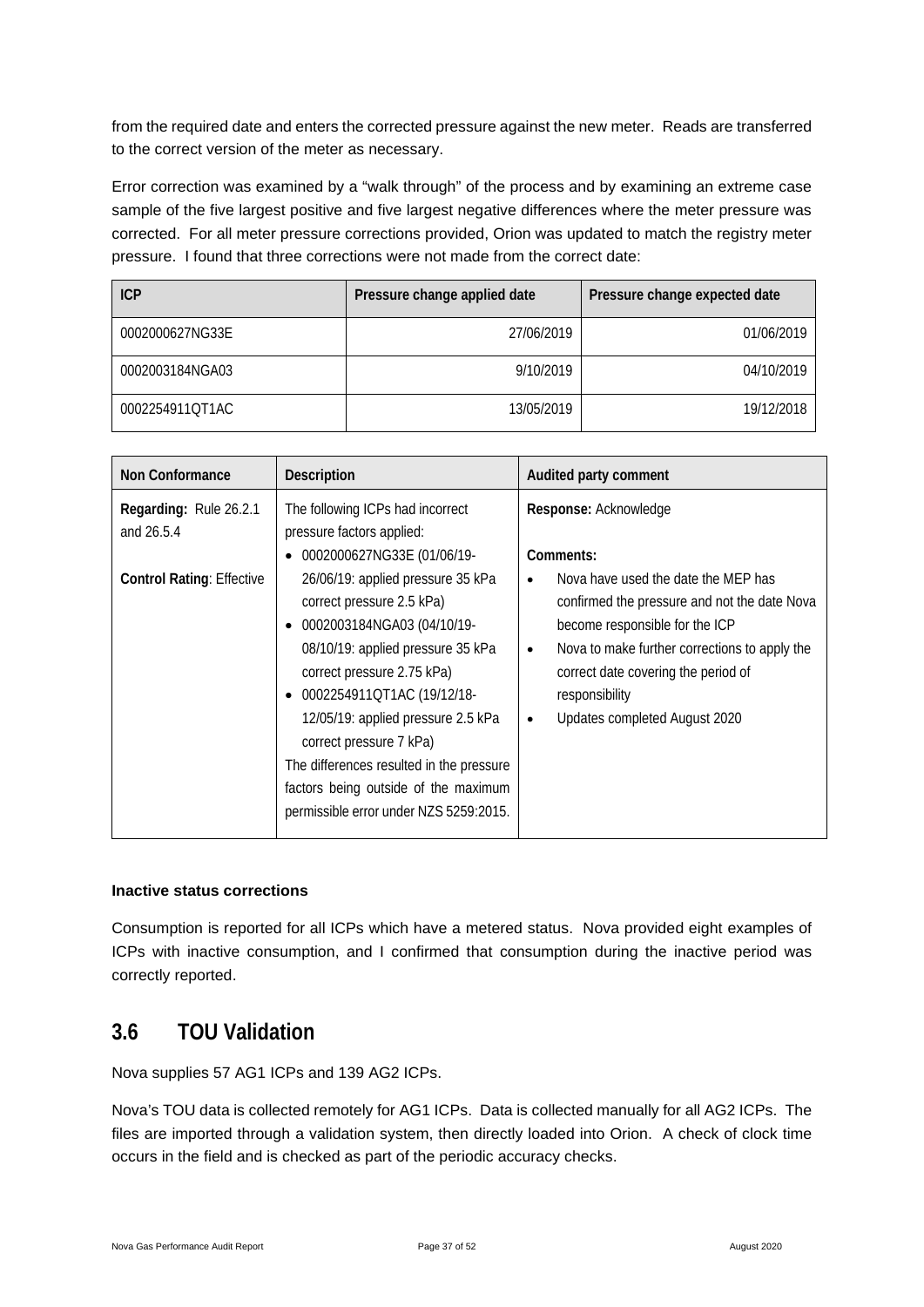TOU validation checks occur manually each month in the Auckland office and include 50 individual checks, including the following:

- file formats.
- invalid dates and times.
- status.
- missing data, including temperature and pressure data,
- negative corrected volume,
- minimum and maximum pressure,
- minimum and maximum temperature, and
- uncorrected data calculation vs corrected data.

Prior to submission of the GAS050 report, consumption is reviewed. Refer to **section 5.2** for an explanation of the checks completed. Compliance is confirmed.

### <span id="page-37-0"></span>**4. Energy Consumption Calculation (Rule 28.2)**

To evaluate energy consumption calculations, a spreadsheet was prepared which converts volume between meter readings to volume at standard conditions and then to energy consumption. The relevant information for some TOU and non-TOU ICPs was entered into the spreadsheet and the resulting energy value was compared to that calculated by Orion. This comparison confirmed the accuracy of the Orion calculation and confirmed compliance with NZS 5259:2015.

When non-TOU reconciliation submissions are prepared, a conversion factor for the submission month, rather than the read period is applied. This is discussed further in **section 5.5**.

#### **TOU Energy Consumption Calculation**

Raw TOU data is converted to energy within Orion, and differs based on the register content code. All Nova's TOU meters have TA (temperature and absolute pressure corrected), TG (temperature and gauge pressure corrected) or TGS (temperature, gauge pressure and supercompressibility corrected) register content codes. Register content codes are not checked for non-TOU ICPs. A recommendation is made in the registry report that this field should be included as a validation.

- An altitude factor is calculated for all TOU ICPs, but only applied in the conversion process where the register content code is not TA.
- A compressibility factor is calculated and applied for all TOU ICPs where the register content code is not TGS.
- Pressure and temperature factors of 1 are applied for all TOU ICPs, because the data is already corrected for temperature and pressure.

I checked the TOU conversion process by reperforming the conversion process for a sample of five ICPs with a mix of TA, TG, and TGS register content codes for March and April 2020. In all cases, I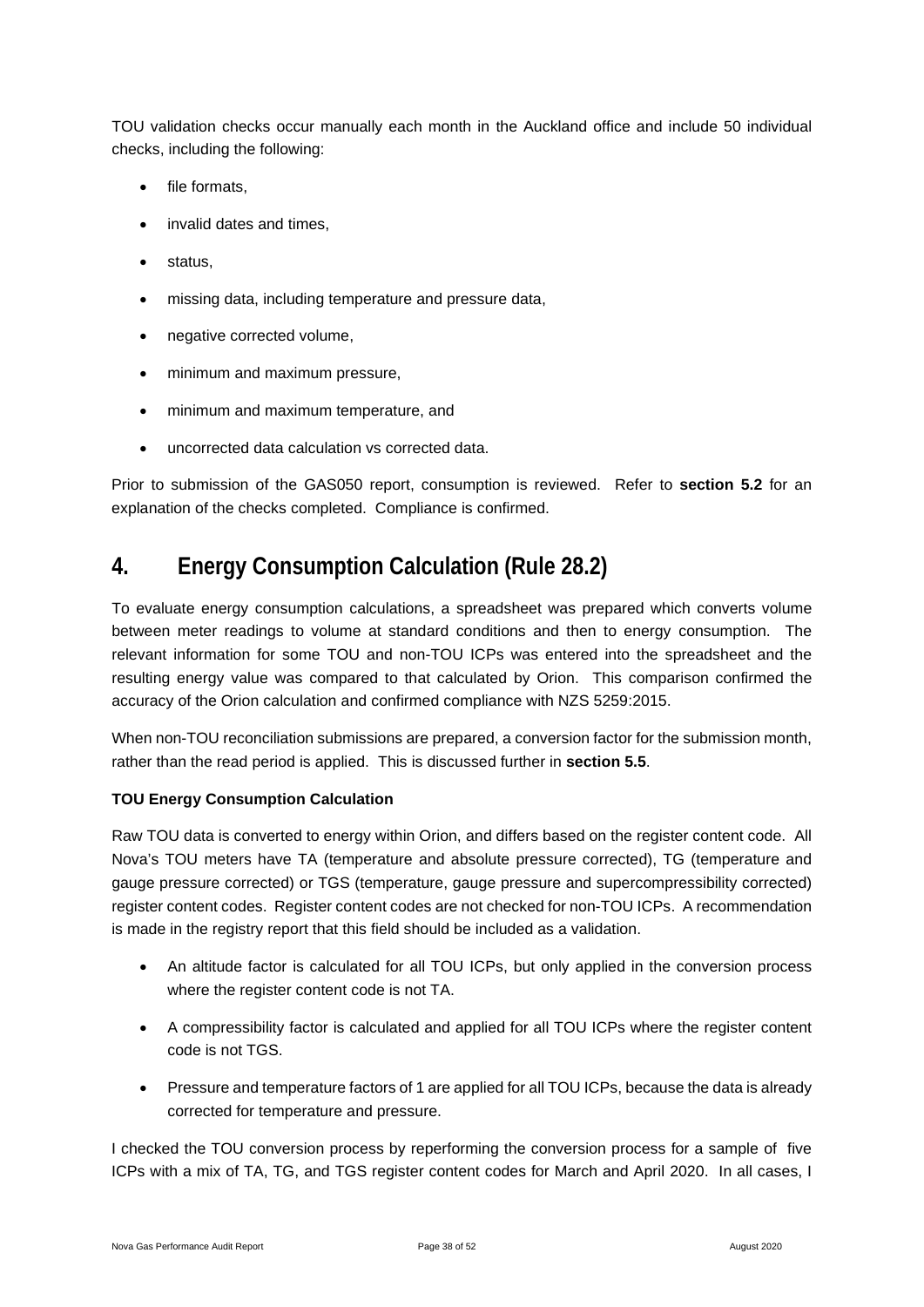confirmed that the factors calculated by Orion were within the maximum permissible errors set out in NZS 5259:2015.

The 2017 audit raised a recommendation relating to calculation of average daily temperature and pressure for TOU ICPs. Where a zero consumption day occurred, Orion summed the total pressure and temperature for the day rather than averaging it. This is because Orion normally calculates a weighted average daily temperature and pressure, based on the consumption that occurred in each hour. This can make it difficult to identify pressure and temperature anomalies. A fix has been implemented and I confirmed that average rather than total pressure and temperature are applied to zero consumption days in the Orion production system.

#### **Non-TOU Energy Consumption Calculation**

Testing confirmed that the Orion system is calculating pressure, altitude, and temperature factors correctly for non-TOU ICPs. However, if any inputs into these calculations are incorrect, including Orion static data, errors will occur. Non conformance is recorded in **sections 2.1** and **3.5** because some incorrect altitudes and network pressures resulted in factors outside the maximum permissible errors set out in NZS 5259:2015.

I checked the non-TOU conversion process by reperforming the conversion process for a sample of six ICPs with different meter pressures, network pressures, gas gates, and altitudes. Because the Orion conversion data provided did not include the temperature factor, I verified the temperature factor by working backwards from the total conversion factor to calculate it. In all cases, I confirmed that the factors calculated by Orion were within the maximum permissible errors set out in NZS 5259:2015.

At the time of the 2017 audit, Nova had set meter pressure bands, and all ICPs within the band had the same compressibility factor applied. Compressibility correction now occurs for ICPs with meter pressure over 50kPa as recommended by NZS 5259:2015, and is calculated individually for each ICP. I checked the compressibility factor calculations for six TOU ICPs, including five with pressures above 50 kPa and confirmed that the compressibility factors calculated by Orion were within the maximum permissible error of ± 0.25% set out in table 3 of NZS 5259:2015.

Compressibility factors are validated using a daily exception report, which recalculates the factor and reports any ICPs with meter pressure over 50 kPa where the recalculated value differs from Orion. Any ICPs appearing on this report are reviewed and resolved.

# <span id="page-38-0"></span>**5. Estimation and Submission Information**

#### <span id="page-38-1"></span>**5.1 TOU Estimation and Correction (Rule 30.3)**

This rule requires that retailers must provide the best estimate of consumption information to the allocation agent in situations where actual data is not available. Estimation and correction activities are conducted by the Account Managers and the data is appropriately labelled.

Various methods are used depending on the nature of the issue. If data is missing and a register reading is available then a profile is created by using a similar previous period. The customer may be consulted if the profile is unclear. If data and register readings are missing then consumption history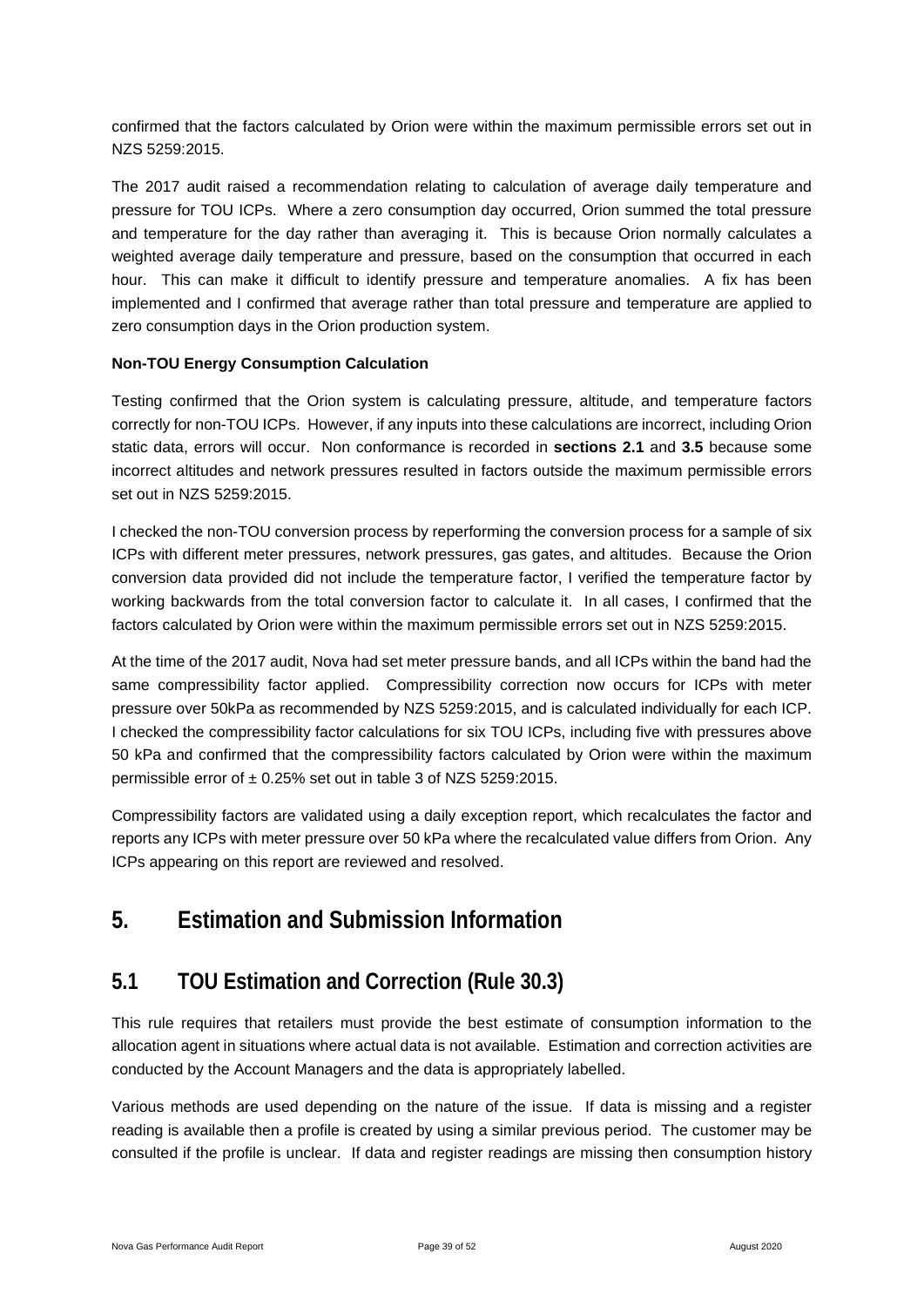over the past 24 months, recent usage patterns and consultation with the customer are used to determine a likely profile and usage.

Five temporary and five permanent estimates were compared to historic metering data and actual data for the estimated period (for temporary estimates), because working files are not retained. I conclude Nova's processes achieve compliance with the requirement to provide its "best estimate of consumption information" for all ICPs. There was one temporary estimate where the difference between the estimate and the actual was quite high and this was due to the ICP's consumption history being highly variable and no register readings being available to base the estimates on. Compliance is confirmed.

| Recommendation                                                                 | Audited party comment                       |
|--------------------------------------------------------------------------------|---------------------------------------------|
| Retain workings for TOU estimates to confirm the estimation method<br>applied. | Response: Recommendation accepted           |
|                                                                                | Comments:                                   |
|                                                                                | Nova currently save the daily estimate<br>٠ |
|                                                                                | values and the estimate reason and will     |
|                                                                                | implement a process to retain "workings"    |
|                                                                                | from August 2020                            |

### <span id="page-39-0"></span>**5.2 Provision of Retailer Consumption Information (Rules 30 to 33)**

Nova's compliance with rules 30 to 33 was examined by a "walk through" of their processes and controls to confirm compliance.

#### **GAS040 non-TOU energy submissions**

Nova validates non-TOU consumption at gas gate and ICP level prior to submission:

- High consumption detail and negative consumption detail reports are worked through daily and prior to submission. Anomalies are investigated and corrected as necessary.
- A LIS discrepancy report is worked through to correct aggregation factor discrepancies, and any ICPs which have been incorrectly included in or excluded from the submission. In **section 2.3.1**, I found ICP 0001440509QT1D4 was recorded in Orion with gas gate WST03610, but should have been recorded with WTK33901. The error did not result in any differences outside the maximum permissible error under NZS 5259:2015, and I have raised a recommendation to identify why the gas gate discrepancy was not identified.
- A node summary history compares the previous month, initial submission, and previous revision (if available) for each gas gate. Any exceptions are investigated by reviewing the data at ICP level.
- An ICP summary history compares the previous month, initial submission, billed submission, and previous revision (if available) for each gas gate. The 100-150 largest differences are checked.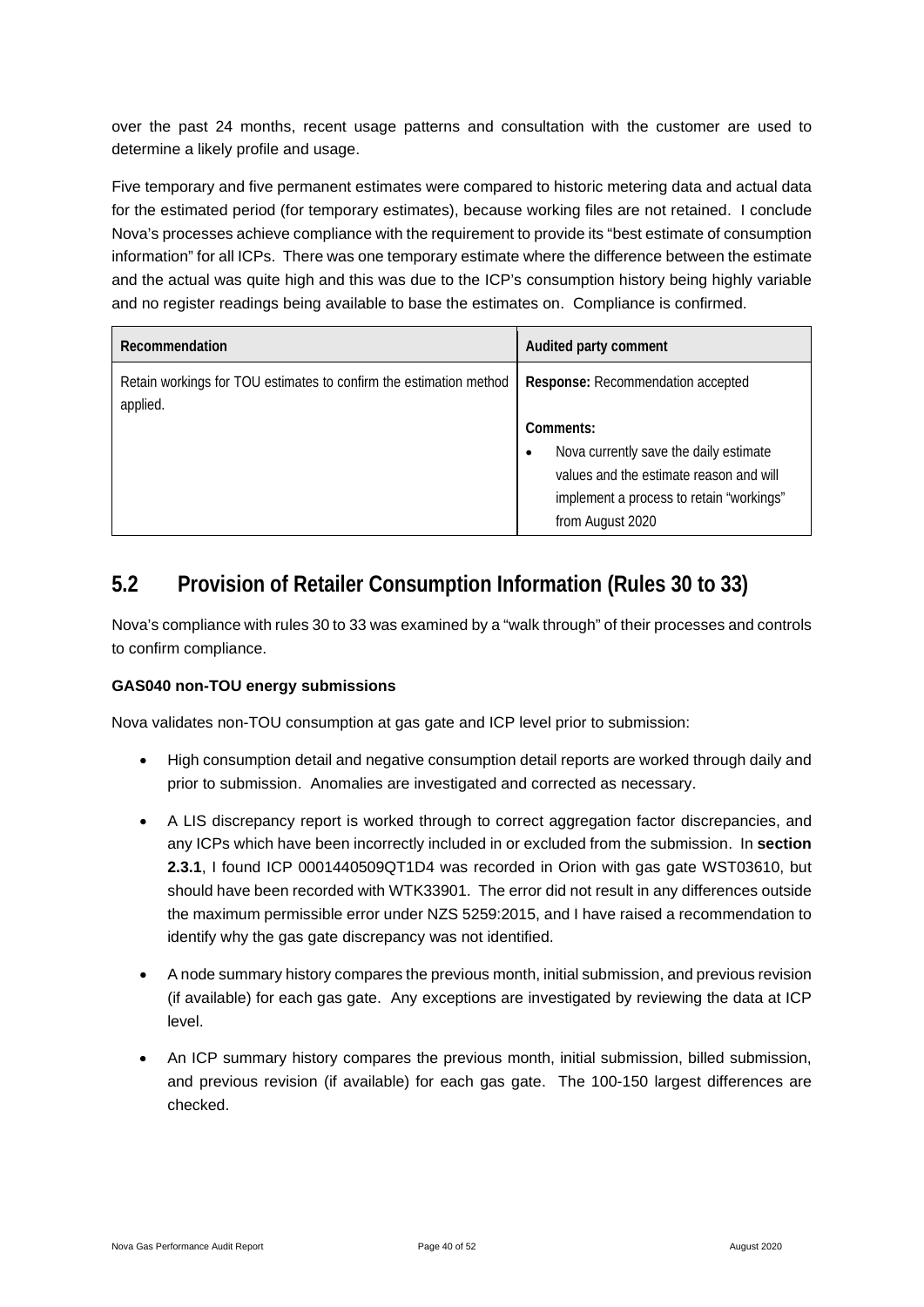- The full ICP level result set is reviewed, and checked to identify ICPs missing from the GAS040 submission or registry, allocation group discrepancies, ICPs with inactive status, ICPs with vacant consumption, and pricing discrepancies.
- A RP wash up change report checks differences between submissions, ensures that the correct version of the GAS040 report is submitted and detects any zero lines which need to be imported.

GAS040 consumption and customer numbers for January, February and March 2020 were examined and compared to the data in Nova's system at ICP level for a sample of gas gates; the totals matched which confirms compliance. This also proves that Nova's consumption information provided to the allocation agent is calculated at ICP level and then aggregated.

As mentioned in **section 2.1.1**, when there is a delay in populating the registry for new connections, the consumption information is not always included for the initial allocation. I checked five ICPs where the registry update was backdated. The table below shows the results.

| <b>ICP</b>      | <b>Fvent date</b> | Claim date | Date of first submission |
|-----------------|-------------------|------------|--------------------------|
| 1001296286NG63D | 31/07/2018        | 16/01/2019 | Initial (02/2019)        |
| 1000576065PG8F7 | 13/11/2018        | 5/02/2019  | Initial (02/2020)        |
| 1000578054PGB8A | 13/12/2018        | 12/03/2019 | Initial (11/2018)        |
| 1000583395PG95F | 22/07/2019        | 25/09/2019 | Initial (09/2019)        |
| 1000577946PG1CB | 16/10/2019        | 18/12/2019 | Initial (12/2019)        |

| Non Conformance                    | <b>Description</b>                                                                                          | Audited party comment                                                                                                                                                                                                                                                                                                                                                                                                                                                                                                                  |
|------------------------------------|-------------------------------------------------------------------------------------------------------------|----------------------------------------------------------------------------------------------------------------------------------------------------------------------------------------------------------------------------------------------------------------------------------------------------------------------------------------------------------------------------------------------------------------------------------------------------------------------------------------------------------------------------------------|
| Regarding: Rule 26.2.1<br>and 28.3 | The registry was populated late for<br>at least five new connections<br>resulting in submission information | Response: Acknowledge<br>Comments:                                                                                                                                                                                                                                                                                                                                                                                                                                                                                                     |
| <b>Control Rating: Effective</b>   | not being provided for the initial<br>allocation.                                                           | In all 5 instances the 5 ICPs were late as a<br>$\bullet$<br>result of delays receiving the information<br>from MEPs<br>Some networks process regarding new<br>connections hinders our ability to<br>achieve full compliance<br>On-going operational meetings occur with<br>$\bullet$<br>MEPs and Networks, Nova raise these<br>issues and impacts<br>Nova continue to focus on achieving<br>$\bullet$<br>updates to the registry within two business<br>days of confirming all relevant details with<br>MEP's, Networks and Consumers |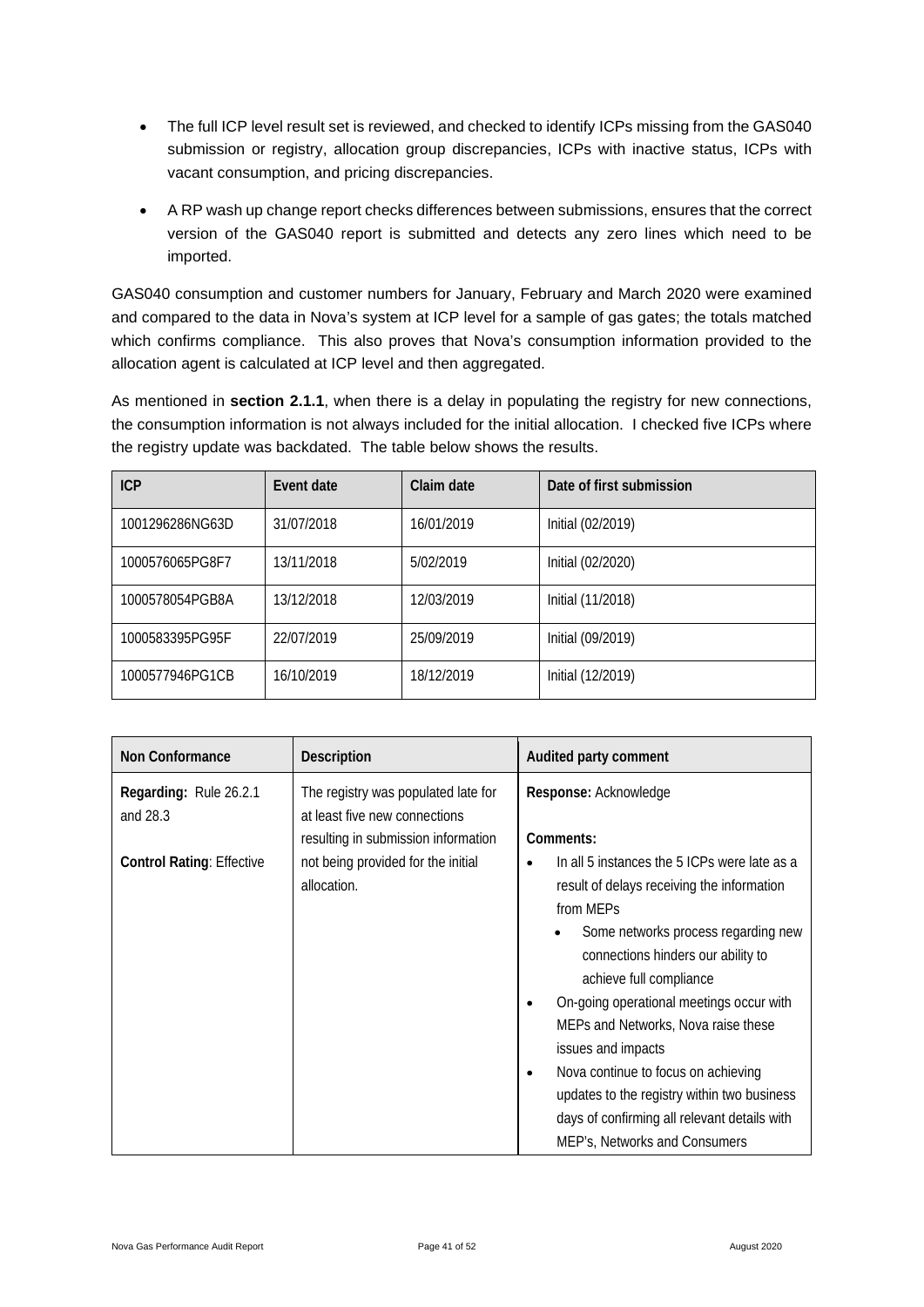#### **Vacant ICPs**

The matter of "vacant consumption" was also examined. When an ICP is vacant but still active (ACTV on the registry), meter reading still occurs and any volume that is recorded is converted into validated consumption and is then included in the allocation process. A sample of active vacant ICPs were reviewed, and found to be correctly included in the GAS040 submissions.

When an ICP is vacant, a "dummy" customer is "moved in" to the account to ensure credit processes continue as expected and to ensure the consumption information is identified, validated and submitted. A sample of vacant ICPs with consumption were reviewed. In cases where the consumption was genuine, consumption was reported and the status updated. Where consumption occurred due to an error (e.g. misread or incorrectly recorded opening read) no consumption was reported.

#### **GAS050 TOU energy submissions**

GAS050 submissions are generated directly from the Orion production system.

Nova validates TOU consumption prior to submission. The GAS050 data is added to an Excel template, which is used to review the data including:

- counts to determine whether any ICPs are missing, or days are missing for the ICP,
- comparison to a registry list, to identify any ICPs which have been incorrectly included in or excluded from the submission, and check aggregation factors including network and gas gate,
- for initial submissions, the total volume for the ICP is compared to the previous month, the current year's consumption pattern and the last year's consumption pattern, then each ICP is reviewed, and conditional formatting is applied to highlight the ten highest positive and ten highest negative differences, and
- for revisions, the GAS050 data is compared to the previous revision, and any differences are checked to confirm that they are as expected.

GAS050 files were checked for March and April 2020, including tracing data from the source read files though the Orion conversion process into the GAS050 submissions. The GAS050 submissions were correctly aggregated for the sample of ICPs checked.

### <span id="page-41-0"></span>**5.3 Initial Submission Accuracy (Rule 37.2)**

Rule 37.2 requires that the accuracy of consumption information, for allocation groups 3 to 6, for initial allocation must be within a certain percentage of error published by the industry body.

Nova did not meet this requirement for some gas gates during the 25 month period shown. The results are summarised in the table below.

| Month    | <b>Total Gas Gates</b> | Number Within<br>10% | % Compliant | Within $\pm 10\%$<br>or $< 200$ GJ | % Compliant<br>or immaterial |
|----------|------------------------|----------------------|-------------|------------------------------------|------------------------------|
| $Jan-17$ | 74                     | 54                   | 73%         | 70                                 | 95%                          |
| Feb-17   | 73                     | 61                   | 84%         |                                    | 97%                          |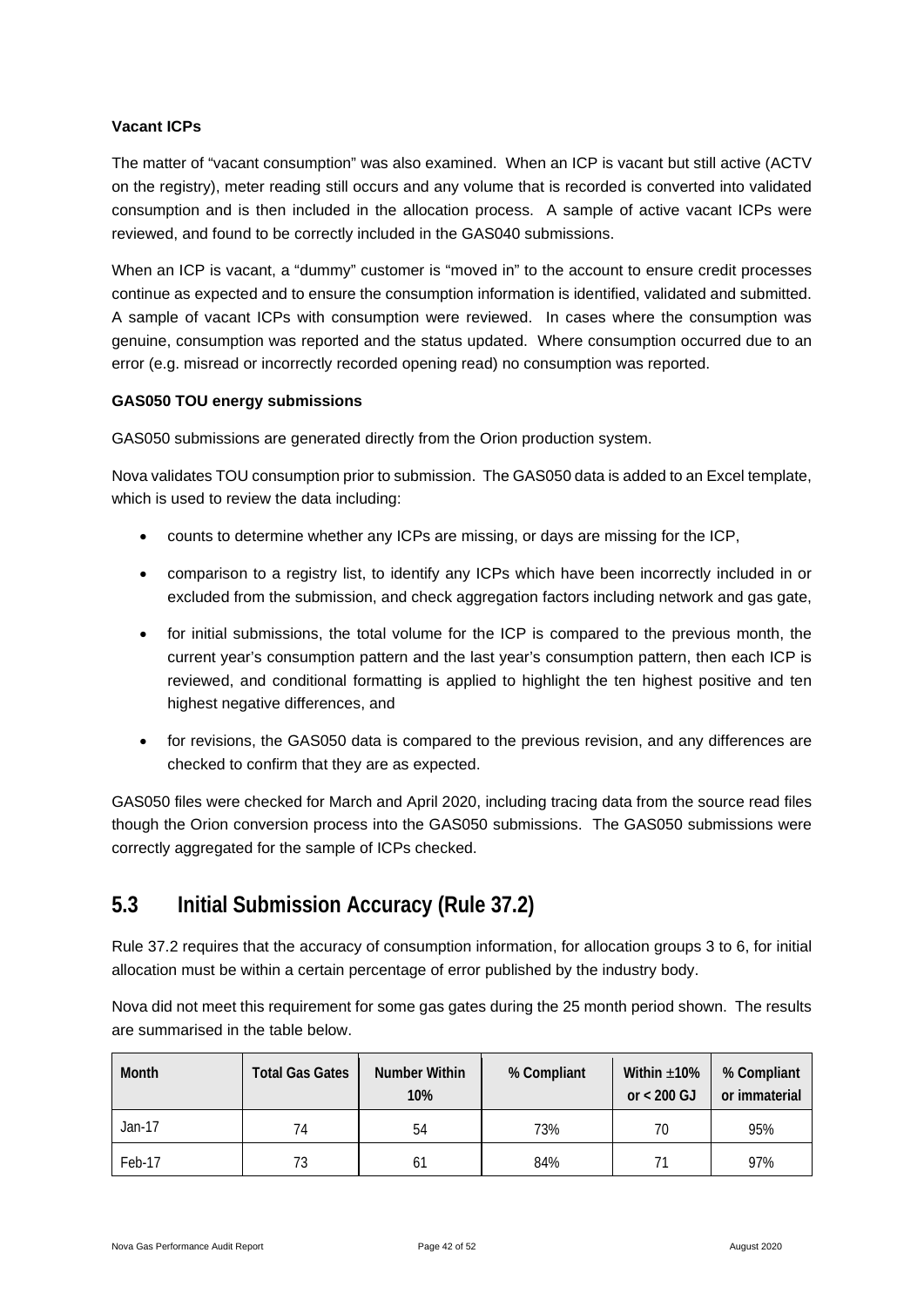| Month         | <b>Total Gas Gates</b> | <b>Number Within</b><br>10% | % Compliant | Within $\pm 10\%$<br>or $< 200$ GJ | % Compliant<br>or immaterial |
|---------------|------------------------|-----------------------------|-------------|------------------------------------|------------------------------|
| Mar-17        | 73                     | 57                          | 78%         | 72                                 | 99%                          |
| Apr-17        | 74                     | 47                          | 64%         | 67                                 | 91%                          |
| May-17        | 75                     | 47                          | 63%         | 61                                 | 81%                          |
| Jun-17        | 75                     | 55                          | 73%         | 67                                 | 89%                          |
| <b>Jul-17</b> | 74                     | 55                          | 74%         | 70                                 | 95%                          |
| Aug-17        | 74                     | 57                          | 77%         | 71                                 | 96%                          |
| Sep-17        | 75                     | 57                          | 76%         | 70                                 | 93%                          |
| Oct-17        | 75                     | 50                          | 67%         | 70                                 | 93%                          |
| <b>Nov-17</b> | 75                     | 51                          | 68%         | 71                                 | 95%                          |
| Dec-17        | 75                     | 46                          | 61%         | 70                                 | 93%                          |
| <b>Jan-18</b> | 75                     | 52                          | 69%         | 74                                 | 99%                          |
| Feb-18        | 75                     | 60                          | 80%         | 74                                 | 99%                          |
| Mar-18        | 75                     | 55                          | 73%         | 75                                 | 100%                         |
| Apr-18        | 75                     | 48                          | 64%         | 66                                 | 88%                          |
| May-18        | 76                     | 40                          | 53%         | 68                                 | 89%                          |
| <b>Jun-18</b> | 75                     | 55                          | 73%         | 70                                 | 93%                          |
| <b>Jul-18</b> | 75                     | 63                          | 84%         | 73                                 | 97%                          |
| Aug-18        | 75                     | 58                          | 77%         | 71                                 | 95%                          |
| Sep-18        | 75                     | 53                          | 71%         | 74                                 | 99%                          |
| Oct-18        | 76                     | 50                          | 66%         | 69                                 | 91%                          |
| <b>Nov-18</b> | 76                     | 56                          | 74%         | 72                                 | 95%                          |
| Dec-18        | 76                     | 46                          | 61%         | 68                                 | 89%                          |
| Jan-19        | 76                     | 53                          | 70%         | 73                                 | 96%                          |

The table below shows the difference between consumption information for initial and final submissions at an aggregated level for all gas gates.

| Month  | Initial Submission All Gas<br>Gates (GJ) | <b>Final Submission All Gas</b><br>Gates (GJ) | <b>Percentage Variation</b> |
|--------|------------------------------------------|-----------------------------------------------|-----------------------------|
| Jan-17 | 277,082.0                                | 278,163.2                                     | $-0.39\%$                   |
| Feb-17 | 262,722.8                                | 262,539.7                                     | $0.07\%$                    |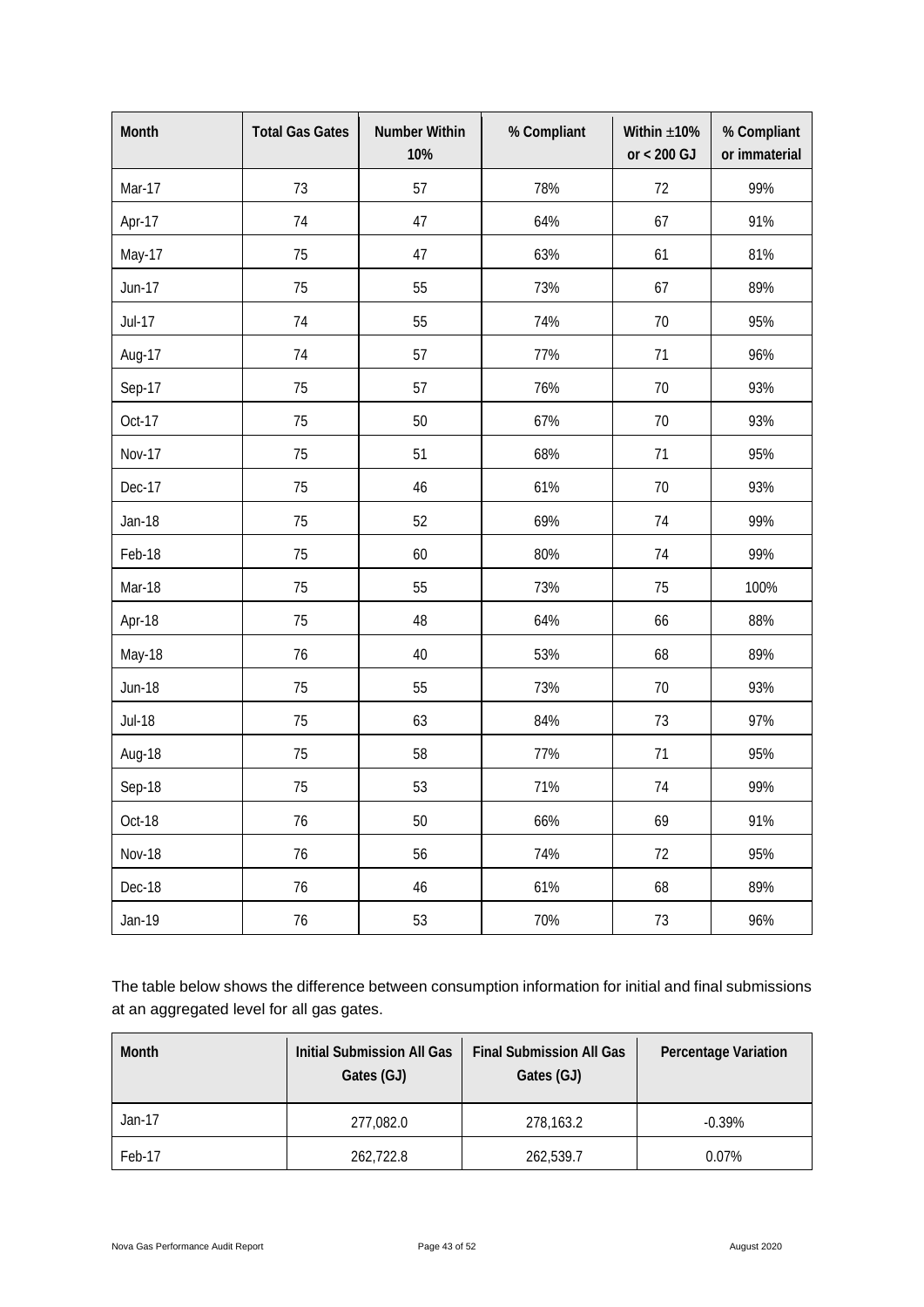| Month         | <b>Initial Submission All Gas</b><br>Gates (GJ) | <b>Final Submission All Gas</b><br>Gates (GJ) | Percentage Variation |
|---------------|-------------------------------------------------|-----------------------------------------------|----------------------|
| <b>Mar-17</b> | 313,129.0                                       | 310,456.3                                     | 0.85%                |
| Apr-17        | 327,796.9                                       | 316,314.5                                     | 3.50%                |
| May-17        | 444,277.7                                       | 447,775.9                                     | $-0.79%$             |
| Jun-17        | 485,365.4                                       | 484,486.9                                     | 0.18%                |
| <b>Jul-17</b> | 521,312.8                                       | 524,708.1                                     | $-0.65%$             |
| Aug-17        | 458,815.3                                       | 472,320.2                                     | $-2.94%$             |
| Sep-17        | 407,302.8                                       | 414,250.8                                     | $-1.71%$             |
| Oct-17        | 345,517.6                                       | 354,168.1                                     | $-2.50%$             |
| <b>Nov-17</b> | 300,119.7                                       | 304,317.8                                     | $-1.40%$             |
| Dec-17        | 247,936.5                                       | 238,661.5                                     | 3.74%                |
| <b>Jan-18</b> | 222,804.8                                       | 219,938.9                                     | 1.29%                |
| Feb-18        | 221,476.6                                       | 224,130.5                                     | $-1.20%$             |
| Mar-18        | 266,959.0                                       | 260,845.3                                     | 2.29%                |
| Apr-18        | 307,426.7                                       | 308,352.8                                     | $-0.30%$             |
| May-18        | 386,943.1                                       | 385,135.9                                     | 0.47%                |
| <b>Jun-18</b> | 449,570.2                                       | 451,386.3                                     | $-0.40%$             |
| <b>Jul-18</b> | 454,235.8                                       | 459,285.3                                     | $-1.11%$             |
| Aug-18        | 435,771.1                                       | 440,177.3                                     | $-1.01%$             |
| Sep-18        | 384,912.1                                       | 392,458.6                                     | $-1.96%$             |
| Oct-18        | 342,049.9                                       | 343,266.1                                     | $-0.36%$             |
| <b>Nov-18</b> | 297,583.0                                       | 302,254.6                                     | $-1.57%$             |
| Dec-18        | 250,604.8                                       | 243,635.2                                     | 2.78%                |
| Jan-19        | 218,341.7                                       | 215,885.8                                     | 1.12%                |

The tables above show that the consumption information submitted to the allocation agent for the initial submission was sometimes over estimated and at other times under estimated. This analysis does not show any specific trends that cause concern.

Nova monitors variances at gas gate and ICP level, and this reporting showed large variances were investigated and most differences resulted in seasonal fluctuations.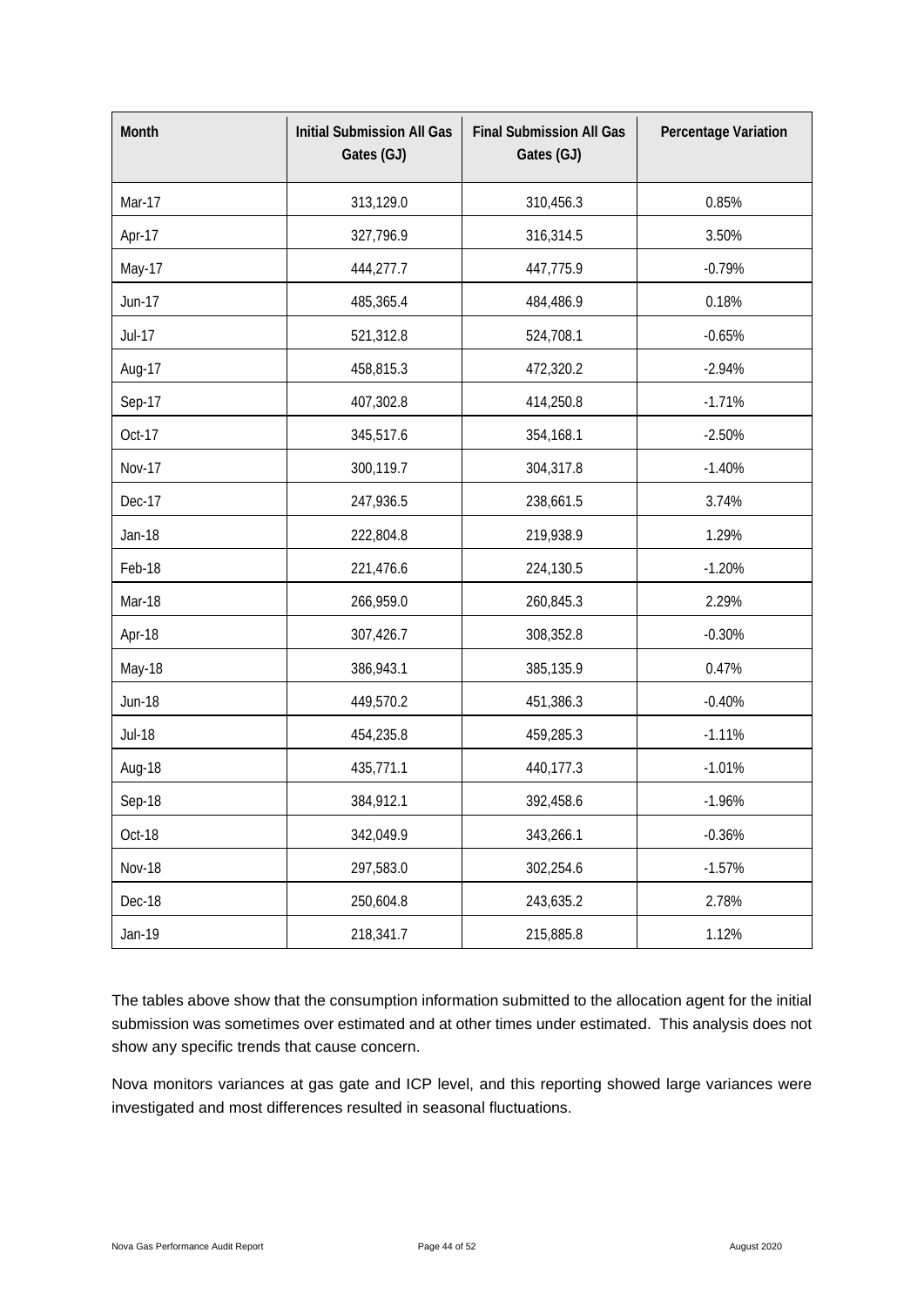| Non Conformance                  | <b>Description</b>                                                               | Audited party comment                                                                                                                                                                                      |
|----------------------------------|----------------------------------------------------------------------------------|------------------------------------------------------------------------------------------------------------------------------------------------------------------------------------------------------------|
| Regarding: Rule 37.2             | The initial submission accuracy did<br>not meet the required accuracy            | Response: Acknowledge                                                                                                                                                                                      |
| <b>Control Rating: Effective</b> | percentage for some gas gates for<br>the period January 2017 to January<br>2019. | Comments:<br>Nova Energy's performance in respect of<br>$\bullet$<br>rule 37.2 is effective.<br>There are processes in place to resolve<br>$\bullet$<br>these breaches across all industry<br>participants |

### <span id="page-44-0"></span>**5.4 Forward Estimates (Rules 34 & 36)**

The rules do not prescribe how forward estimates are to be calculated. Nova uses historic seasonal adjustment daily shape values based on gas gate DDR (daily delivery report) data to produce forward estimate. This model enables Nova to achieve a more accurate result than a "flat" estimate would.

In **section 3.3** I found that ICP 0001730550PGB3E had forward estimate invalidly produced on removed meter G418267X. The meter had a removed status but did not have a closing reading entered, resulting in forward estimate being calculated after the removal date. A closing read should have been entered on 02/05/2019 when the meter was replaced with meter G418267 as part of a correction. Historic and forward estimate was being produced as required for active meter register 18P6102.

| Non Conformance                  | <b>Description</b>                                                                                                                  | Audited party comment                                                                                                                                                                                                                                                            |
|----------------------------------|-------------------------------------------------------------------------------------------------------------------------------------|----------------------------------------------------------------------------------------------------------------------------------------------------------------------------------------------------------------------------------------------------------------------------------|
| Regarding: Rule 26.2             | Meter G418267X for ICP<br>0001730550PGB3E does not have a                                                                           | Response: Acknowledge                                                                                                                                                                                                                                                            |
| <b>Control Rating: Effective</b> | closing read entered on 02/05/2019,<br>which resulted in forward estimate<br>being calculated invalidly from<br>02/05/2019 onwards. | Comments:<br>User error has caused the issue due to a<br>$\bullet$<br>missing closing read being entered which<br>is not part of the defined and<br>documented process<br>Nova has Identified a reporting<br>enhancement opportunity which will be<br>implemented September 2020 |

### <span id="page-44-1"></span>**5.5 Historic Estimates (Rules 34 & 35)**

Historic estimates are calculated within the EnergyMarket database using validated readings, permanent estimate readings, conversion factors, and seasonal adjusted shape values.

At midnight each night, a copy of Orion production data is automatically taken, and is restored to the Orion reporting database. The Orion reporting database is used for exception and ad hoc reporting on Orion's database, and reading and gas conversion data is provided to the EnergyMarket database each night.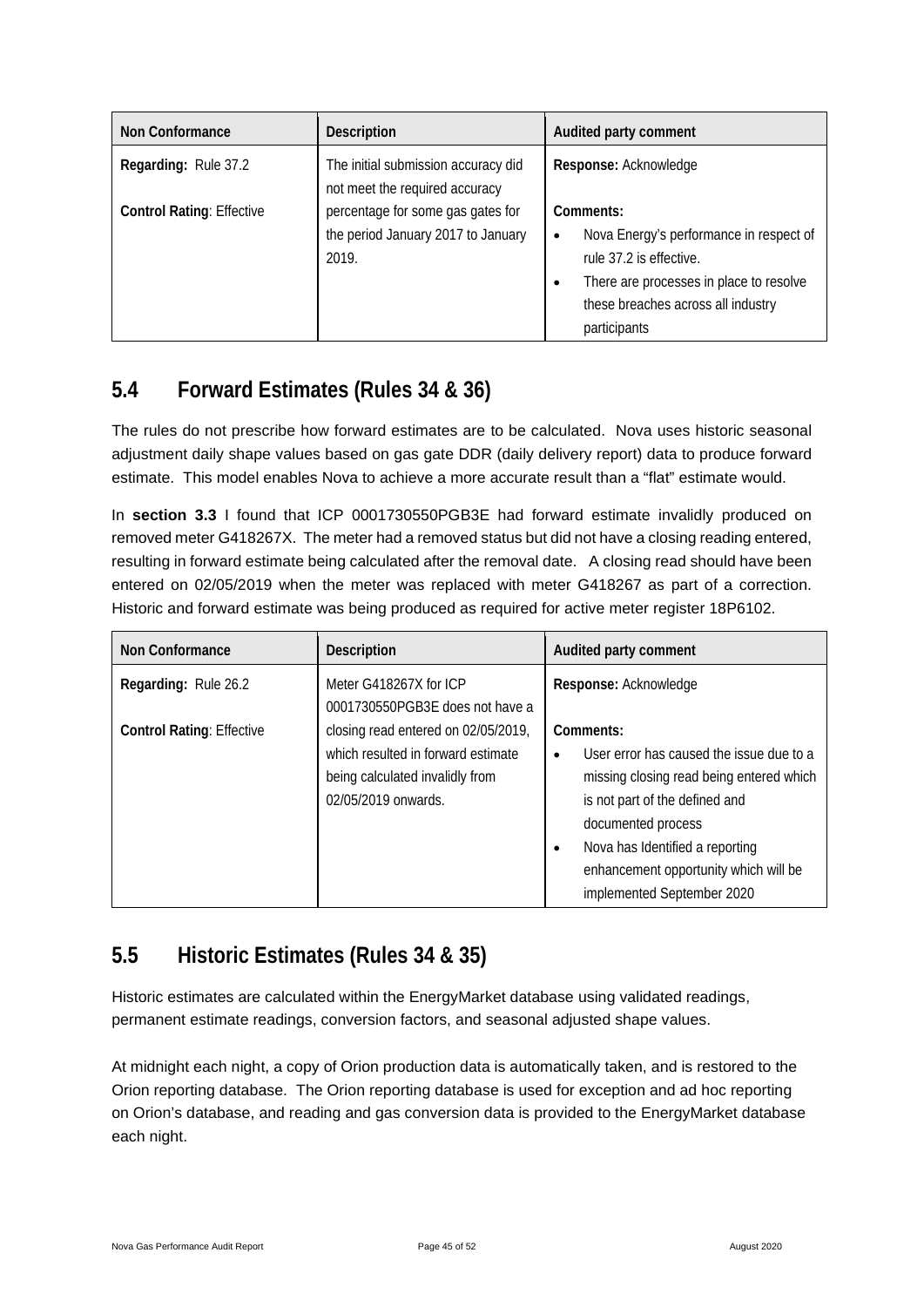Seasonal Adjusted Daily Shape Values (SADSV) are downloaded from the allocation when allocation results are published, and are uploaded directly into EnergyMarket.

The historic estimate process first normalises the read to read CM using the most recent SADSV profiles available for the period. The normalised CM data is then converted to GJ by applying the average conversion factor for the ICP for the month. According to rule 35.2, read to read period consumption should be converted to GJ, then normalised using the SADSV. This ensures that sum of consumption apportioned to each month matches the total consumption for the read to read period. If different monthly conversion factors are applied, the total CM apportioned to each month will be consistent with the total, but the GJ may differ.

The altitude and pressure factors are expected to be static for non-TOU ICPs, and the compressibility factor, temperature factor, and calorific value are expected to change. I reviewed the potential impact of these changes on conversion.

- The 2020 annual temperature variance at each gas gate is 9.8-12.7 degrees. Excluding the Joule Thomson effect, based on these temperature variances the temperature factors could vary by up to 4.31% across a year. As most ICPs are read regularly is expected that temperature differences across read periods are likely to be small, as read periods are likely to cover one or two months.
- The annual CV variance for each gas type for the year ending 21/05/2020 is 0.119-3.39. The CV values applied could vary by up to 3.39% across a year.
- Compressibility factors vary significantly based on meter pressure, and 98.6% of Nova's active non-TOU ICPs have meter pressures below 50 kPa resulting in compressibility factors which are very close to 1. Because meter pressure is static for non-TOU ICPs, it is expected that use of monthly conversion factors is unlikely to result in differences outside the maximum permissible errors for non-TOU ICPs.

I recalculated the conversion factors that would have applied had conversion occurred for the read to read period, and compared these to the monthly conversion factors applied for each historic estimate scenario. I found one CV difference which was outside the maximum permissible error  $(\pm 0.5\%)$  set out in NZS 5259:2015, all other differences were within the permissible errors for their factor type.

| ICP             | Read to read   | Applied CV (based on | Correct CV (based on | Percentage |
|-----------------|----------------|----------------------|----------------------|------------|
|                 | period         | April 2019 values)   | the read period)     | difference |
| 1001261127QT65E | 25/04-25/05/19 | 39.96443             | 39.69510             | $-0.68\%$  |

| <b>Non Conformance</b>          | <b>Description</b>                                                                                                                                                                                                           | Audited party comment                                                                                                            |
|---------------------------------|------------------------------------------------------------------------------------------------------------------------------------------------------------------------------------------------------------------------------|----------------------------------------------------------------------------------------------------------------------------------|
| Regarding: Rule 26.5.4          | Nova applies monthly conversion<br>factors to normalised data, instead of                                                                                                                                                    | Response: Acknowledge                                                                                                            |
| <b>Control Rating: Adequate</b> | applying the conversion factors for<br>the read period, and then profiling<br>consumption between the<br>reconciliation periods. This does not<br>ensure that the conversion factors<br>that applied at the time the gas was | Comments:<br>Nova will align the calculation of the CV<br>$\bullet$<br>to the read period<br>Implementation Q4 2020<br>$\bullet$ |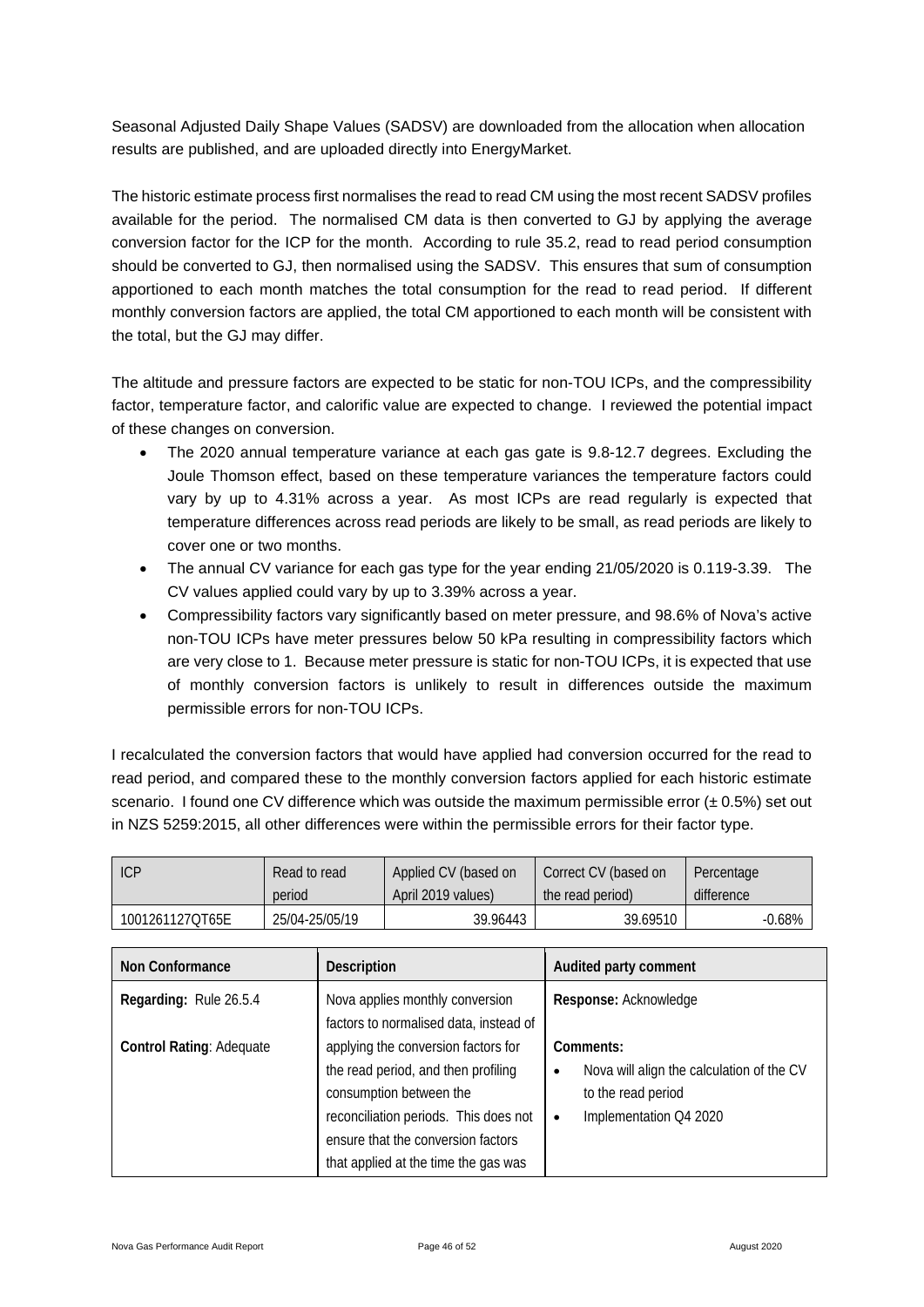| Non Conformance | <b>Description</b>                  | Audited party comment |
|-----------------|-------------------------------------|-----------------------|
|                 | consumed are used, and can result   |                       |
|                 | conversion factors outside          |                       |
|                 | permissible errors, and create      |                       |
|                 | differences between the total       |                       |
|                 | allocated consumption for a read to |                       |
|                 | read period, and the total          |                       |
|                 | consumption for the read to read    |                       |
|                 | period.                             |                       |
|                 | ICP 1001261127QT65E had a CV        |                       |
|                 | difference outside the maximum      |                       |
|                 | permissible error for NZS 5259:2015 |                       |
|                 | for its 25/04-25/05/19 read period. |                       |

To assist with determining compliance of the historic estimate processes, Nova was supplied with a list of scenarios. For each scenario, a manual calculation was performed using the relevant seasonal adjustment shape file, and this was compared to the calculation performed in Nova's system. This test also proves that the correct shape file is used in each case. Compliance is confirmed for all historic estimate scenarios.

| Test | Scenario                                                                              | Test expectation                                                                      | Result                   |
|------|---------------------------------------------------------------------------------------|---------------------------------------------------------------------------------------|--------------------------|
| a    | ICP becomes Active part way through a<br>month                                        | Consumption is only calculated for the Active<br>portion of the month.                | Correct                  |
| b    | ICP becomes Inactive part way through<br>a month.                                     | Consumption is only calculated for the Active<br>portion of the month.                | Correct                  |
| C    | ICP's become Inactive then Active<br>within a month.                                  | Consumption is only calculated for the Active<br>portion of the month.                | Correct                  |
| d    | ICP switches in part way through a<br>month on an estimated switch event<br>reading   | Consumption is calculated to include the 1st day<br>of responsibility.                | Correct                  |
| e    | ICP switches out part way through a<br>month on an estimated switch event<br>reading. | Consumption is calculated to include the last day<br>of responsibility.               | Correct                  |
|      | ICP switches out then back in within a<br>month                                       | Consumption is calculated for each day of<br>responsibility.                          | Correct                  |
| g    | Continuous ICP with a read during the<br>month                                        | Consumption is calculated assuming the readings<br>are valid until the end of the day | Correct                  |
| h    | Continuous ICP without a read during<br>the month                                     | Consumption is calculated assuming the readings<br>are valid until the end of the day | Correct                  |
|      | <b>Rollover Reads</b>                                                                 | Consumption is calculated correctly in the<br>instance of meter rollovers.            | Correct                  |
|      | ICP has a multiplier or fixed factor (if<br>any)                                      | Consumption is calculated including the multiplier<br>or fixed factor.                | No examples<br>available |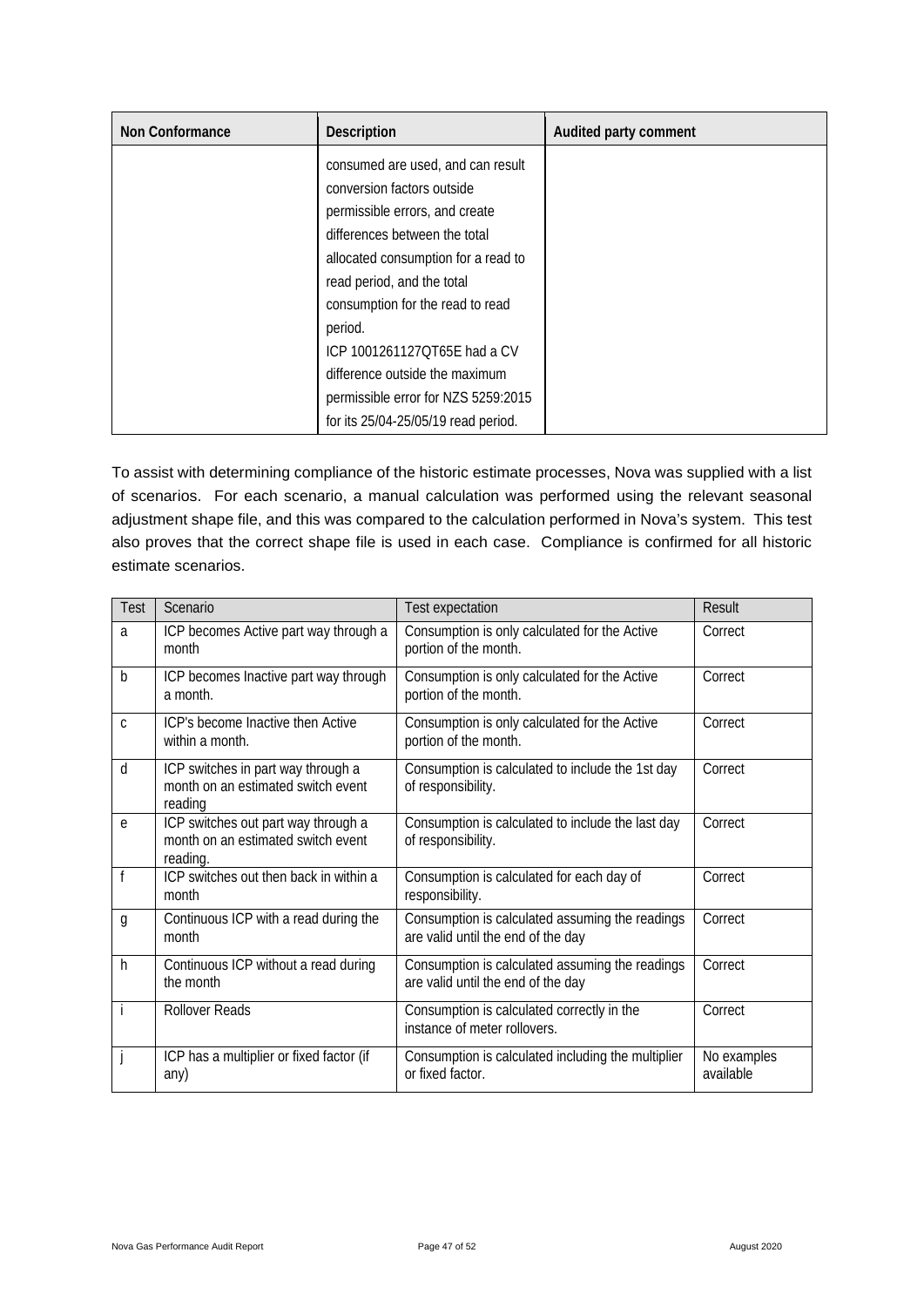### <span id="page-47-0"></span>**5.6 Proportion of Historic Estimates (Rule 40.1)**

This rule requires retailers to report to the allocation agent the proportion of historic estimates contained within the consumption information for the previous initial, interim and final allocations. The relevant files were examined, and compliance is confirmed.

### <span id="page-47-1"></span>**5.7 Billed vs Consumption Comparison (Rule 52)**

GAS070 reports are generated using invoice information calculated by Orion. Invoice data is included in the GAS070 if the billing period end date occurs within the period being reported. TOU invoices have an invoice date of the last day of the consumption month, therefore the GAS070 reporting has this consumption in the correct month.

The content of the GAS070 files was proved by selecting some gas gates and checking the invoice data for all ICPs connected to the gas gate against the GAS070 file for April 2020. This confirmed the accuracy of the data, and all the invoices included had invoice dates within April 2020.

The chart below shows a comparison between rolling annual quantities billed and rolling annual consumption information submitted to the allocation agent for a 35-month period. Although the figures cannot be directly compared, as the submitted data is normalised, they can provide a useful indicator of whether under or over reporting of consumption is occurring.



#### **Comparison between Rolling Annual Submitted Volumes and Gas Supplied**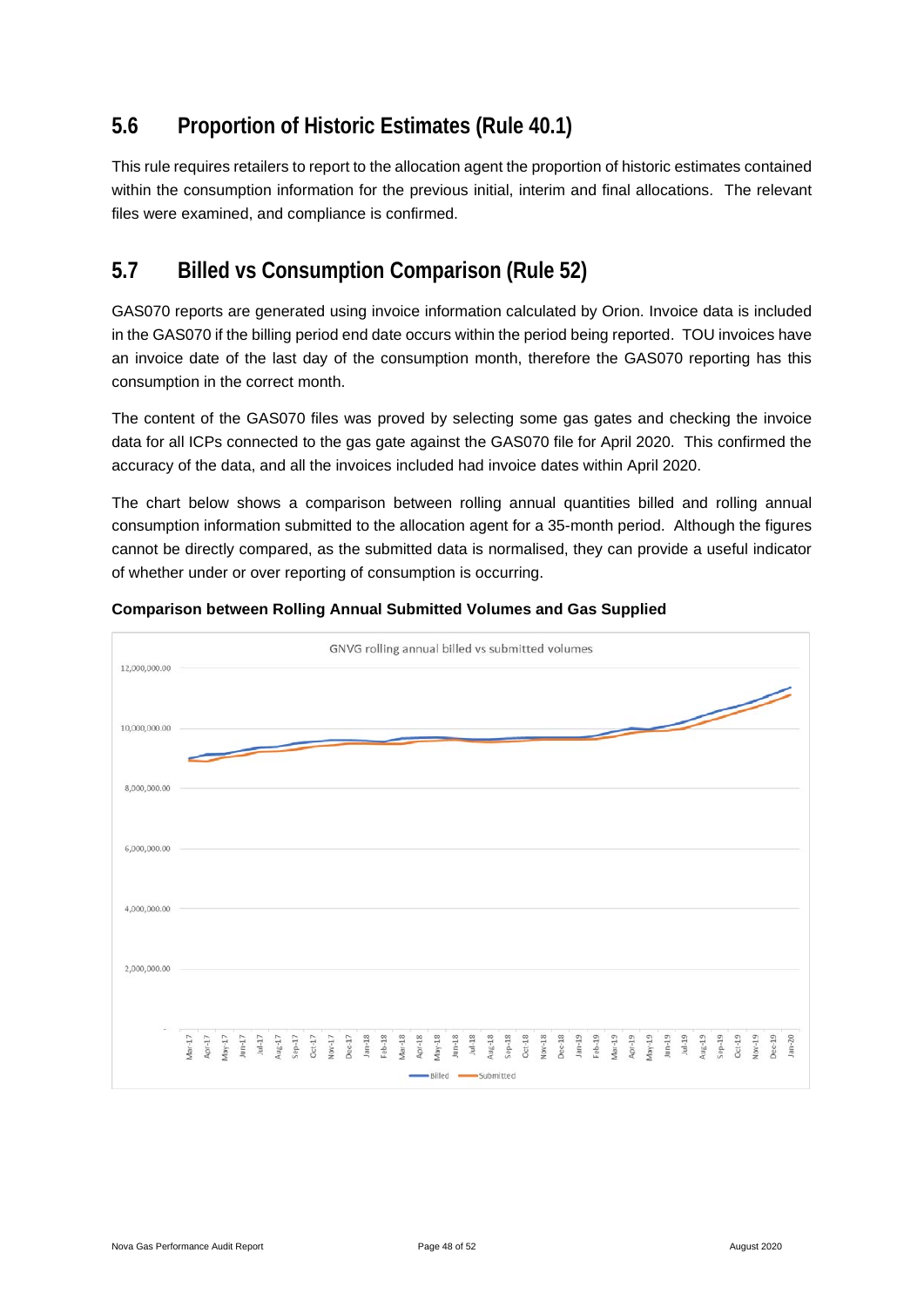| Year ending | <b>Annual Billed GJ</b> | <b>Annual Consumption</b><br>GJ | <b>GJ</b> difference | Percentage Difference |
|-------------|-------------------------|---------------------------------|----------------------|-----------------------|
| Jul-2017    | 9,356,647.45            | 9,216,965.15                    | 139,682.29           | 1.52%                 |
| Jan-2018    | 9,589,017.36            | 9,491,407.59                    | 97,609.77            | 1.03%                 |
| Jul-2018    | 9,640,511.70            | 9,556,177.91                    | 84,333.78            | 0.88%                 |
| Jan-2019    | 9,685,486.70            | 9,640,664.35                    | 44,822.35            | 0.46%                 |
| Jul-2019    | 10,212,688.17           | 9,998,246.12                    | 214,442.05           | 2.14%                 |
| Jan-2020    | 11,348,962.72           | 11,111,509.79                   | 237,452.93           | 2.14%                 |

The gap between billed and submitted volumes is primarily caused by:

- A step change due to an increase in the volume of TOU data due to customer acquisitions from August 2019. Because there is an offset between the GAS070 end period and the GAS040+GAS050 end period, the difference is expected to wash out after August 2020, when the 12 month data comparison will include the TOU customer acquisitions in all months for both the billed and submitted data.
- Billed consumption is included in the GAS070 report based on the billing period, rather than invoice date. Each invoice generated in Orion is assigned to a billing period. In most cases, the billing period date and invoice date will fall within the same calendar month, as they did in the sample checked. However, it is possible for the invoice and billing period dates to fall in different months, most commonly around month end, or when an ICP is billed late. This is recorded as non conformance.
- When an invoice is reversed (or credited) and rebilled, it is possible for the operator to manually select the billing period for the reversal. Because only one invoice is allowed per billing period, the billing team create reversals in older billing periods, so that re-invoicing could occur in later periods. This can result in reversals being assigned to periods which have already had GAS070 submissions created and therefore not being reported, with re-bills included in future GAS070 reports. To minimise the impact of this, Nova provides GAS070 revisions.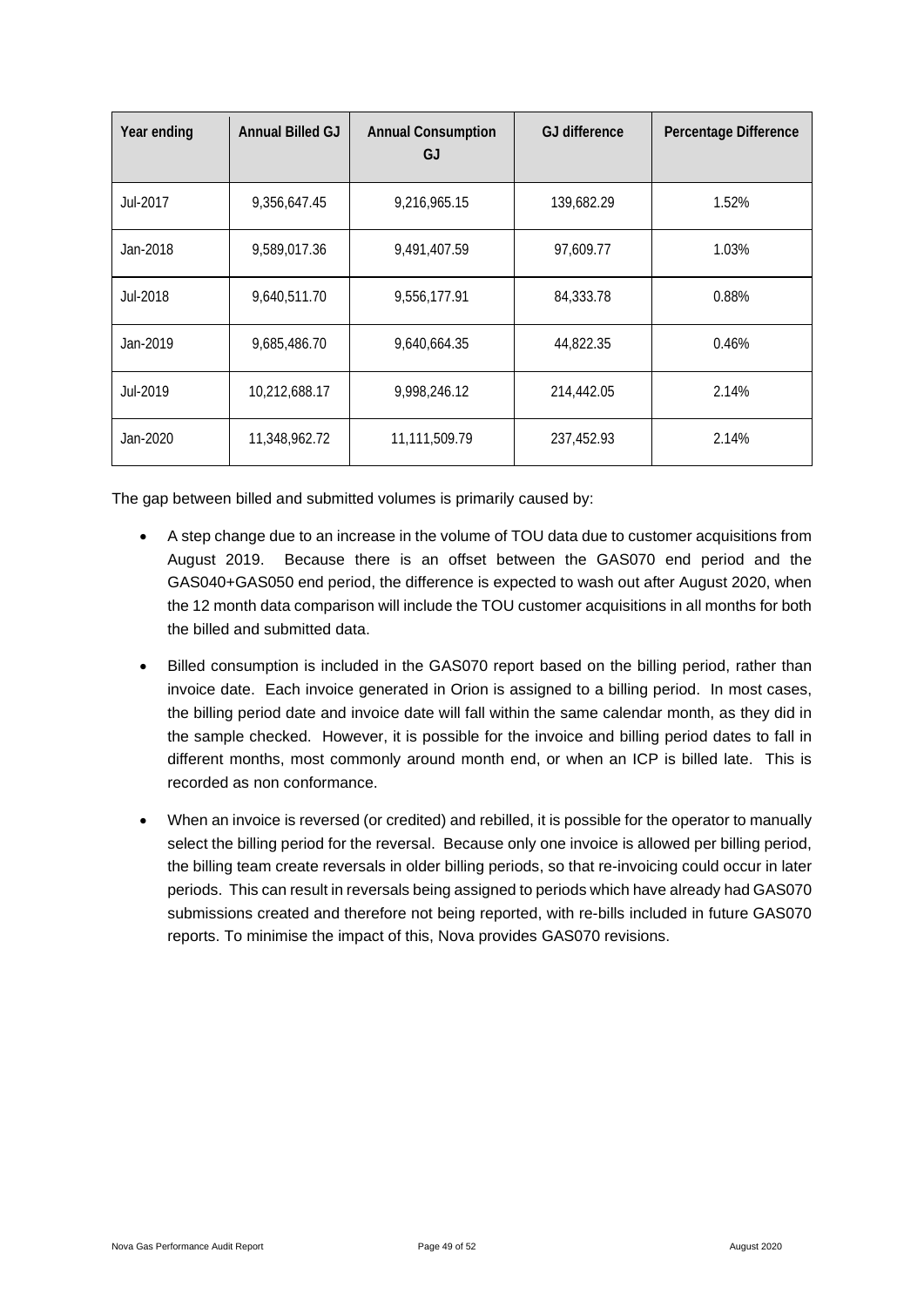| <b>Non Conformance</b>           | <b>Description</b>                                                                                                                                                                             | Audited party comment                                                                                                                                                                                                                                                                                                                                                                                                                                                                                                          |
|----------------------------------|------------------------------------------------------------------------------------------------------------------------------------------------------------------------------------------------|--------------------------------------------------------------------------------------------------------------------------------------------------------------------------------------------------------------------------------------------------------------------------------------------------------------------------------------------------------------------------------------------------------------------------------------------------------------------------------------------------------------------------------|
| Regarding: Rule 52.2.1           | The GAS070 report should reflect<br>the quantities in GJ billed in the                                                                                                                         | Response: Acknowledge                                                                                                                                                                                                                                                                                                                                                                                                                                                                                                          |
| <b>Control Rating: Effective</b> | previous invoice month. Invoices are<br>selected for inclusion based on the<br>billing period, not the invoice date. In<br>almost all cases, the bill period and<br>invoice date are the same. | Comments:<br>The GAS070 report was overstating billed<br>٠<br>volumes by counting rebills of installations,<br>without the corresponding offsetting reversal,<br>where the reversal was in a historical billing<br>period.<br>GAS070 wash up submissions have been<br>$\bullet$<br>made to the Allocation Agent for March 2015<br>onwards and will continue to be made in order<br>to include any reversals in historically dated<br>billing periods, until the report is changed to<br>select invoices based on invoice date. |

### <span id="page-49-0"></span>**5.8 Gas Trading Notifications (Rule 39)**

A retailer must give notice to the Allocation Agent where they commence or cease to supply gas under a supplementary agreement to a transmission services agreement, or amend information required to be provided under the supplementary agreement under rule 39.2.

Nova confirmed that processes exist to ensure that the trading team informs the reconciliation team where there are changes to supplementary agreements for allocated gas gates. There are currently no supplementary agreements in place for any allocated gas gates.

# <span id="page-49-1"></span>**6. Recommendations**

As a result of this performance audit the following recommendations are made in relation to Nova:

- identify any ICPs where the network pressure is less than the meter pressure to confirm whether both values are correct,
- investigate to determine why the network pressure discrepancy for ICP 0000182881QTF18 was not identified through the network pressure validation process,
- identify any ICPs where altitudes appear unusually high or low, relative to other ICPs at the gas gate; if review of topography data for the discrepancies confirms the altitude is likely to be inaccurate, it should be queried with the network and updated if necessary,
- investigate to determine why the meter pressure discrepancy for ICP 0002310741QT6D6 was not identified and resolved through the meter pressure validation process,
- identify any ICPs where register content codes and TOU metering details are inconsistent, to confirm which values are correct,
- investigate to determine why the gas gate discrepancy for ICP 0001440509QT1D4 was not identified and resolved through the pre-submission validation process, and
- retain workings for TOU estimates to confirm the estimation method applied.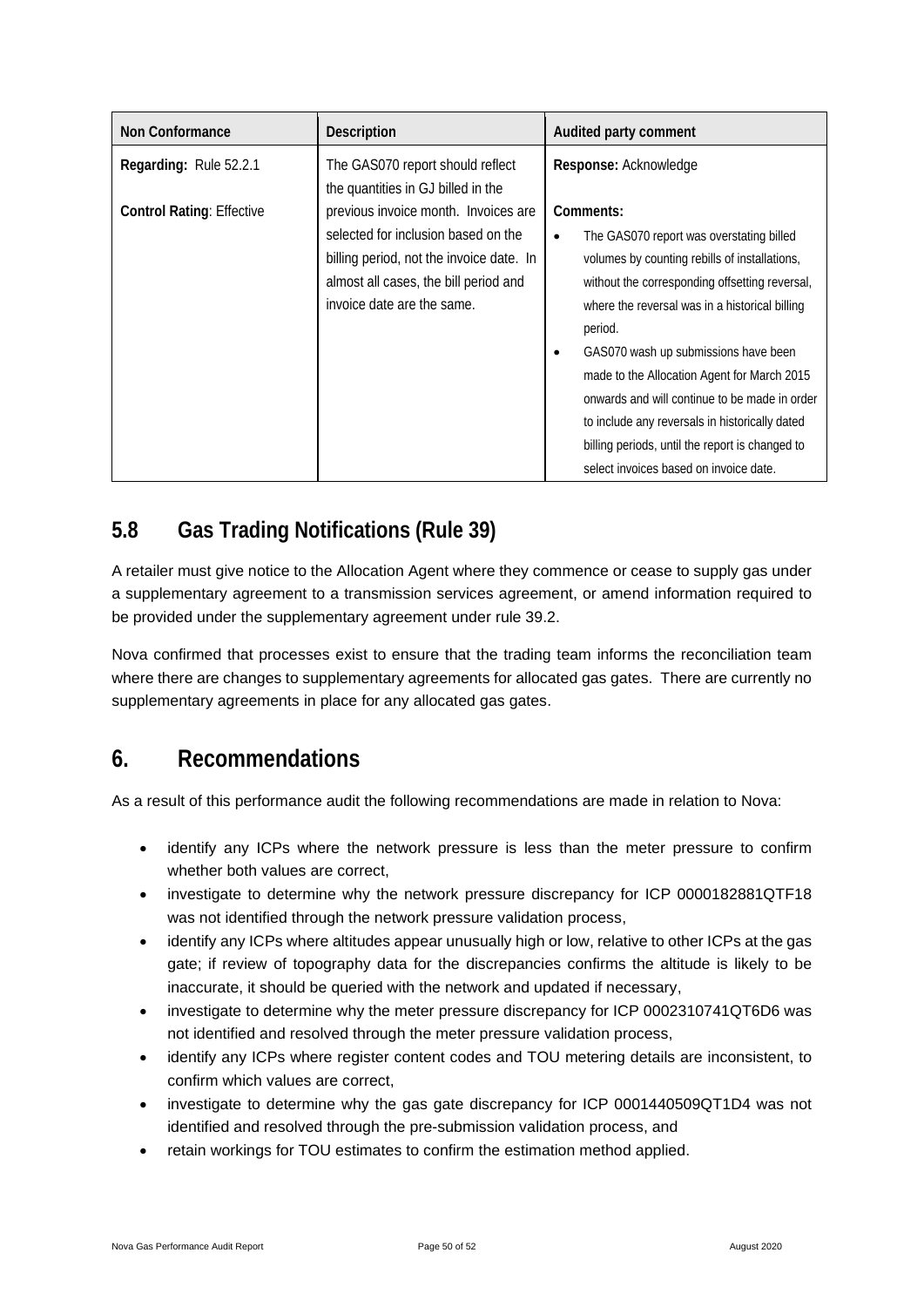# <span id="page-50-0"></span>**Appendix 1 – Control Rating Definitions**

| <b>Control Rating</b>               | <b>Definition</b>                                                                                              |
|-------------------------------------|----------------------------------------------------------------------------------------------------------------|
| Control environment is not adequate | Operating controls designed to mitigate key risks are not applied, or are<br>ineffective, or do not exist.     |
|                                     | Controls designed to ensure compliance are not applied, or are<br>ineffective, or do not exist.                |
|                                     | Efficiency/effectiveness of many key processes requires improvement.                                           |
| Control environment is adequate     | Operating controls designed to mitigate key risks are not consistently<br>applied, or are not fully effective. |
|                                     | Controls designed to ensure compliance are not consistently applied, or<br>are not fully effective.            |
|                                     | Efficiency/effectiveness of some key processes requires improvement.                                           |
| Control environment is effective    | Isolated exceptions identified when testing the effectiveness of operating<br>controls to mitigate key risks.  |
|                                     | Isolated exceptions identified when testing the effectiveness of controls to<br>ensure compliance.             |
|                                     | Isolated exceptions where efficiency/effectiveness of key processes could<br>be enhanced.                      |